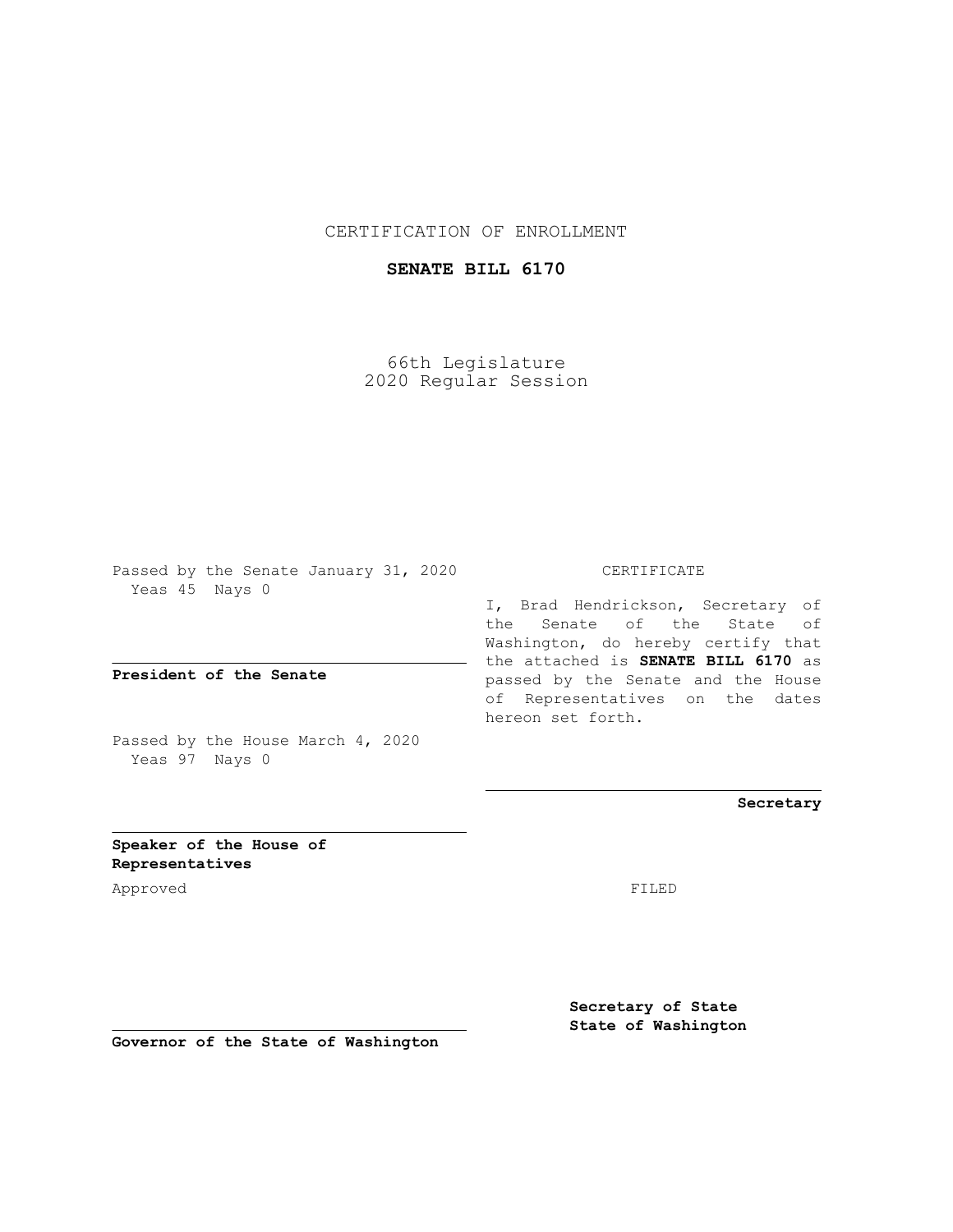#### **SENATE BILL 6170**

Passed Legislature - 2020 Regular Session

### **State of Washington 66th Legislature 2020 Regular Session**

**By** Senators Keiser, Conway, Fortunato, Hasegawa, and King

Prefiled 01/08/20. Read first time 01/13/20. Referred to Committee on Labor & Commerce.

 AN ACT Relating to plumbing; amending RCW 18.106.010, 18.106.020, 18.106.030, 18.106.040, 18.106.050, 18.106.070, 18.106.100, 18.106.110, 18.106.125, 18.106.150, 18.106.180, 18.106.200, 18.106.220, 18.106.250, 18.106.270, 18.106.320, 18.27.060, 18.27.090, 19.28.041, 19.28.191, 19.28.191, and 19.28.051; reenacting and amending RCW 19.28.091; adding new sections to chapter 18.106 RCW; prescribing penalties; providing effective dates; and providing an 8 expiration date.

9 BE IT ENACTED BY THE LEGISLATURE OF THE STATE OF WASHINGTON:

10 **Sec. 1.** RCW 18.106.010 and 2013 c 23 s 14 are each amended to 11 read as follows:

12 The definitions in this section apply throughout this chapter 13 unless the context clearly requires otherwise.

14 (1) "Advisory board" means the state advisory board of plumbers.

15 (2) (("Contractor" means any person, corporate or otherwise, who 16 engages in, or offers or advertises to engage in, any work covered by 17 the provisions of this chapter by way of trade or business, or any 18 person, corporate or otherwise, who employs anyone, or offers or 19 advertises to employ anyone, to engage in any work covered by the 20 provisions of this chapter.

21  $(3)$ )) "Department" means the department of labor and industries.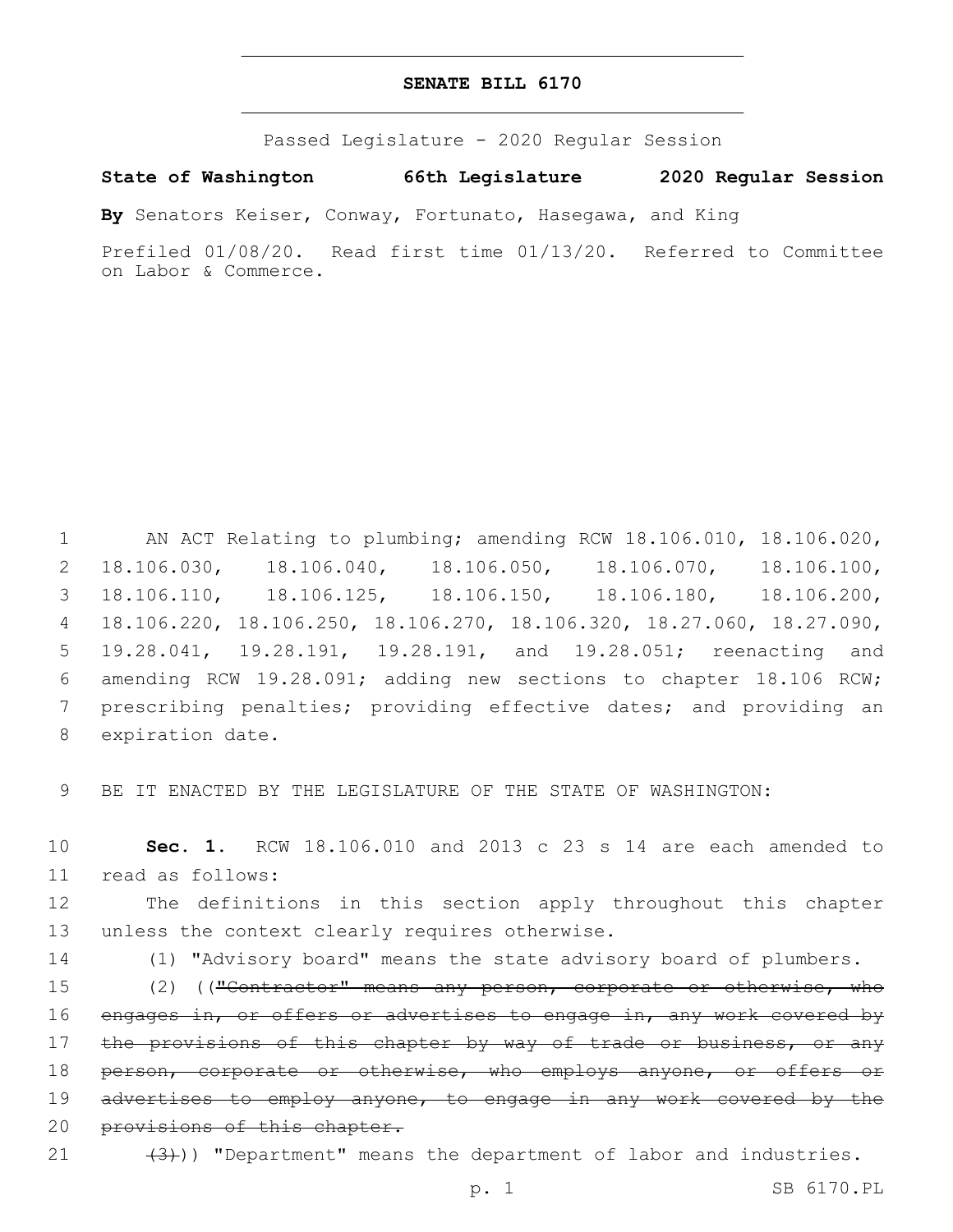1 ((+4))) (3) "Director" means the director of department of labor 2 and industries.

3 (((+5))) (4) "Journey level plumber" means any person who has been 4 issued a certificate of competency by the department of labor and 5 industries as provided in this chapter.

6  $((+6))$   $(5)$  "Like-in-kind" means having similar characteristics 7 such as plumbing size, type, and function, and being in the same location.8

9 (((7)) (6) "Medical gas piping" means oxygen, nitrous oxide, 10 high pressure nitrogen, medical compressed air, and other medical gas 11 or equipment, including but not limited to medical vacuum systems.

12 (((8)) (7) "Medical gas piping installer" means a journey level 13 plumber who has been issued a medical gas piping installer 14 endorsement.

15  $((49)$ )  $(8)$  "Plumbing" means that craft involved in installing, 16 altering, repairing and renovating potable water systems, liquid 17 waste systems, and medical gas piping systems within a building as 18 defined by the plumbing code as adopted and amended by the state 19 building code council, and includes all piping, fixtures, pumps, and 20 plumbing appurtenances that are used for rainwater catchment and 21 reclaimed water systems within a building. ((<del>Installation in a water</del> 22 system of water softening or water treatment equipment is not within 23 the meaning of plumbing as used in this chapter.

24 (10)) (9) "Plumbing contractor" means any person, corporate or 25 otherwise, who engages in, or offers or advertises to engage in, any 26 plumbing work covered by the provisions of this chapter by way of 27 trade or business, or any person, corporate or otherwise, who employs 28 anyone, or offers or advertises to employ anyone, to engage in any 29 plumbing work as defined in this section. The plumbing contractor is 30 responsible for ensuring the plumbing business is operated in 31 accordance with rules adopted under this chapter.

 (10) "Plumber trainee" or "trainee" means any person who has been issued a plumbing training certificate under this chapter but has not been issued an appropriate certificate of competency for work being performed. A trainee may perform plumbing work if that person is under the appropriate level of supervision.

37 (11) "Residential service plumber" means anyone who has been 38 issued a certificate of competency limited to performing residential 39 service plumbing in an existing residential structure.

p. 2 SB 6170.PL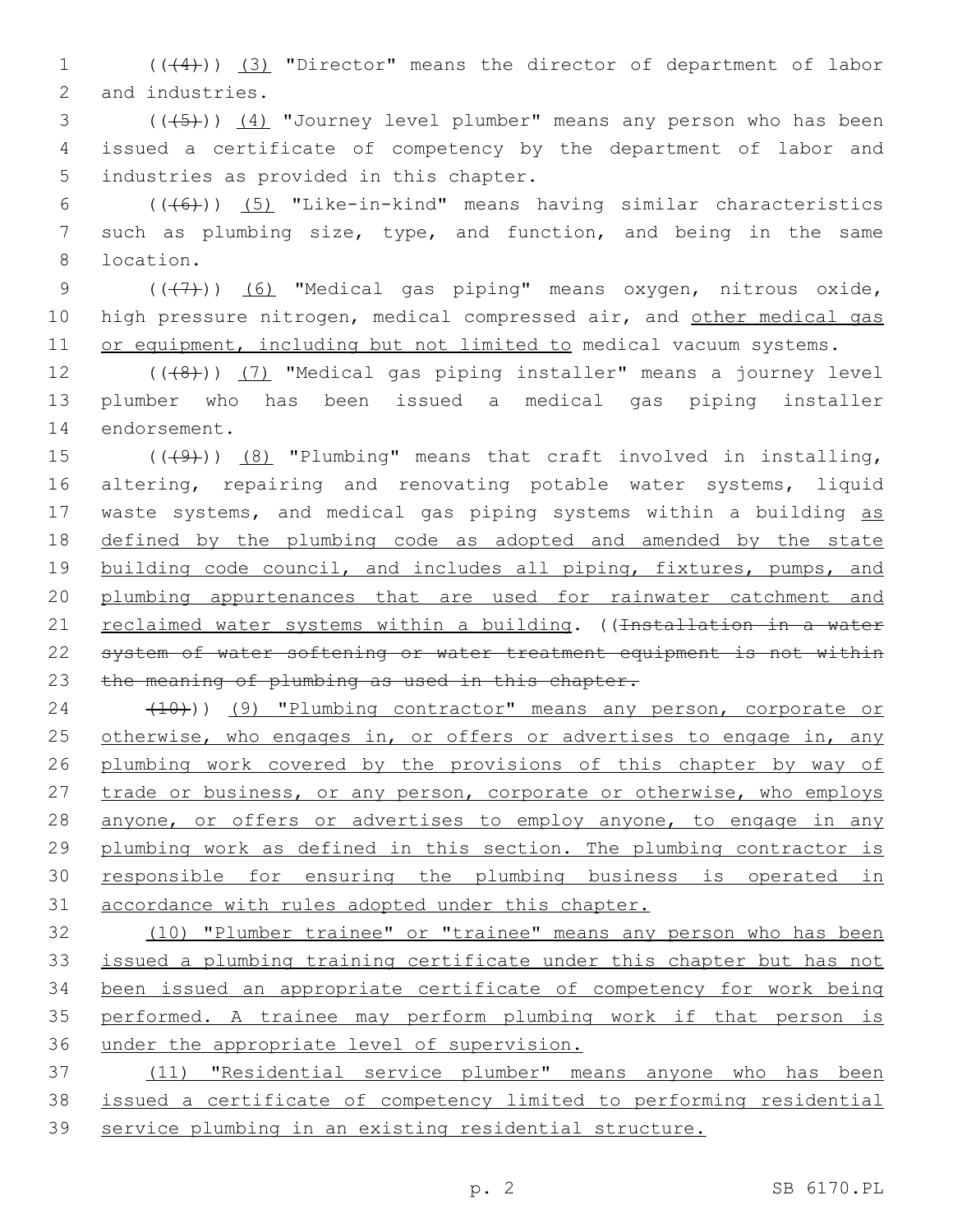(a) In single-family dwellings and duplexes only, a residential 2 service plumber may service, repair, or replace previously existing fixtures, piping, and fittings that are outside the interior wall or above the floor, often, but not necessarily in a like-in-kind manner. In any residential structure, a residential service plumber may perform plumbing work as needed to perform drain cleaning and may perform leak repairs on any pipe, fitting, or fixture from the leak 8 to the next serviceable connection.

 (b) A residential service plumber may directly supervise plumber trainees provided the trainees have been supervised by an appropriate 11 journey level or specialty plumber for the trainees' first two thousand hours of training.

 (c) A residential service plumber may not perform plumbing for new construction of any kind.

 (12) "Residential structures" means single-family dwellings, duplexes, and multiunit buildings that do not exceed three stories.

 (13) "Service plumbing" means plumbing work in which previously 18 existing fixtures, fittings, and piping is repaired or replaced 19 often, but not necessarily, in a like-in-kind manner, or plumbing work being performed as necessary for drain cleaning.

21 (14) "Specialty plumber" means anyone who has been issued a 22 specialty certificate of competency limited to:

 (a) Installation, maintenance, and repair of the plumbing of single-family dwellings, duplexes, and apartment buildings that do 25 not exceed three stories;

(b) Maintenance and repair of backflow prevention assemblies; or

 (c) A domestic water pumping system consisting of the installation, maintenance, and repair of the pressurization, treatment, and filtration components of a domestic water system consisting of: One or more pumps; pressure, storage, and other tanks; filtration and treatment equipment; if appropriate, a pitless 32 adapter; along with valves, transducers, and other plumbing 33 components that:

 (i) Are used to acquire, treat, store, or move water suitable for either drinking or other domestic purposes, including irrigation, to: (A) A single-family dwelling, duplex, or other similar place of residence; (B) a public water system, as defined in RCW 70.119.020 and as limited under RCW 70.119.040; or (C) a farm owned and operated by a person whose primary residence is located within thirty miles of 40 any part of the farm;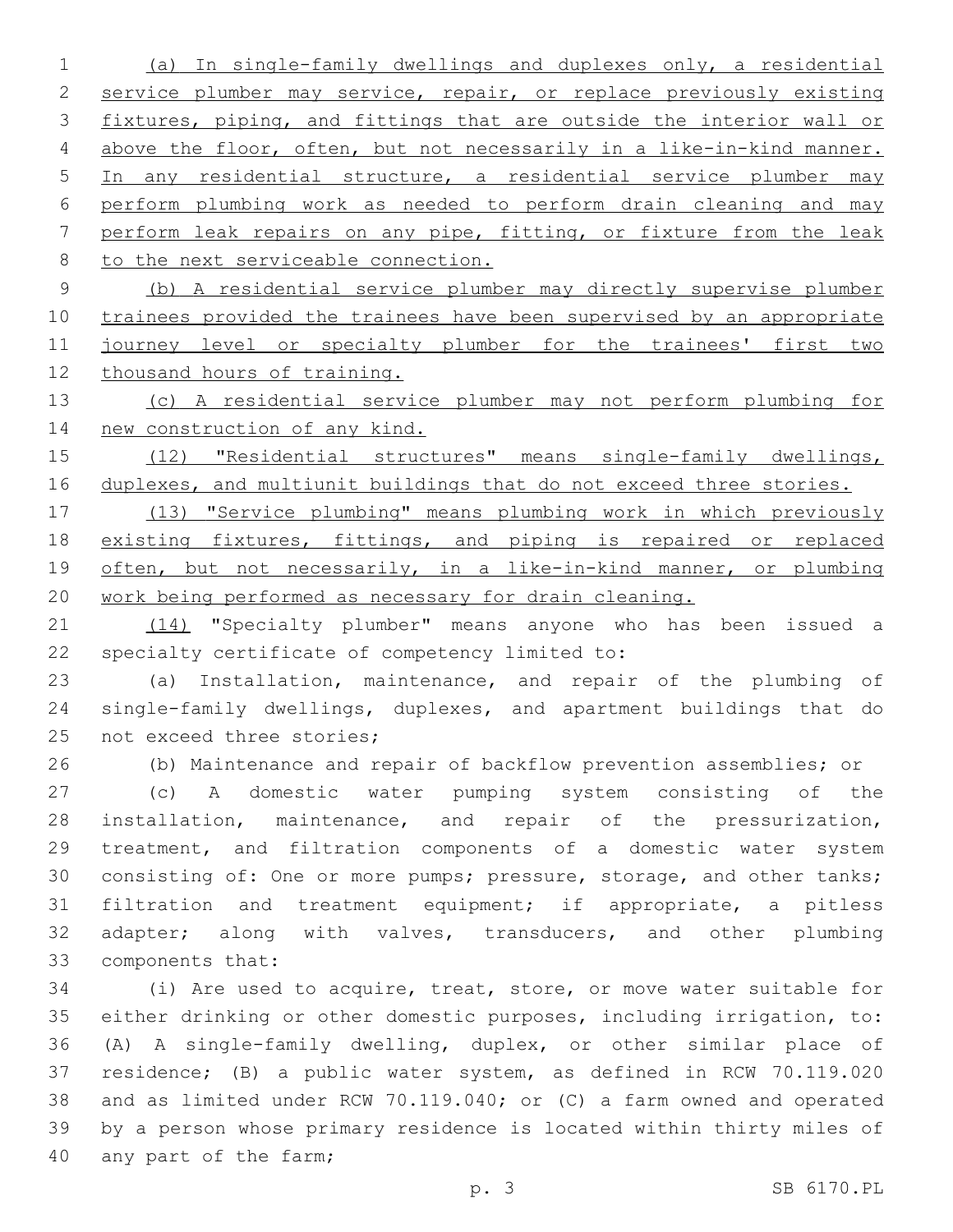(ii) Are located within the interior space, including but not limited to an attic, basement, crawl space, or garage, of a residential structure, which space is separated from the living area of the residence by a lockable entrance and fixed walls, ceiling, or 5 floor;

 (iii) If located within the interior space of a residential structure, are connected to a plumbing distribution system supplied and installed into the interior space by either: (A) A person who, pursuant to RCW 18.106.070 or 18.106.090, possesses a valid temporary permit or certificate of competency as a journey level plumber, specialty plumber, or trainee, as defined in this chapter; or (B) a person exempt from the requirement to obtain a certified plumber to 13 do such plumbing work under RCW 18.106.150.

 (15) "Unsatisfied final judgment" means a judgment or final tax 15 warrant that has not been satisfied either through payment, court-16 approved settlement, discharge in bankruptcy, or assignment under RCW 19.72.070.

 NEW SECTION. **Sec. 2.** A new section is added to chapter 18.106 19 RCW to read as follows:

 (1) Except as provided in this chapter, as of July 1, 2021, it is unlawful for any person, firm, partnership, corporation, or other entity to advertise, offer to do work, submit a bid, or perform any work under this chapter without being licensed as a plumbing contractor under this chapter. A plumbing contractor license expires twenty-four calendar months following the day of its issuance. An application for a plumbing contractor license must be made in writing 27 to the department, accompanied by the required fee. The application 28 shall state:

 (a) The name and address of the applicant. In the case of firms or partnerships, the application must state the names of the individuals comprising the firm or partnership. In the case of corporations, the application must state the names of the 33 corporation's managing officials;

 (b) The location of the place of business of the applicant and 35 the name under which the business is conducted;

 (c) The employer social security number or tax identification 37 number;

 (d) Evidence of workers' compensation coverage for the applicant's employees working in Washington, as follows: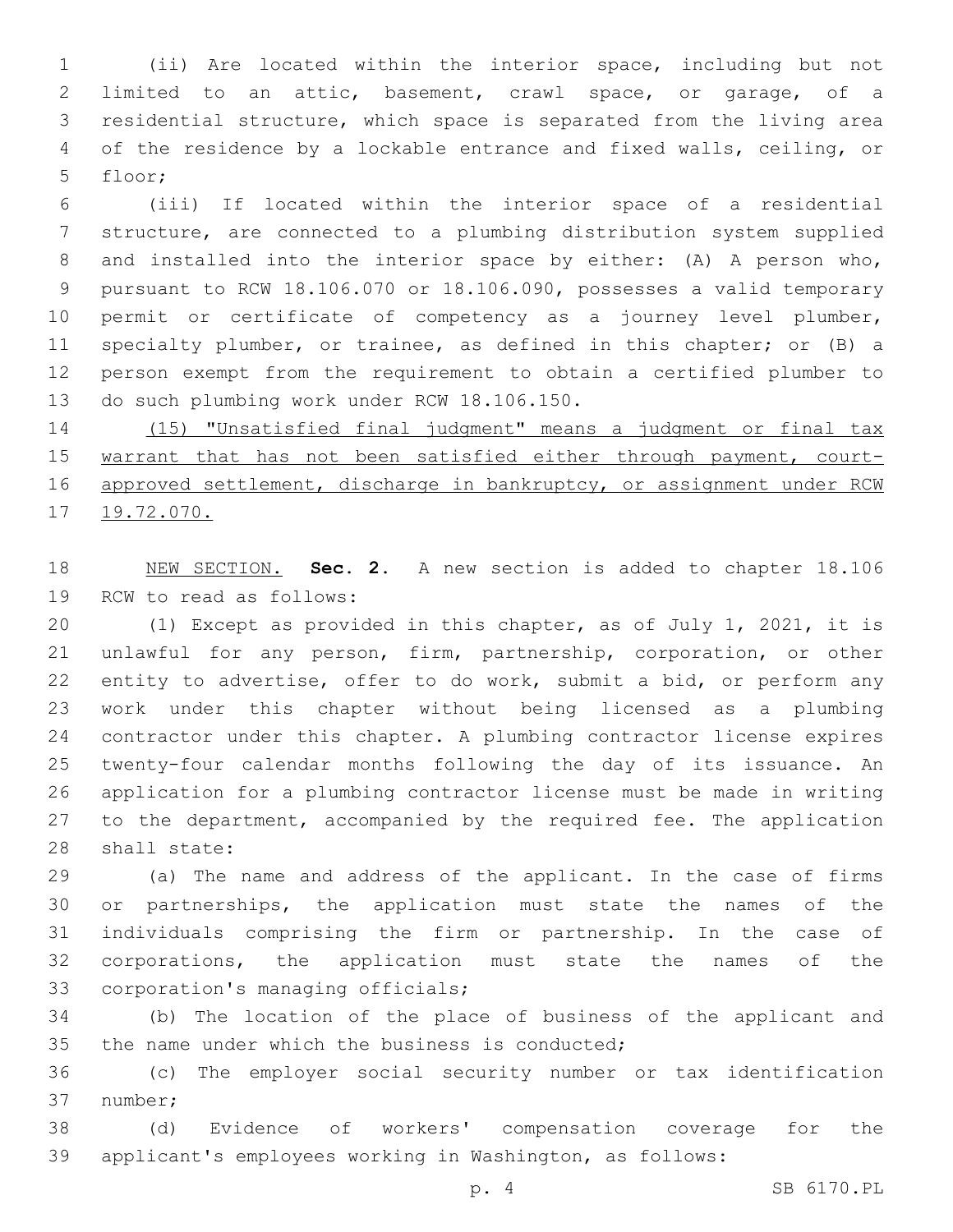(i) The applicant's industrial insurance account number issued by 2 the department;

 (ii) The applicant's self-insurer number issued by the department;4

 (iii) For applicants domiciled in another state or a province of Canada subject to an agreement entered into under RCW 51.12.120(7), filing a certificate of coverage issued by the agency that administers workers' compensation law in the applicant's state or province of domicile certifying that the applicant has secured the payment of compensation under the other state's or province's 11 workers' compensation law.

 The department may verify the workers' compensation coverage information required by this subsection (1)(d), including information regarding coverage of an individual employee of the applicant. If coverage is provided under the laws of another state, the department may notify the other state that the applicant is employing employees 17 in Washington;

(e) The employment security department number; and

19 (f) The state excise tax registration number.

 (2) The unified business identifier account number may be 21 substituted for the information required by subsection  $(1)$   $(d)$ ,  $(e)$ , and (f) of this section if the applicant will not employ employees in 23 Washington.

 (3) Contractors licensed under this chapter are not required to 25 be registered under chapter 18.27 RCW.

 (4) To obtain a plumbing contractor license, the applicant must employ a full-time individual who currently possesses a valid journey level plumber's certificate of competency, or specialty plumber's certificate of competency in the specialty for the scope of work performed. No individual may serve as the certified plumber for any work exceeding the scope of his or her certificate, license, or 32 endorsement.

(5) A plumbing contractor shall:33

 (a) Ensure that all plumbing work complies with the certification 35 laws and rules of the state; and

 (b) Ensure that all plumbing work is performed by properly 37 licensed and certified plumbing individuals.

 (6) As of January 1, 2021, for a contractor who employs specialty plumbers as described in RCW 18.106.010(14)(c), and is also required to be licensed as an electrical contractor as required in RCW

p. 5 SB 6170.PL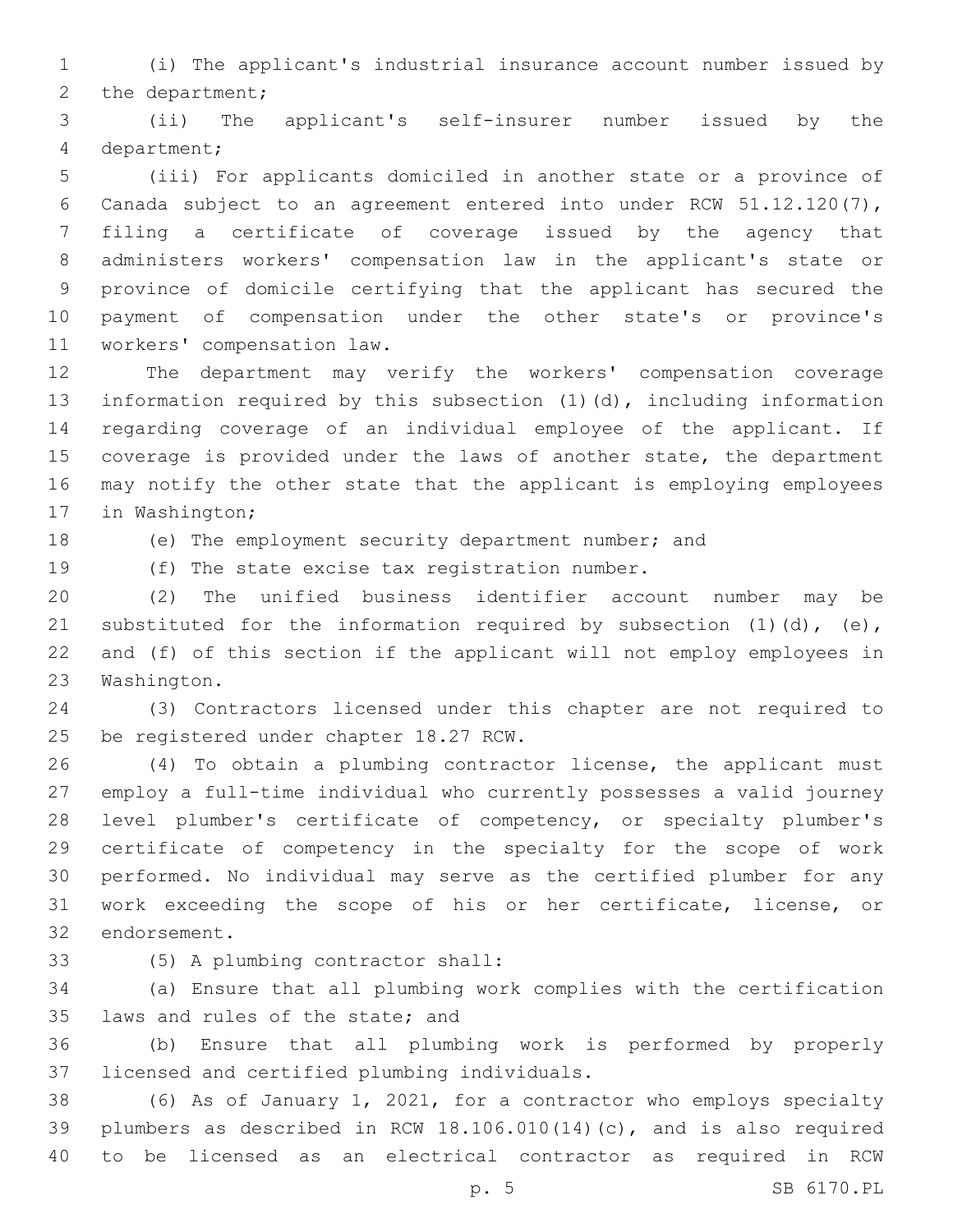19.28.041, while doing pump and irrigation or domestic pump work described in rule as authorized by RCW 19.28.251, the department shall establish a single licensing document for those who qualify for both plumbing contractor license as defined by this chapter and an electrical contractor license as defined by chapter 19.28 RCW.

 (7) This section does not apply to: A person who is contracting for plumbing work on his or her own residence, unless the plumbing work is on a building that is for rent, sale, or lease.

 NEW SECTION. **Sec. 3.** A new section is added to chapter 18.106 10 RCW to read as follows:

 (1) Each applicant for a plumbing contractor license shall file with the department a surety bond issued by a surety insurer who meets the requirements of chapter 48.28 RCW in the sum of six thousand dollars. If no valid bond is already on file with the 15 department at the time the application is filed, a bond must accompany the license application. The bond must have the state of Washington named as obligee with good and sufficient surety in a form to be approved by the department. The bond must be continuous and may be canceled by the surety upon the surety giving written notice to the director. A cancellation or revocation of the bond or withdrawal of the surety from the bond automatically suspends the license issued to the contractor until a new bond or reinstatement notice has been filed and approved as provided in this section. The bond must be 24 conditioned that the applicant will pay all persons performing labor, including employee benefits, for the contractor, will pay all taxes and contributions due to the state of Washington, and will pay all persons furnishing material or renting or supplying equipment to the contractor and will pay all amounts that may be adjudged against the contractor by reason of breach of contract including improper work in the conduct of the contracting business. A change in the name of a business or a change in the type of business entity does not impair a bond for the purposes of this section so long as one of the original applicants for such bond maintains partial ownership in the business 34 covered by the bond.

 (2) At the time of initial license or renewal, the contractor shall provide a bond or other security deposit as required by this chapter and comply with all of the other provisions of this chapter before the department may issue or renew the contractor's license.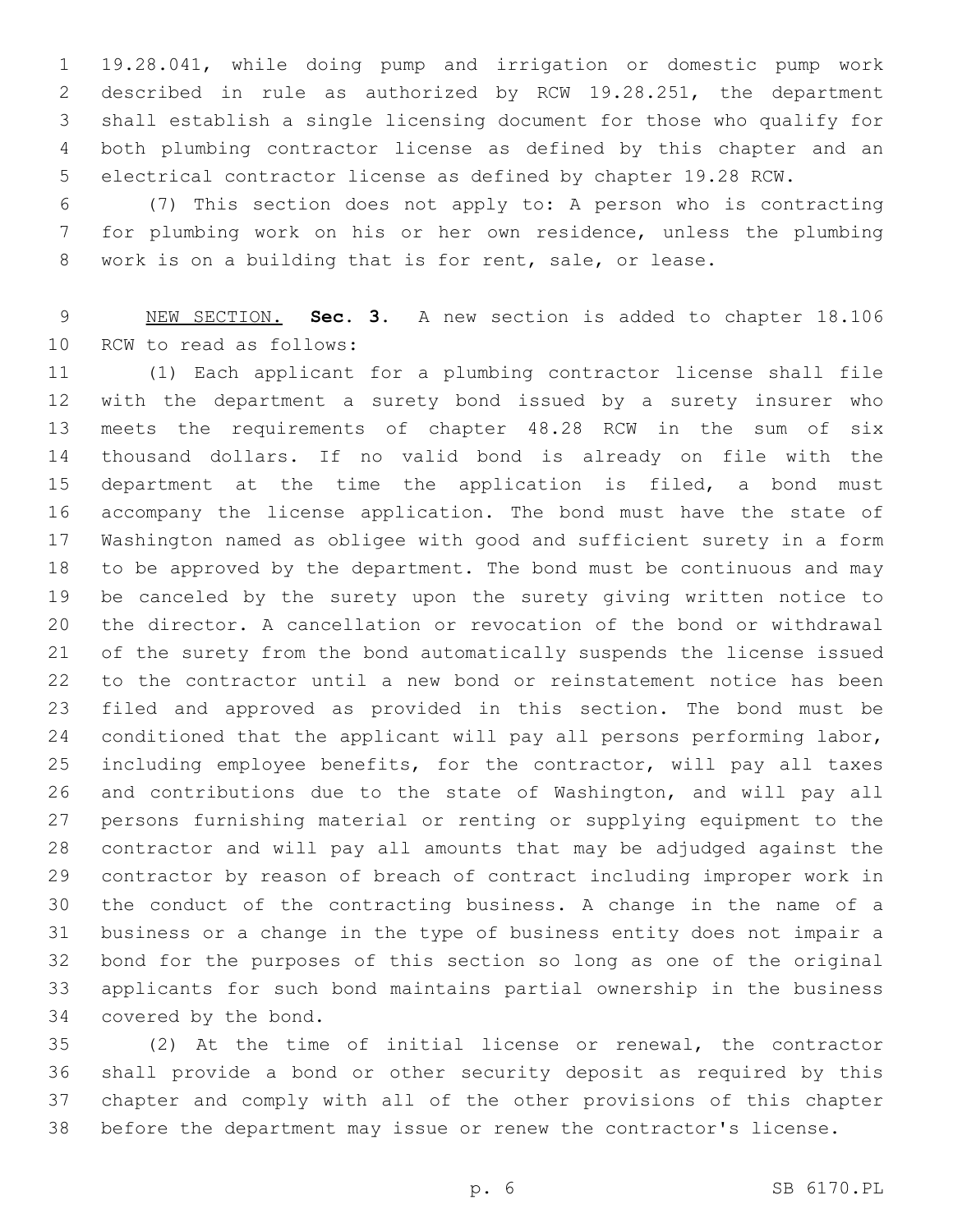(3) Any person, firm, or corporation having a claim against the contractor for any of the items referred to in this section may bring suit against the contractor and the bond or deposit in the superior court of the county in which the work was done or of any county in which jurisdiction of the contractor may be had. The surety issuing the bond must be named as a party to any suit upon the bond. Action upon the bond or deposit brought by a residential homeowner for breach of contract by a party to the construction contract must be commenced by filing the summons and complaint with the clerk of the appropriate superior court within two years from the date the claimed contract work was substantially completed or abandoned, whichever occurred first. Action upon the bond or deposit brought by any other authorized party must be commenced by filing the summons and complaint with the clerk of the appropriate superior court within one year from the date the claimed labor was performed and benefits accrued, taxes and contributions owing the state of Washington became due, materials and equipment were furnished, or the claimed contract work was substantially completed or abandoned, whichever occurred first. Service of process in an action filed under this chapter against the contractor and the contractor's bond or the deposit must be exclusively by service upon the department. Three copies of the summons and complaint and a fee adopted by rule of not less than fifty dollars to cover the costs must be served by registered or certified mail, or other delivery service requiring notice of 25 receipt, upon the department at the time suit is started and the department shall maintain a record, available for public inspection, of all suits so commenced. Service is not complete until the department receives the fee and three copies of the summons and complaint. This service constitutes service and confers personal jurisdiction on the contractor and the surety for suit on claimant's claim against the contractor and the bond or deposit and the department shall transmit the summons and complaint or a copy thereof to the contractor at the address listed in the contractor's application and to the surety within two days after it has been 35 received.

 (4) The surety upon the bond is not liable in an aggregate amount in excess of the amount named in the bond nor for any monetary penalty assessed pursuant to this chapter for an infraction. The liability of the surety does not cumulate where the bond has been renewed, continued, reinstated, reissued, or otherwise extended. The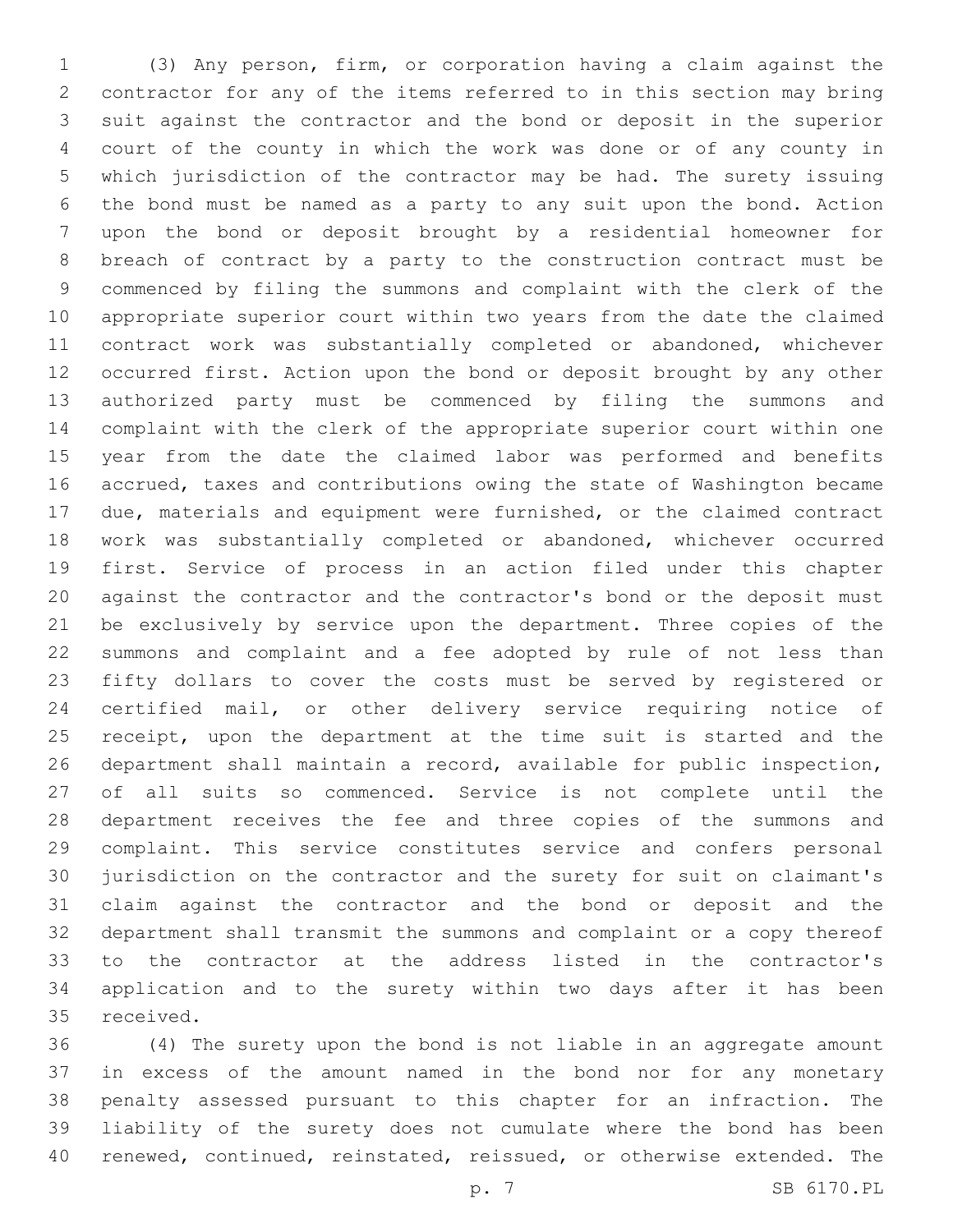surety upon the bond may, upon notice to the department and the parties, tender to the clerk of the court having jurisdiction of the action an amount equal to the claims thereunder or the amount of the bond less the amount of judgments, if any, previously satisfied therefrom and to the extent of such tender the surety upon the bond is exonerated but if the actions commenced and pending and provided to the department as required in subsection (3) of this section, at any one time exceed the amount of the bond then unimpaired, claims must be satisfied from the bond in the following order:

 (a) Employee labor and claims of laborers, including employee 11 benefits;

 (b) Claims for breach of contract by a party to the construction 13 contract;

 (c) Registered or licensed subcontractors, material, and 15 equipment;

(d) Taxes and contributions due the state of Washington;

 (e) Any court costs, interest, and attorneys' fees plaintiff may 18 be entitled to recover.

 The surety is not liable for any amount in excess of the penal limit of its bond. A payment made by the surety in good faith exonerates the bond to the extent of any payment made by the surety.

 (5) The total amount paid from a bond or deposit required of a plumbing contractor by this section to claimants other than residential homeowners must not exceed one-half of the bond amount.

 (6) The prevailing party in an action filed under this section against the contractor and contractor's bond or deposit, for breach of contract by a party to the construction contract involving a residential homeowner, is entitled to costs, interest, and reasonable attorneys' fees. The surety upon the bond or deposit is not liable in an aggregate amount in excess of the amount named in the bond or deposit nor for any monetary penalty assessed pursuant to this 32 chapter for an infraction.

 (7) If a final judgment impairs the liability of the surety upon the bond or deposit so furnished that there is not in effect a bond or deposit in the full amount prescribed in this section, the contractor license is automatically suspended until the bond or deposit liability in the required amount unimpaired by unsatisfied 38 judgment claims is furnished.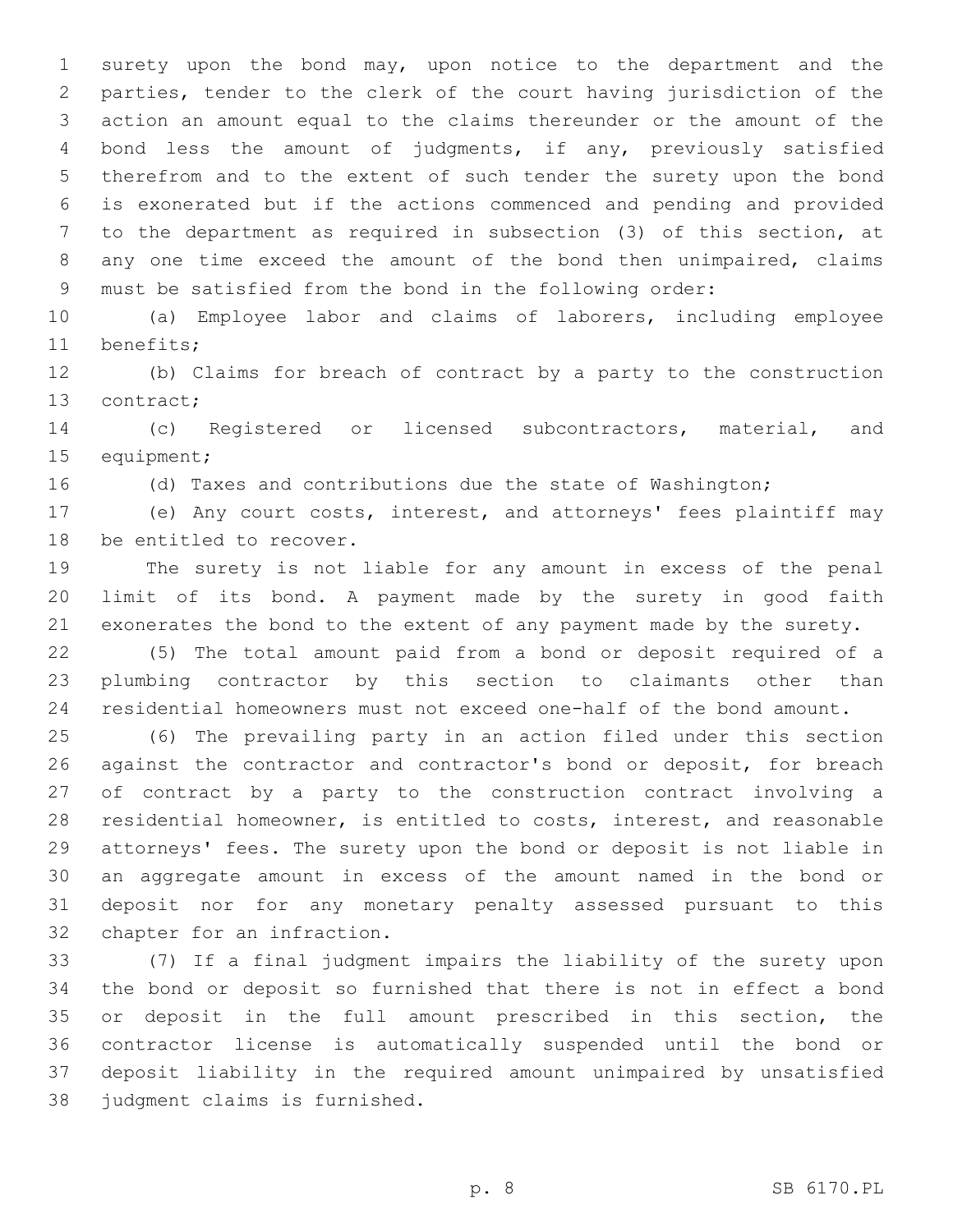(8) In lieu of the surety bond required by this section the contractor may file with the department an assigned savings account, 3 upon forms provided by the department.

 (9) Any person having filed and served a summons and complaint as required by this section having an unsatisfied final judgment against the registrant for any items referred to in this section may execute upon the security held by the department by serving a certified copy of the unsatisfied final judgment by registered or certified mail upon the department within one year of the date of entry of such judgment. Upon the receipt of service of such certified copy the department shall pay or order paid from the deposit, through the registry of the superior court which rendered judgment, towards the amount of the unsatisfied judgment. The priority of payment by the department must be the order of receipt by the department, but the department has no liability for payment in excess of the amount of 16 the deposit.

 (10) Within ten days after resolution of the case, a certified 18 copy of the final judgment and order, or any settlement documents where a case is not disposed of by a court trial, a certified copy of the dispositive settlement documents must be provided to the department by the prevailing party. Failure to provide a copy of the final judgment and order or the dispositive settlement documents to the department within ten days of entry of such an order constitutes a violation of this chapter and a penalty adopted by rule of not less than two hundred fifty dollars may be assessed against the prevailing 26 party.

 (11) If the director determines that an applicant, or a previous 28 license of a corporate officer, owner, or partner of a current applicant, has had in the past five years a final judgment in actions under this chapter involving a residential structure, the director may require an applicant applying to renew or reinstate a plumbing contractor's license or applying for a new plumbing contractor's license to file a bond of up to three times the normally required 34 amount.

 NEW SECTION. **Sec. 4.** A new section is added to chapter 18.106 36 RCW to read as follows:

 (1) At the time of plumbing contractor licensing and subsequent license renewal, the applicant shall furnish insurance or financial responsibility in the form of an assigned account in the amount of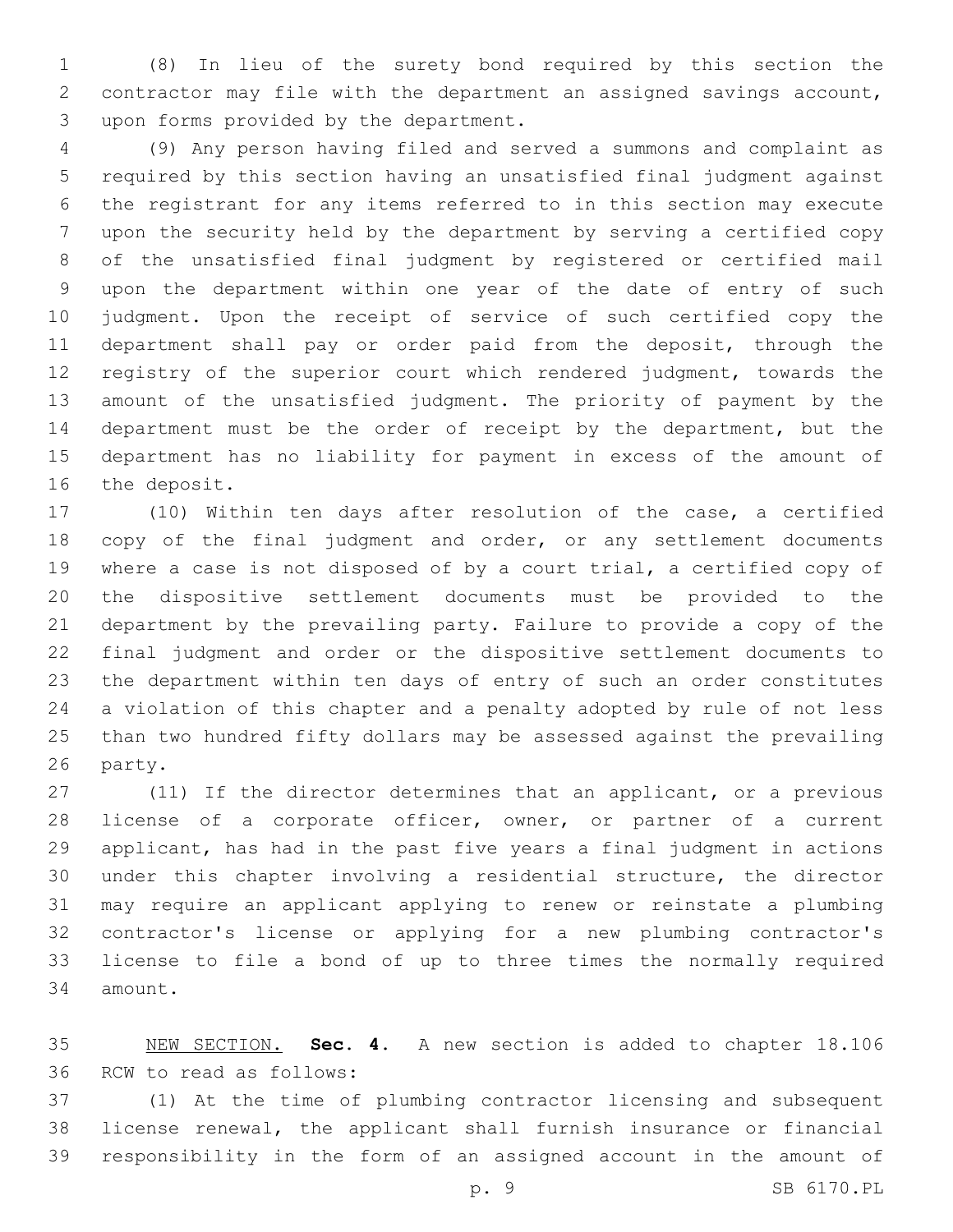fifty thousand dollars for injury or damages to property, and one hundred thousand dollars for injury or damage including death to any one person, and two hundred thousand dollars for injury or damage 4 including death to more than one person.

 (2) An expiration, cancellation, or revocation of the insurance policy or withdrawal of the insurer from the insurance policy automatically suspends the license issued to the registrant until a new insurance policy or reinstatement notice has been filed and 9 approved as provided in this section.

 (3)(a) Proof of financial responsibility authorized in this section may be given by providing, in the amount required by subsection (1) of this section, an assigned account acceptable to the department. The assigned account shall be held by the department to satisfy any execution on a judgment issued against the contractor for damage to property or injury or death to any person occurring in the contractor's contracting operations, according to the provisions of the assigned account agreement. The department has no liability for payment in excess of the amount of the assigned account.

 (b) The assigned account filed with the director as proof of financial responsibility must be canceled at the expiration of three 21 years after:

(i) The contractor's license has expired or been revoked; or

 (ii) The contractor has furnished proof of insurance as required 24 by subsection (1) of this section;

 If, in either case, no legal action has been instituted against the contractor or on the account at the expiration of the three-year 27 period.

 (c) If a contractor chooses to file an assigned account as authorized in this section, the contractor shall, on any contracting project, notify each person with whom the contractor enters into a contract or to whom the contractor submits a bid that the contractor has filed an assigned account in lieu of insurance and that recovery from the account for any claim against the contractor for property damage or personal injury or death occurring in the project requires 35 the claimant to obtain a court judgment.

 NEW SECTION. **Sec. 5.** A new section is added to chapter 18.106 37 RCW to read as follows:

 (1) A certificate, license, or endorsement issued under this chapter may be suspended, revoked, or subject to civil penalty by the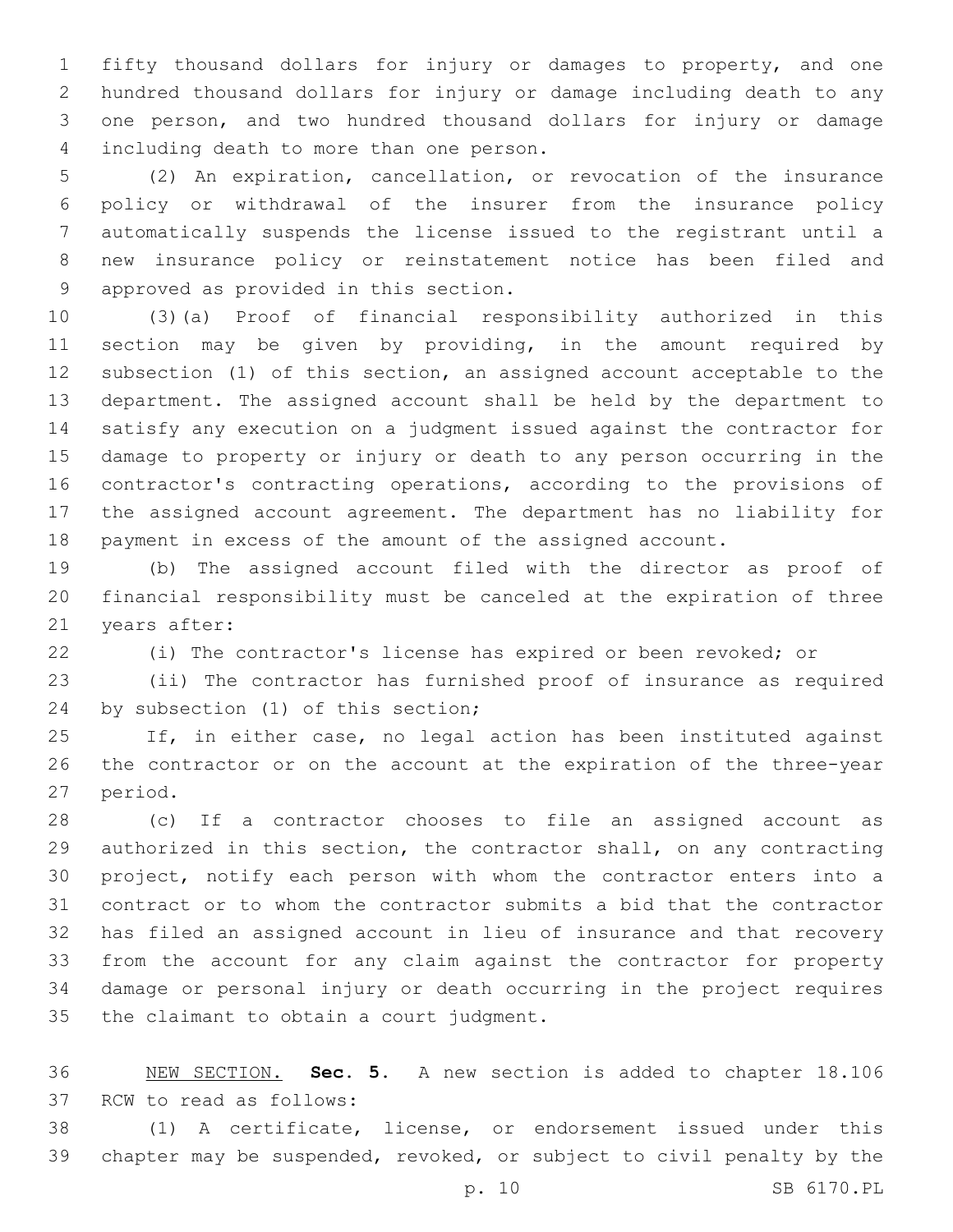department upon determination that any one or more of the following 2 exist:

 (a) A false statement as to a material matter in the application 4 for a certificate, license, or endorsement;

 (b) Fraud, misrepresentation, or bribery in securing a certificate, license, or endorsement;6

(c) A violation of any provision of this chapter; or

 (d) If the plumbing contractor does not employ a full-time individual who currently possesses a valid journey level plumber's certificate of competency or specialty plumber's certificate of 11 competency in the specialty for the scope of work performed.

 (2) If the department has suspended or revoked a certificate, license, or endorsement, because of fraud or error and a hearing is requested, the suspension or revocation must be stayed until the 15 hearing is concluded and a decision is issued.

 (3) The department must remove a suspension or reinstate a revoked certificate, license, or endorsement, if the licensee pays all assessed civil penalties and is able to demonstrate to the department that the licensee has met all the qualifications 20 established by this chapter.

 **Sec. 6.** RCW 18.106.020 and 2013 c 23 s 15 are each amended to 22 read as follows:

 (1) No person may engage in or offer to engage in the trade of plumbing without having a journey level certificate, specialty 25 certificate, residential service certificate, temporary permit, or trainee certificate and photo identification in his or her 27 possession. The department ((may)) must establish by rule a requirement that the person also wear and visibly display his or her certificate or permit. A trainee must be supervised by a person who 30 has a journey level certificate, specialty certificate, residential 31 service certificate, or temporary permit, as specified in RCW 18.106.070. Until January 1, 2021, no contractor may employ a person to engage in or offer to engage in the trade of plumbing unless the ((person employed has a)) contractor is a registered plumbing contractor under chapter 18.27 RCW and the person performing the plumbing work has a journey level certificate, specialty certificate, 37 temporary permit, or trainee certificate. ((This section does not apply to a contractor who is contracting for work on his or her own residence. Until July 1, 2007, the department shall issue a written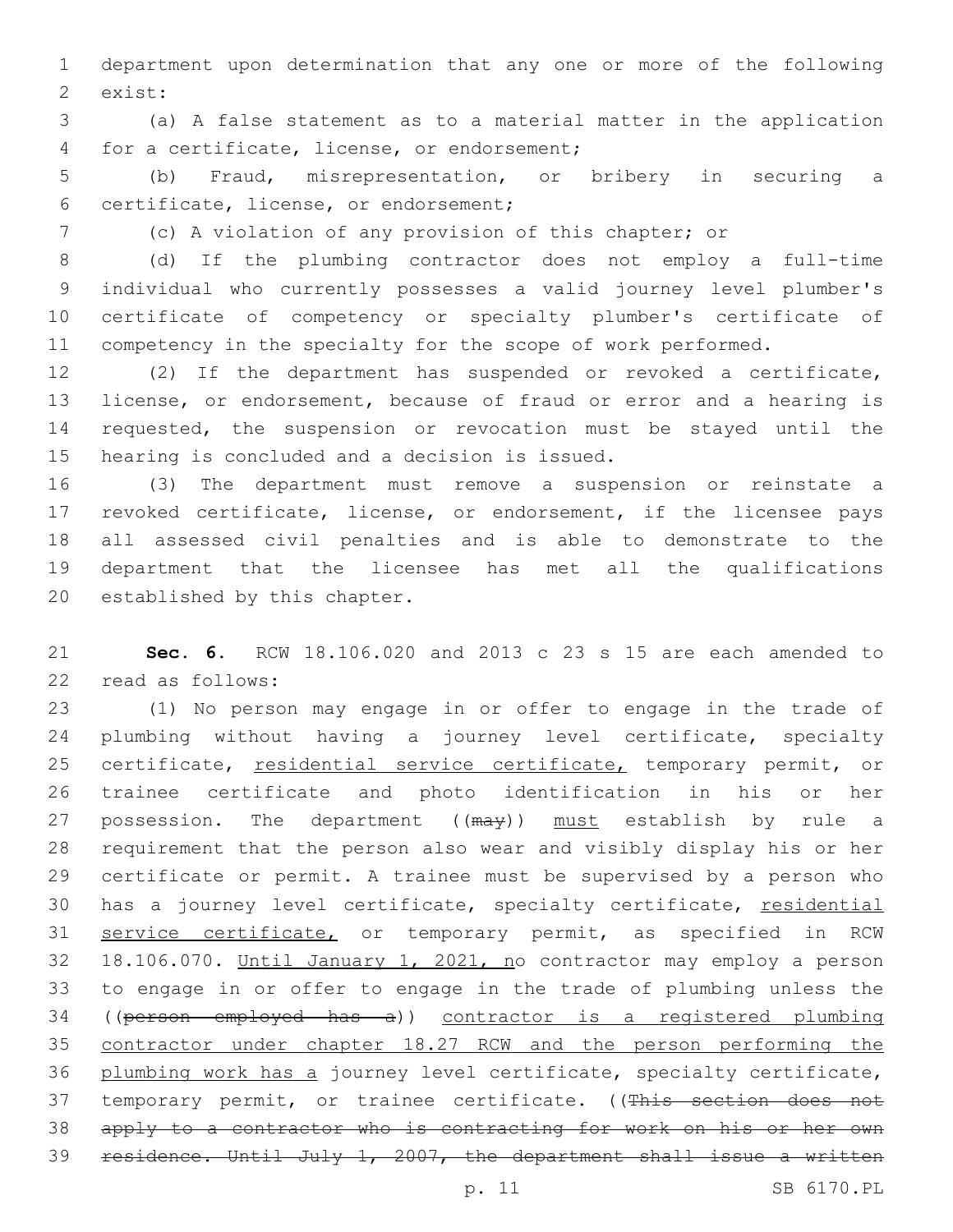warning to any specialty plumber defined by RCW 18.106.010(10)(c) not having a valid plumber certification. The warning will state that the individual must apply for a plumber training certificate or be qualified for and apply for plumber certification under the requirements in RCW 18.106.040 within thirty calendar days of the warning. Only one warning will be issued to any individual. If the individual fails to comply with this section, the department shall 8 issue a penalty or penalties as authorized by this chapter.)) After January 1, 2021, no contractor may employ a person to engage in or 10 offer to engage in the trade of plumbing unless the contractor is a licensed plumbing contractor under this chapter and the person performing the plumbing work has a journey level certificate, 13 specialty certificate, residential service certificate, temporary 14 permit, or training certificate.

 (2) Without exception, no person may engage in or offer to engage in medical gas piping installation without having a certificate of competency as a journey level plumber and a medical gas piping installer endorsement and photo identification in his or her 19 possession. The department ((may)) must establish by rule a requirement that the person also wear and visibly display his or her endorsement. A trainee may engage in medical gas piping installation if he or she has a training certificate and is supervised by a person 23 with a medical gas piping installer endorsement. No plumbing contractor may employ a person to engage in or offer to engage in medical gas piping installation unless the person employed has a certificate of competency as a journey level plumber and a medical 27 gas piping installer endorsement.

28 (3) ((No contractor may advertise, offer to do work, submit a 29 bid, or perform any work under this chapter without being registered 30 as a contractor under chapter 18.27 RCW.

 $(4)$ )) Violation of this ((section)) chapter is an infraction. 32 Each day in which a person ((engages)), firm, or corporation 33 advertises, offers to do work, submits a bid, or performs any work in 34 the trade of plumbing in violation of this ((section)) chapter or 35 employs a person in violation of this ((section)) chapter is a 36 separate infraction. Each worksite at which a person engages in the 37 trade of plumbing in violation of this ((section)) chapter or at 38 which a person is employed in violation of this ((section)) chapter 39 is a separate infraction.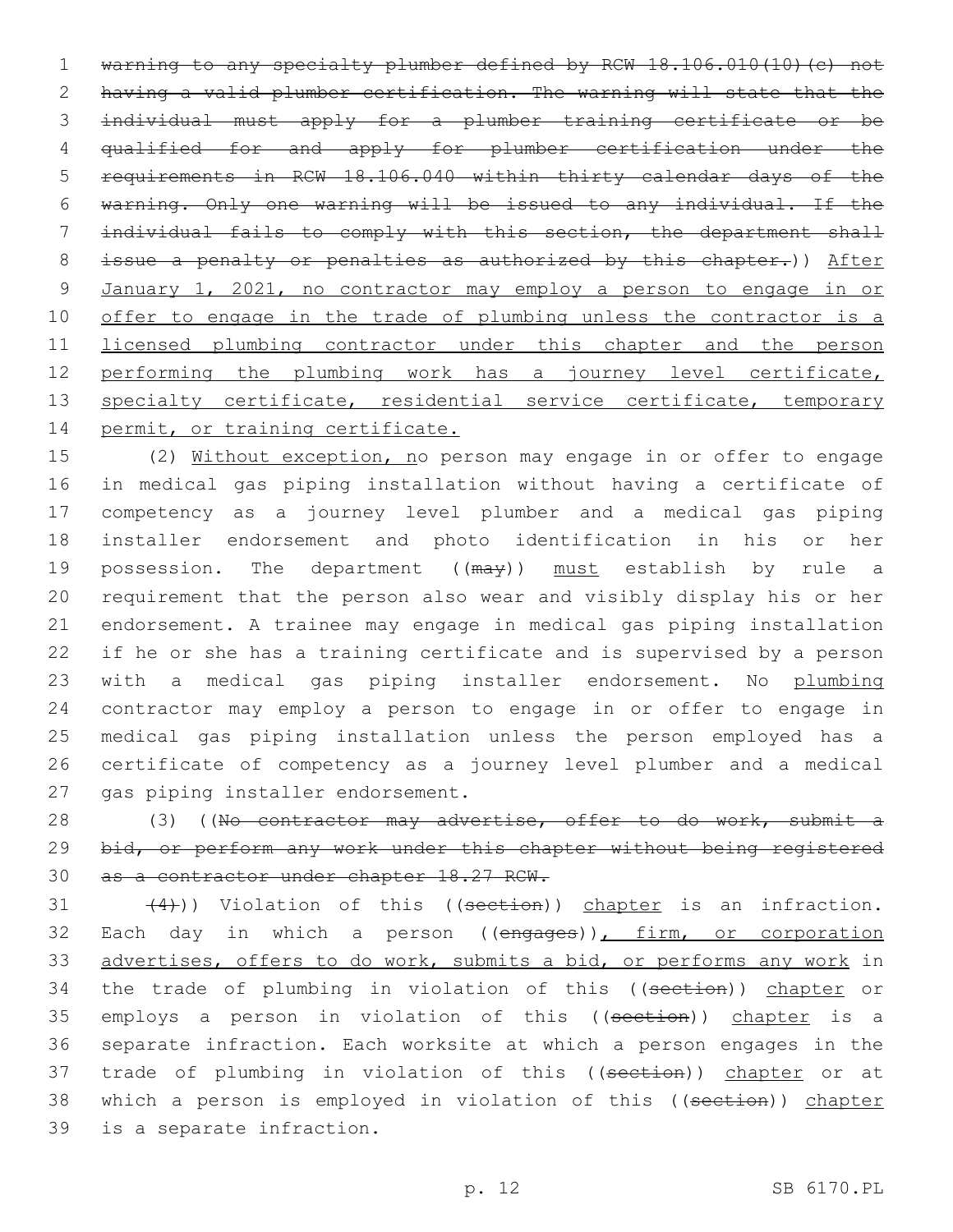1 (( $(45)$ )) (4) Notices of infractions for violations of this 2 ((section)) chapter may be issued to:

 (a) The person engaging in or offering to engage in the trade of 4 plumbing in violation of this ((section)) chapter;

5 (b) The contractor in violation of this ((section)) chapter; and

 (c) The contractor's employee who authorized the work assignment 7 of the person employed in violation of this ((section)) chapter.

 (5) It is unlawful for anyone required to be licensed under this chapter or registered under chapter 18.27 RCW to subcontract to or 10 use anyone not licensed under this chapter for work covered by the provisions of this chapter.

 **Sec. 7.** RCW 18.106.030 and 2013 c 23 s 16 are each amended to 13 read as follows:

 (1) Any person desiring to be issued a certificate of competency as provided in this chapter shall deliver evidence in a form prescribed by the department affirming that said person has had sufficient experience in as well as demonstrated general competency in the trade of plumbing or specialty plumbing so as to qualify him or her to make an application for a certificate of competency as a 20 journey level plumber  $((\theta \hat{r}))_L$  specialty plumber, or residential service plumber. Completion of a course of study in the plumbing trade in the armed services of the United States or at a school accredited by the workforce training and education coordinating board shall constitute sufficient evidence of experience and competency to enable such person to make application for a certificate of 26 competency for a journey level plumber, specialty plumber, or 27 residential service plumber.

 (2) Any person desiring to be issued a medical gas piping installer endorsement shall deliver evidence in a form prescribed by the department affirming that the person has met the requirements established by the department for a medical gas piping installer 32 endorsement.

 (3) In addition to supplying the evidence as prescribed in this section, each applicant for a certificate of competency shall submit an application for such certificate on such form and in such manner as shall be prescribed by the director of the department.

 **Sec. 8.** RCW 18.106.040 and 2013 c 23 s 17 are each amended to 38 read as follows: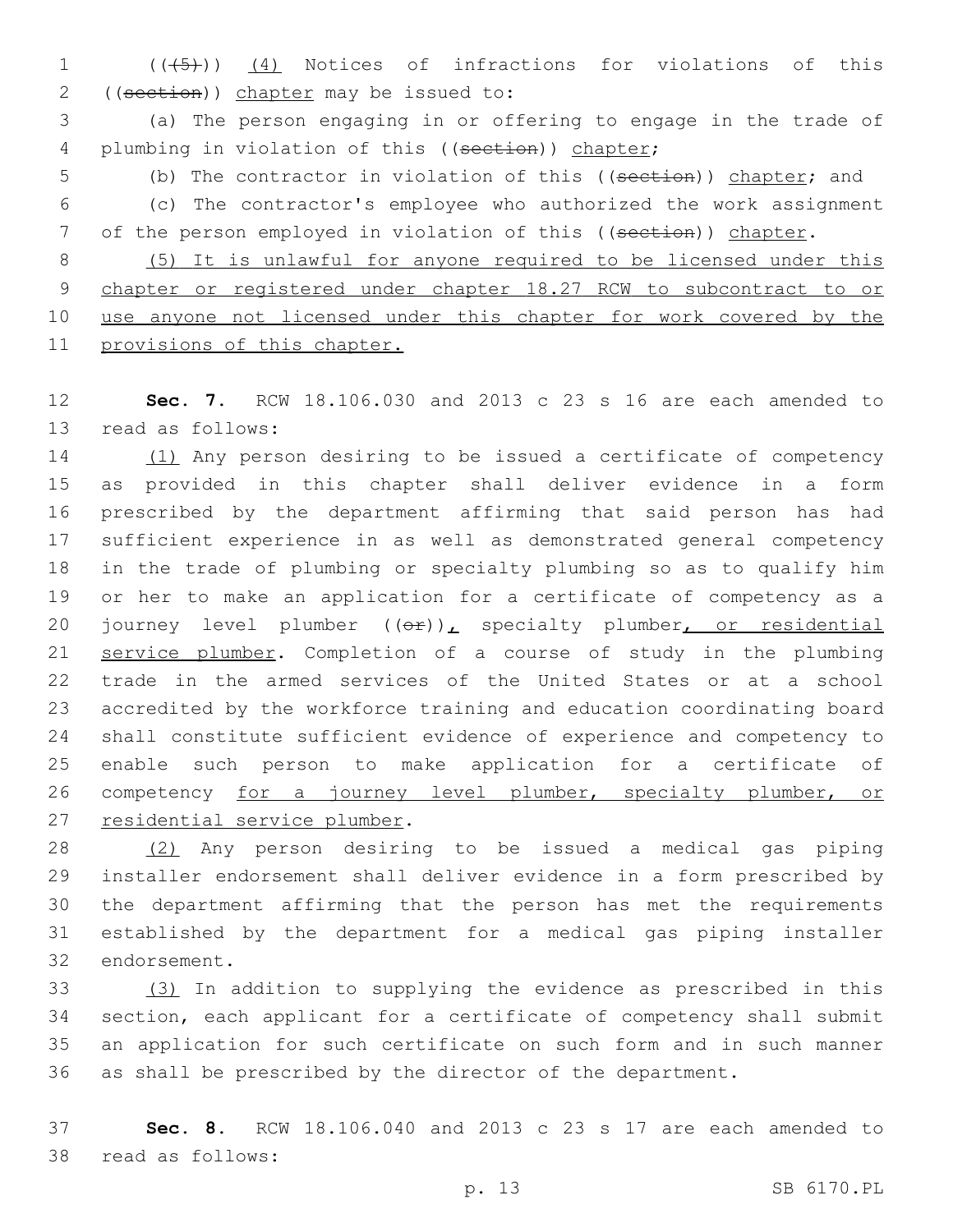(1) Upon receipt of the application and evidence set forth in RCW 18.106.030, the director shall review the same and make a determination as to whether the applicant is eligible to take an examination for the certificate of competency. To be eligible to take 5 the examination:

 (a) Each applicant for a journey level plumber's certificate of competency shall furnish written evidence that he or she has completed a course of study in the plumbing trade in the armed 9 services of the United States or at a school ((<del>licensed</del>)) accredited 10 by the workforce training and education coordinating board, or has had four or more years of experience under the direct supervision of 12 a ((<del>licensed</del>)) certified journey level plumber.

 (b) Each applicant for a specialty plumber's certificate of 14 competency under RCW 18.106.010(((410))) (14)(a) shall furnish written evidence that he or she has completed a course of study in the plumbing trade in the armed services of the United States or at a school licensed by the workforce training and education coordinating board under chapter 28C.10 RCW, or that he or she has had at least 19 three years ((practical)) of experience in the specialty under the supervision of a certified journey level plumber or a certified 21 plumber.

 (c) Each applicant for a residential service plumber's certificate of competency under RCW 18.106.010(11) shall furnish written evidence that he or she has completed a course of study in 25 the plumbing trade in the armed services of the United States or at a 26 school accredited by the workforce training and education coordinating board, or has had two or more years of experience under 28 the supervision of a certified journey level plumber, certified specialty plumber, or certified residential service plumber.

 (d) Each applicant for a specialty plumber's certificate of 31 competency under RCW  $18.106.010$  ( $(410)$ ))  $(14)$  (b) or (c) shall furnish written evidence that he or she is eligible to take the examination. These eligibility requirements for the specialty plumbers defined by 34 RCW 18.106.010(((410))) (14)(c) shall be one year of practical experience working on pumping systems not exceeding one hundred gallons per minute, and two years of practical experience working on pumping systems exceeding one hundred gallons per minute, or equivalent as determined by rule by the department in consultation with the advisory board, and that experience may be obtained at the same time the individual is meeting the experience required by RCW

p. 14 SB 6170.PL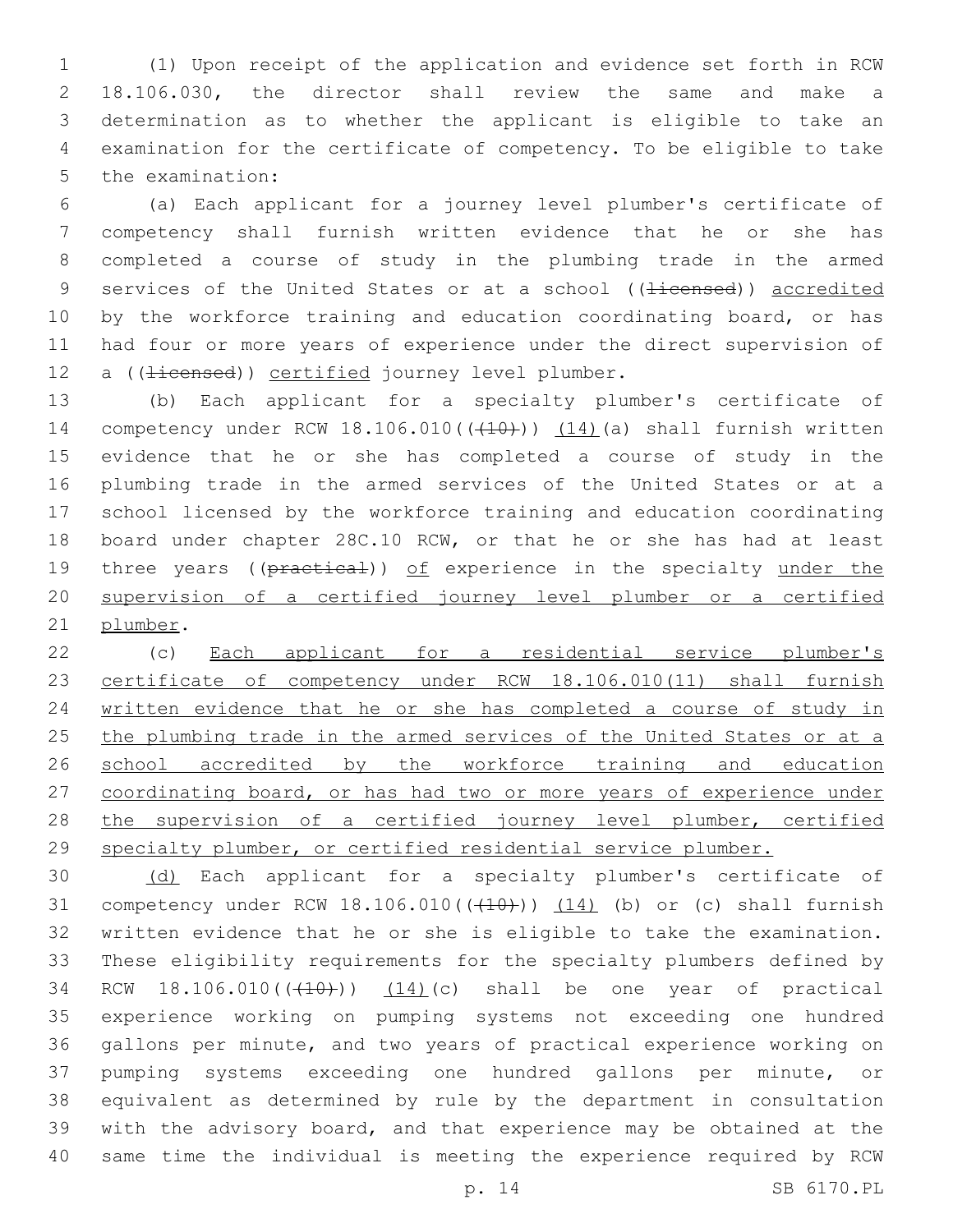19.28.191. The eligibility requirements for other specialty plumbers shall be established by rule by the director pursuant to subsection  $(2)$  (b) of this section.

 (2)(a) The director shall establish reasonable rules for the examinations to be given applicants for certificates of competency. In establishing the rules, the director shall consult with the state advisory board of plumbers as established in RCW 18.106.110.

 (b) The director shall establish reasonable criteria by rule for determining an applicant's eligibility to take an examination for the certificate of competency for specialty plumbers under subsection (1)  $((+e))$   $(d)$  of this section. In establishing the criteria, the director shall consult with the state advisory board of plumbers as established in RCW 18.106.110. These rules must take effect by 14 December 31, 2006.

 (3) Upon determination that the applicant is eligible to take the examination, the director shall so notify the applicant, indicating 17 the time and place for taking the same.

(4) No other requirement for eligibility may be imposed.

 **Sec. 9.** RCW 18.106.050 and 2013 c 23 s 18 are each amended to 20 read as follows:

 (1) The department, with the advice of the advisory board, shall prepare a written examination to be administered to applicants for 23 certificates of competency for journey level plumber  $((and))_L$ 24 specialty plumber, and residential service plumber. The examination 25 shall be constructed to determine:

 (a) Whether the applicant possesses varied general knowledge of the technical information and practical procedures that are 28 identified with the trade of journey level plumber  $((\theta \cdot \mathbf{r}))$ , specialty 29 plumber, or residential service plumber; and

 (b) Whether the applicant is familiar with the applicable plumbing codes and the administrative rules of the department 32 pertaining to plumbing and plumbers.

 (2) The department, with the consent of the advisory board, may enter into a contract with a nationally recognized testing agency to develop, administer, and score any examinations required by this chapter. All applicants shall, before taking an examination, pay the required examination fee. The department shall set the examination fee by contract with a nationally recognized testing agency. The fee shall cover but not exceed the costs of preparing and administering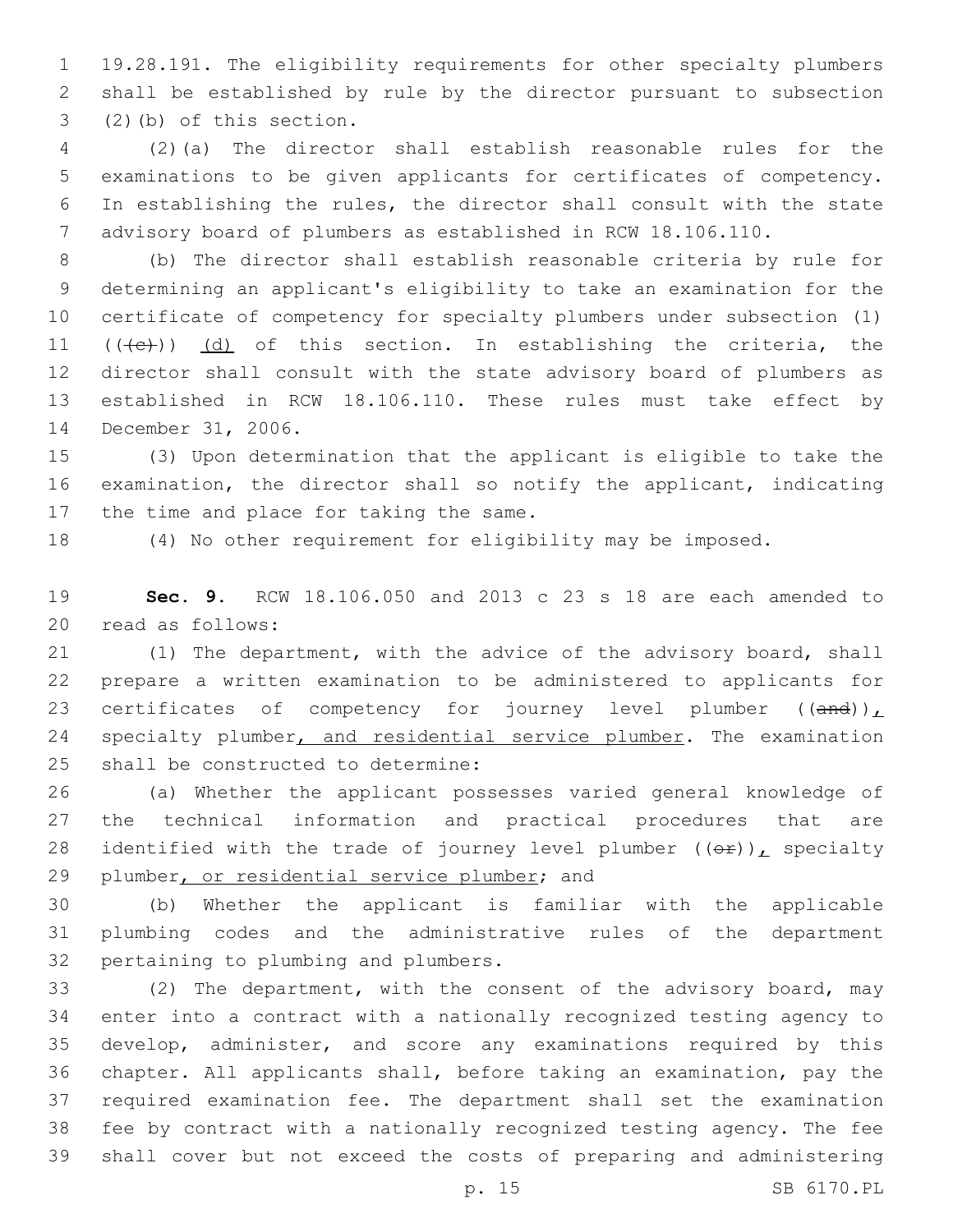the examination and the materials necessary to conduct the practical elements of the examination. The department shall approve training courses and set the fees for training courses for examinations 4 provided by this chapter.

 (3) An examination to determine the competency of an applicant for a domestic water pumping system specialty plumbing certificate as 7 defined by RCW  $18.106.010$  ( $(410+)$ )  $(14)$  (c) must be established by the department in consultation with the advisory board by December 31, 2006. The department may include an examination for appropriate electrical safety and technical requirements as required by RCW 19.28.191 with the examination required by this section. The department, in consultation with the advisory board, may accept the certification by a professional or trade association or other acceptable entity as meeting the examination requirement of this 15 section. ((Individuals who can provide evidence to the department 16 prior to January 1, 2007, that they have been employed in the pump 17 and irrigation business as defined by RCW 18.106.010(10)(c) for not less than four thousand hours in the most recent four calendar years shall be issued the appropriate certificate by the department upon 20 receiving such documentation and applicable fees.)) The department shall establish a single document for those who have received both the plumbing specialty certification defined by this subsection and have also met the certification requirements for a pump and irrigation or domestic pump specialty electrician, showing that the 25 individual has received both certifications.

 (4) The department shall certify the results of the examinations provided by this chapter, and shall notify the applicant in writing whether he or she has passed or failed. Any applicant who has failed the examination may retake the examination, upon the terms and after a period of time that the director shall set by rule. The director may not limit the number of times that a person may take the 32 examination.

 **Sec. 10.** RCW 18.106.070 and 2013 c 23 s 19 are each amended to 34 read as follows:

 (1) The department shall issue a certificate of competency to all applicants who have passed the examination and have paid the fee for the certificate. The certificate may include a photograph of the 38 holder. The certificate shall bear the date of issuance, and ((shall expire on the birthdate of the holder immediately following the date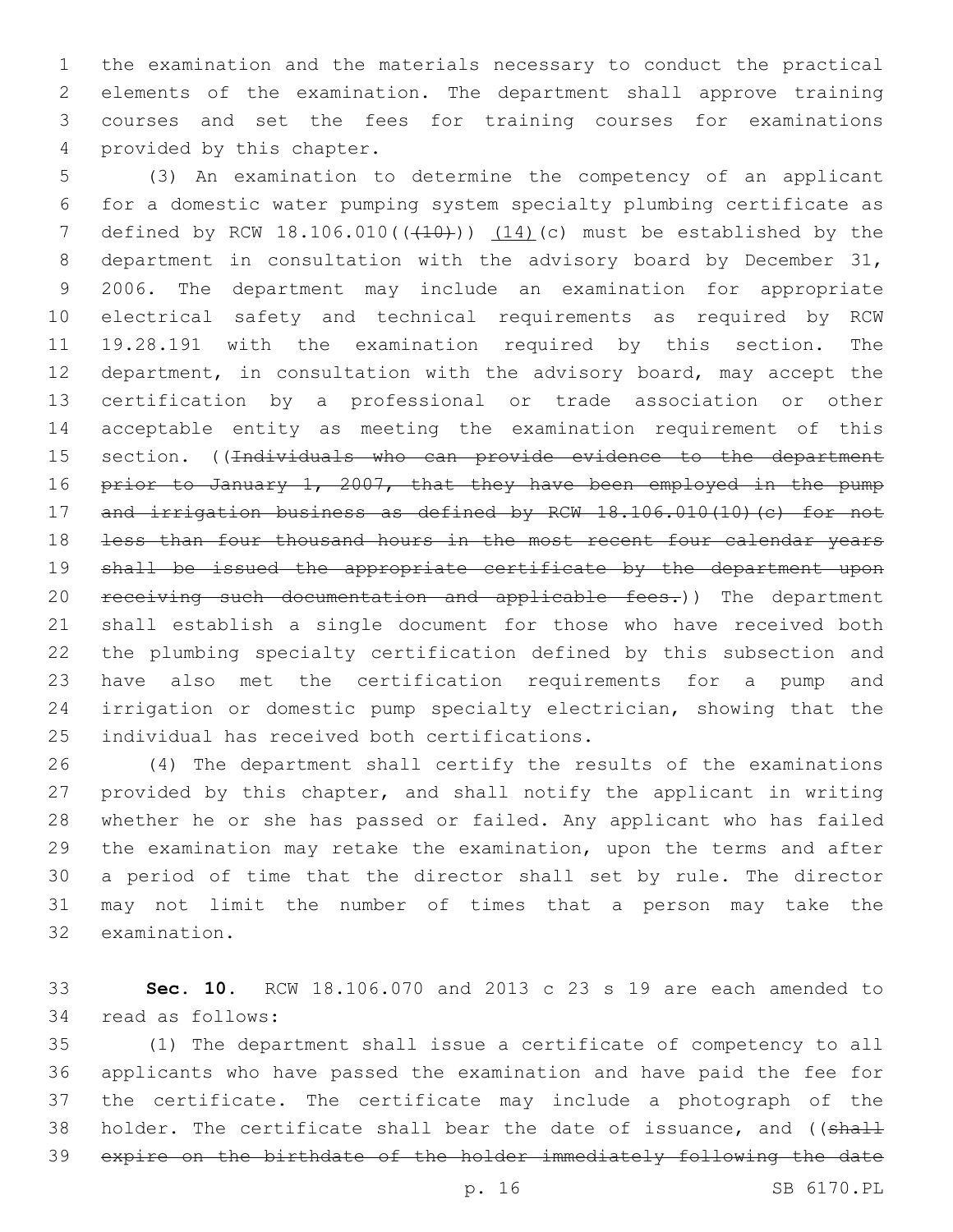1 of issuance. The certificate shall)) be ((renewable)) renewed every 2 ((other year)) three years, upon application, on or before the 3 birthdate of the holder( $\sqrt{t}$  except for specialty plumbers defined by RCW 18.106.010(10)(c) who also have an electrical certification issued jointly as provided by RCW 18.106.050(3) in which case their certificate shall be renewable every three years on or before the birthdate of the holder)). The department shall renew a certificate of competency if the applicant: (a) Pays the renewal fee assessed by 9 the department; and (b) during the past  $((\text{two}))$  three years has 10 completed ((sixteen)) twenty-four hours of continuing education 11 approved by the department with the advice of the advisory board, including four hours related to electrical safety. For holders of the 13 specialty plumber certificate under RCW  $18.106.010((\text{+}10\text{+}))$   $(14)(c)$ , the continuing education may comprise both electrical and plumbing education with a minimum of twelve of the required twenty-four hours of continuing education in plumbing. If a person fails to renew the certificate by the renewal date, he or she must pay a doubled fee. If the person does not renew the certificate within ninety days of the renewal date, he or she must retake the examination and pay the 20 examination fee.

21 The journey level plumber  $((and))_L$  specialty plumber, and 22 residential service plumber certificates of competency, the medical gas piping installer endorsement, and the temporary permit provided for in this chapter grant the holder the right to engage in the work 25 of plumbing as a journey level plumber, specialty plumber, 26 residential service plumber, or medical gas piping installer, in accordance with their provisions throughout the state and within any of its political subdivisions on any job or any employment without additional proof of competency or any other license or permit or fee to engage in the work. This section does not preclude employees from adhering to a union security clause in any employment where such a 32 requirement exists.

33 (2) A person who is indentured  $(\pm n)$ ) to an apprenticeship program approved under chapter 49.04 RCW for the plumbing construction trade or who is learning the plumbing construction trade may work in the plumbing construction trade if supervised by a certified journey level plumber or a certified specialty plumber in that plumber's specialty. All apprentices and individuals learning the plumbing construction trade shall obtain a plumbing training certificate from the department. The certificate shall authorize the

p. 17 SB 6170.PL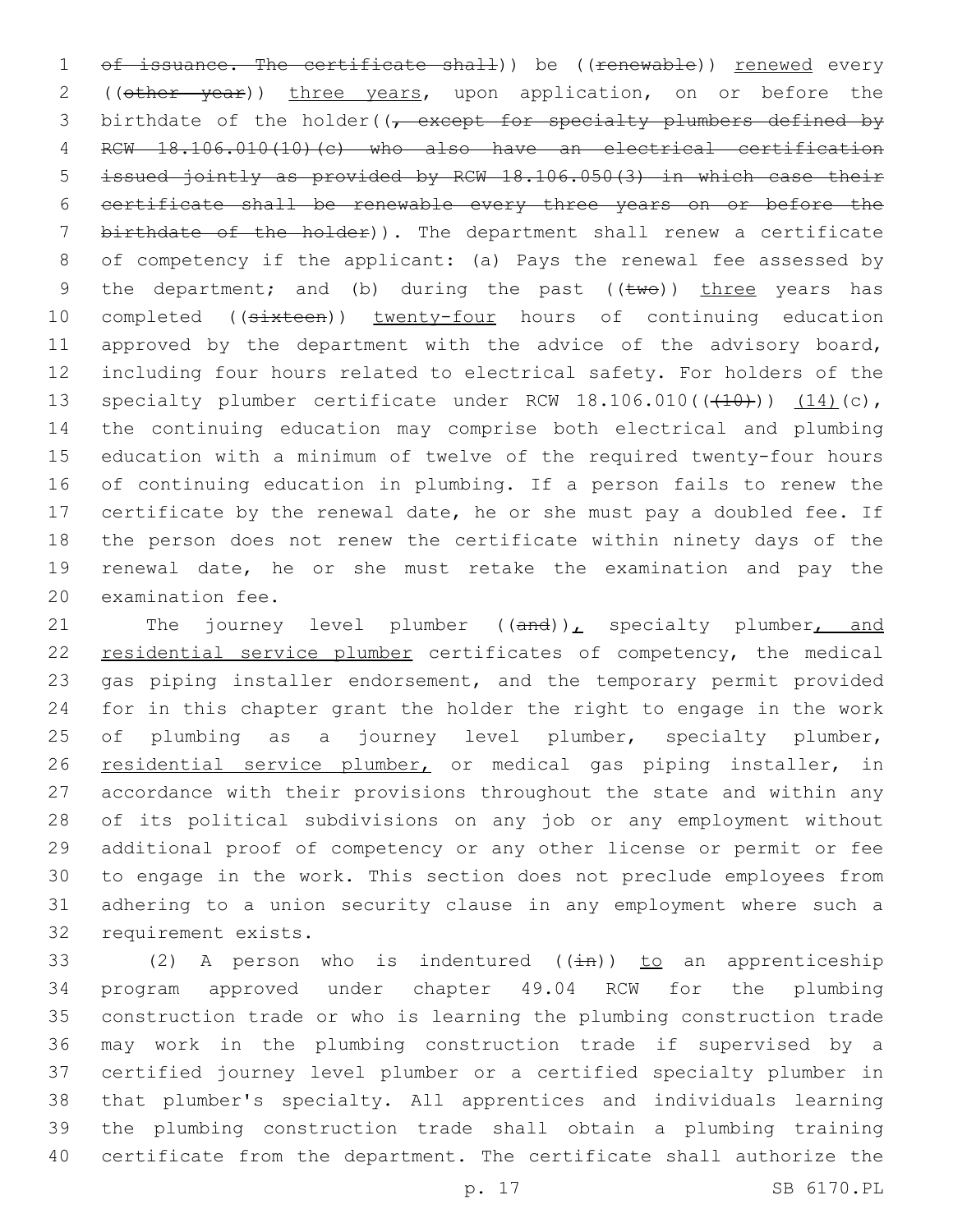holder to learn the plumbing construction trade while under the direct supervision of a journey level plumber or a specialty plumber working in his or her specialty. The certificate may include a photograph of the holder. The holder of the plumbing training certificate shall renew the certificate annually. At the time of renewal, the holder shall provide the department with an accurate list of the holder's employers in the plumbing construction industry for the previous year and the number of hours worked for each 9 employer. ((An annual)) Failure to provide plumbing hours worked for 10 each employer is a violation of this chapter, subject to an infraction under RCW 18.106.320, and must result in nonrenewal of the 12 trainee certificate. A fee shall be charged for the issuance or renewal of the certificate. The department shall set the fee by rule. The fee shall cover but not exceed the cost of administering and enforcing the trainee certification and supervision requirements of 16 this chapter.

 (3) ((Any person who has been issued a plumbing training 18 certificate under this chapter may work if that person is under 19 supervision.)) (a) Trainee supervision shall consist of a ((person)) 20 trainee being on the same job site and under the control of either a 21 journey level plumber, residential service plumber, or an appropriate specialty plumber who has an applicable certificate of competency 23 issued under this chapter. Either a journey level plumber 24 residential service plumber, or an appropriate specialty plumber shall be:

26 (i) On the same job site as the ((noncertified individual)) 27 trainee for a minimum of seventy-five percent of each working day 28 unless otherwise provided in this chapter. ((The ratio of noncertified individuals to certified journey level or specialty plumbers working on a job site shall be: (a) Not more than two noncertified plumbers working on any one job site for every certified specialty plumber or journey level plumber working as a specialty plumber; and (b) not more than one noncertified plumber working on any one job site for every certified journey level plumber working as 35 a journey level plumber.))

 (ii) Available via mobile phone or similar device in a manner that allows both audio and visual direction to the trainee from the supervising plumber. Remote trainee supervision using these types of technology is only permitted in cases that meet the following criteria: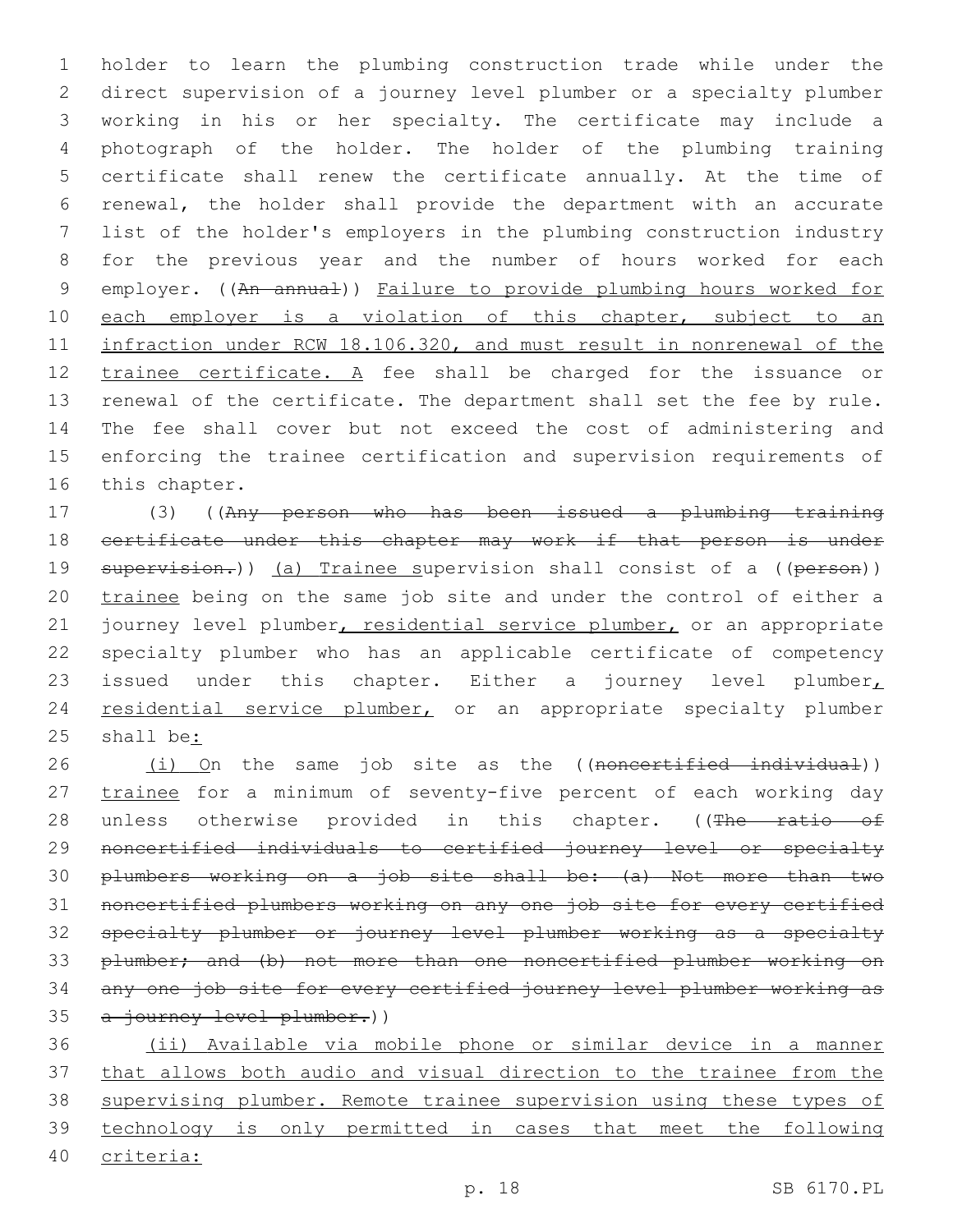(A) The trainee has more than two thousand hours of training;

 (B) The supervising plumber is no more than forty miles from the job site; and

 (C) The scope of work on the trainee's job site is service plumbing in a residential structure.

 (b) An individual who has a current training certificate and who has successfully completed or is currently enrolled in an approved apprenticeship program or in a technical school program in the plumbing construction trade in a school approved by the workforce training and education coordinating board, may work without direct on-site supervision during the last six months of meeting the practical experience requirements of this chapter.

 (4)(a) Until December 31, 2025, the ratio of trainees to 14 certified journey level, residential service, or specialty plumbers working on a job site must be:

 (i) Not more than three trainees working on any one residential structure job site for every certified specialty plumber or journey 18 level plumber working as a specialty plumber;

 (ii) Not more than one trainee working on any one job site for every certified journey level plumber working as a journey level plumber; and

 (iii) Not more than one trainee working on any one job site for every certified residential service plumber.

 (b) After December 31, 2025, not more than two trainees may work 25 on any residential structure job site for every certified specialty plumber or journey level plumber working as a specialty plumber.

 (5) An individual who has a current training certificate and who has successfully completed or is currently enrolled in a medical gas piping installer training course approved by the department may work on medical gas piping systems if the individual is under the direct supervision of a certified medical gas piping installer who holds a medical gas piping installer endorsement one hundred percent of a 33 working day on a one-to-one ratio.

 ( $(\overline{(+5+})$ ) (6) The training to become a certified plumber must include not less than sixteen hours of classroom training established by the director with the advice of the advisory board. The classroom training must include, but not be limited to, electrical wiring safety, grounding, bonding, and other related items plumbers need to 39 know to work under ((RCW 19.28.091)) this chapter.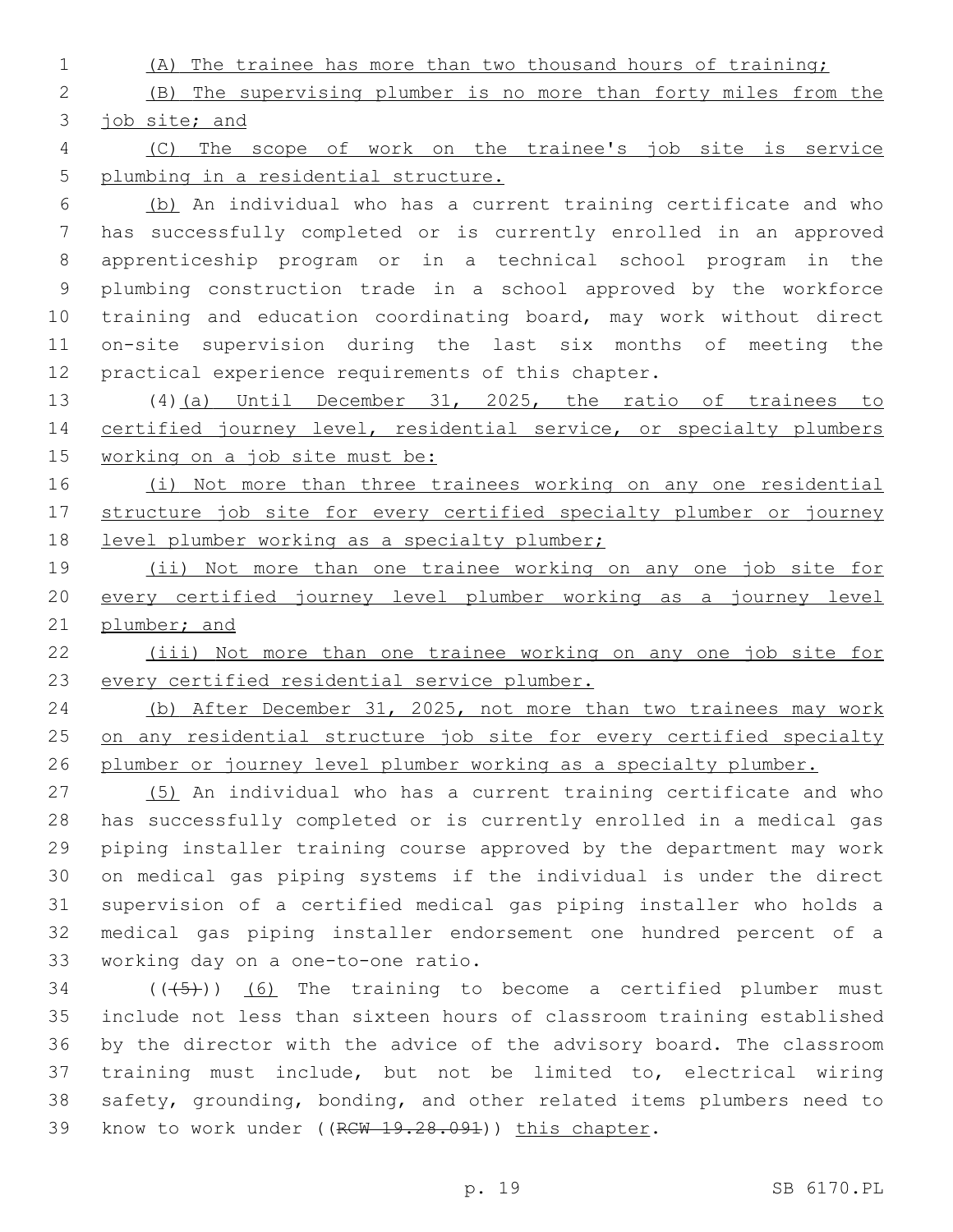(((6))) (7) All persons who are certified plumbers before January 1, 2003, are deemed to have received the classroom training required 3 in subsection  $((+5))$   $(6)$  of this section.

 (8)(a) The department shall instruct the advisory board of plumbers to convene a subgroup that includes the statewide association representing plumbing, heating, and cooling contractors; the union representing plumbers and pipefitters; the association representing plumbing contractors who employ union plumbers and 9 pipefitters; and other directly affected stakeholders after the completion of the 2023 legislative session, the 2024 legislative 11 session, and every three years thereafter.

 (b) The work group shall evaluate the effects that the trainee 13 ratio changes have had on the industry, including public safety and industry response to public demand for plumbing services. The work group shall determine a sustainable plan for maintaining sufficient numbers of plumbers and trainees within the plumbing workforce to 17 safely meet the needs of the public. The report is due to the standing labor committees of the legislature before December 1st of each year that the work group convenes. The work group shall conclude on receipt of the report by the legislature. Within current funding 21 appropriated to the department, the department must reimburse each member of the work group in accordance with the provisions of RCW 43.03.050 and 43.03.060 for each day in which the member is actually engaged in attendance of meetings of the advisory board.

 **Sec. 11.** RCW 18.106.100 and 2013 c 23 s 23 are each amended to 26 read as follows:

 (1) The department may revoke or suspend a certificate of competency, license, or endorsement for any of the following reasons:

29 (a) The certificate, license, or endorsement was obtained through 30 error or fraud;

 (b) The certificate, license, or endorsement holder is judged to be incompetent to carry on the trade of plumbing as a journey level 33 plumber  $((\theta \cdot \mathbf{r}))$ , specialty plumber, or residential service plumber;

 (c) The certificate, license, or endorsement holder has violated any provision of this chapter or any rule adopted under this chapter.

 (2) Before a certificate of competency, license, or endorsement is revoked or suspended, the department shall send written notice using a method by which the mailing can be tracked or the delivery can be confirmed to the certificate holder's last known address. The

p. 20 SB 6170.PL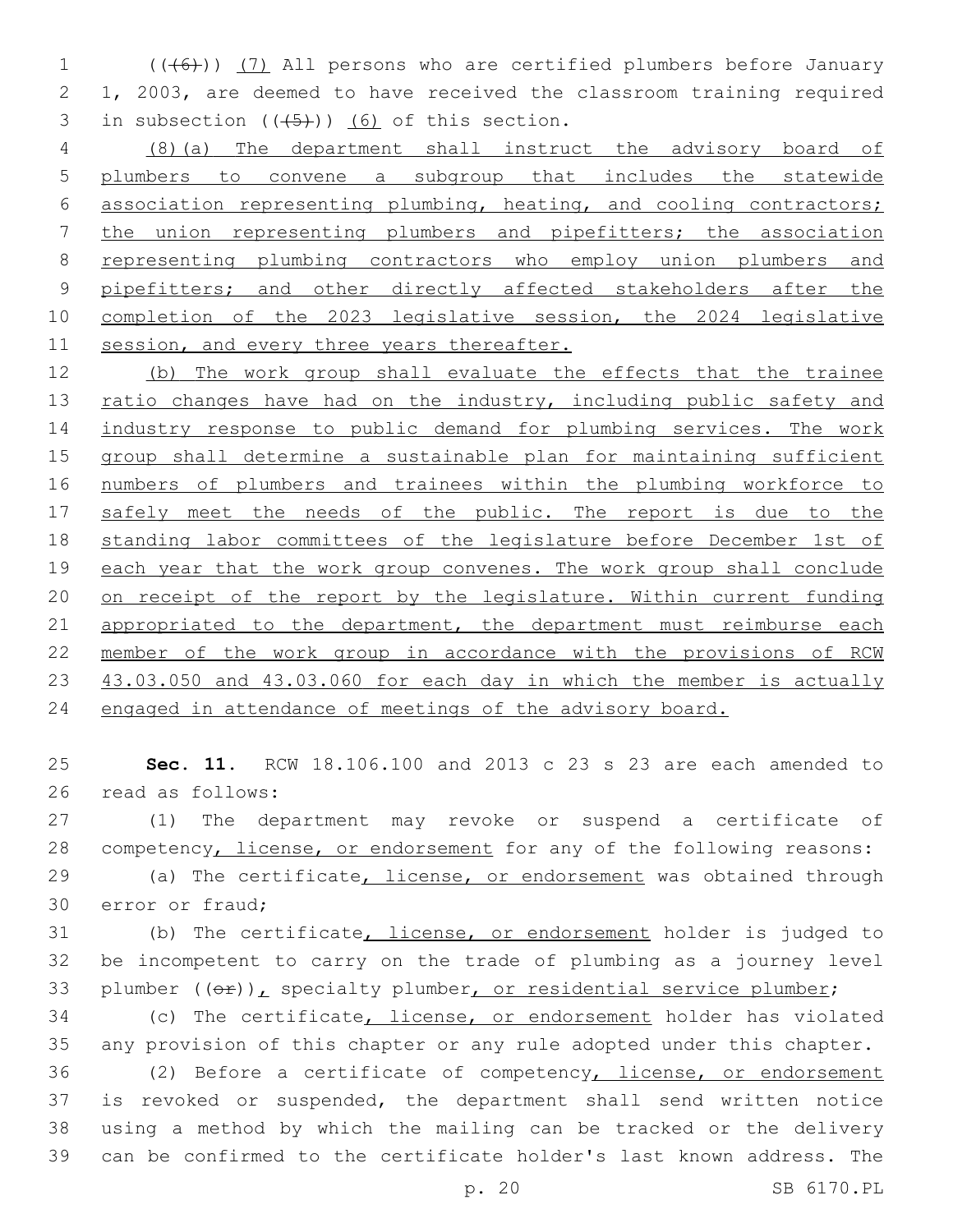notice must list the allegations against the certificate holder and give him or her the opportunity to request a hearing before the advisory board. At the hearing, the department and the certificate holder have opportunity to produce witnesses and give testimony. The hearing must be conducted in accordance with chapter 34.05 RCW. The board shall render its decision based upon the testimony and evidence presented and shall notify the parties immediately upon reaching its decision. A majority of the board is necessary to render a decision.

 (3) The department may deny renewal of a certificate of 10 competency, license, or endorsement issued under this chapter if the applicant owes outstanding penalties for a final judgment under this chapter. The department shall notify the applicant of the denial using a method by which the mailing can be tracked or the delivery can be confirmed to the address on the application. The applicant may appeal the denial within twenty days by filing a notice of appeal with the department accompanied by a certified check for two hundred dollars which shall be returned to the applicant if the decision of the department is not upheld by the hearings officer. The office of administrative hearings shall conduct the hearing under chapter 34.05 RCW. If the hearings officer sustains the decision of the department, the two hundred dollars must be applied to the cost of the hearing.

 **Sec. 12.** RCW 18.106.110 and 2013 c 23 s 24 are each amended to 23 read as follows:

 (1) There is created a state advisory board of plumbers, to be 25 composed of ((seven)) nine members appointed by the director. Two members shall be journey level plumbers, one member shall be a specialty plumber, three members shall be persons conducting a plumbing business, at least one of which shall be primarily engaged in a specialty plumbing business, one member representing the state- approved plumbing code body, one member from the department of 31 health, and one member from the general public who is familiar with 32 the business and trade of plumbing.

 (2) The term of one journey level plumber expires July 1, 1995; the term of the second journey level plumber expires July 1, 2000; the term of the specialty plumber expires July 1, 2008; the term of one person conducting a plumbing business expires July 1, 1996; the term of the second person conducting a plumbing business expires July 1, 2000; the term of the third person conducting a plumbing business expires July 1, 2007; the terms of the member representing the state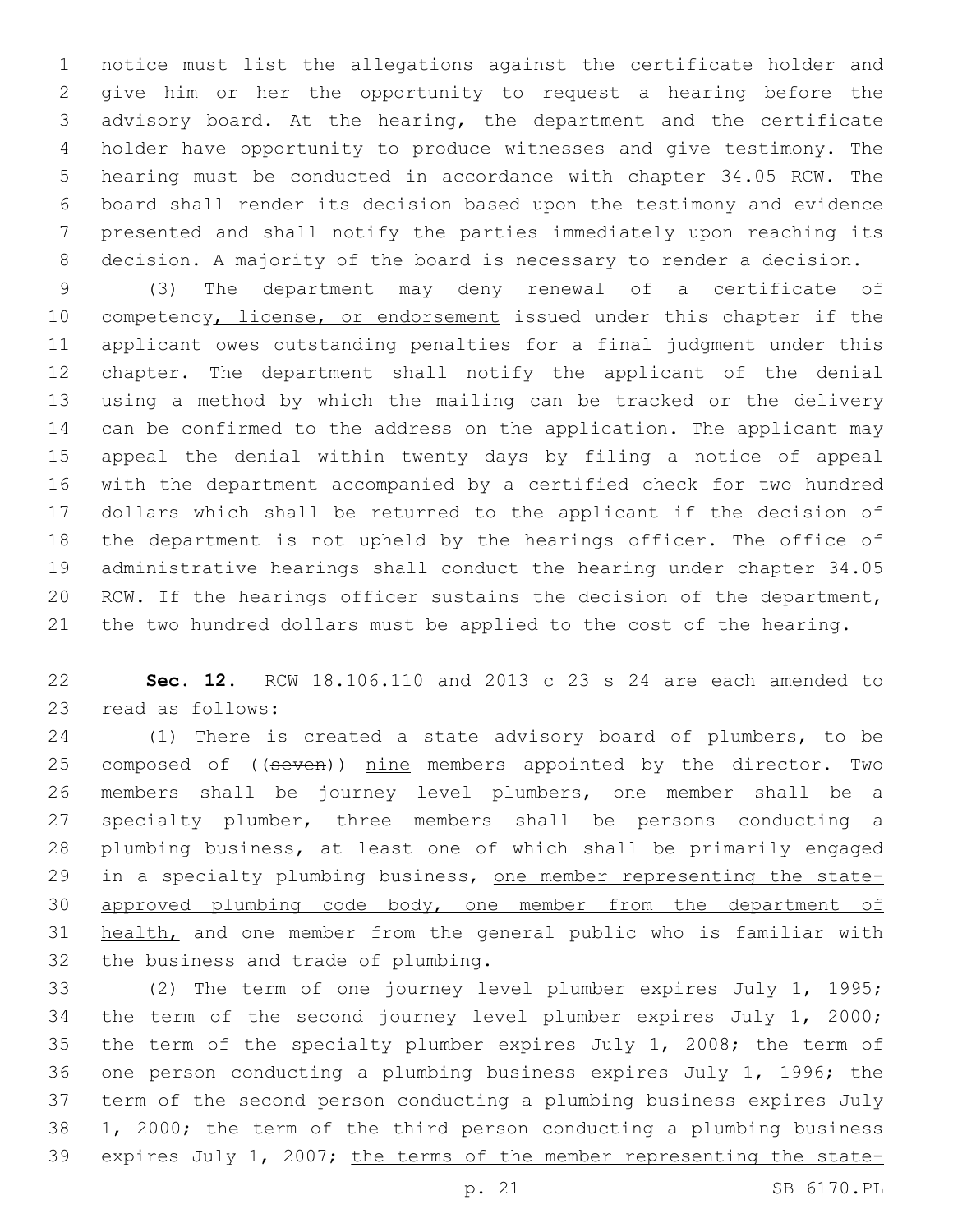approved plumbing code body and the member from the department of 2 health expire July 1, 2022; and the term of the public member expires July 1, 1997. Thereafter, upon the expiration of said terms, the director shall appoint a new member to serve for a period of three years. However, to ensure that the board can continue to act, a member whose term expires shall continue to serve until his or her replacement is appointed. In the case of any vacancy on the board for any reason, the director shall appoint a new member to serve out the term of the person whose position has become vacant.

 (3) The advisory board shall carry out all the functions and duties enumerated in this chapter, as well as generally advise the 12 department on all matters relative to ((this chapter)) the 13 enforcement of this chapter including plumbing industry promotion, standards of plumbing installations, consumer protection, and 15 standards for the protection of public health.

 (4) Each member of the advisory board shall receive travel expenses in accordance with the provisions of RCW 43.03.050 and 43.03.060 as now existing or hereafter amended for each day in which such member is actually engaged in attendance upon the meetings of 20 the advisory board.

 **Sec. 13.** RCW 18.106.125 and 1983 c 124 s 17 are each amended to 22 read as follows:

 The department shall charge fees for issuance, renewal, and 24 reinstatement of all certificates, endorsements, licenses, and permits and for examinations required by this chapter. The department 26 shall set the fees by rule.

 The fees shall cover the full cost of issuing the certificates and permits, devising and administering the examinations, and administering and enforcing this chapter. The costs shall include travel, per diem, and administrative support costs.

 **Sec. 14.** RCW 18.106.150 and 2013 c 23 s 25 are each amended to 32 read as follows:

 (1) Nothing in this chapter shall be construed to require that a 34 person obtain a license ((or a certified plumber)) in order to do plumbing work at his or her residence or farm or place of business or 36 on other property owned by him or her.

 (2) A current certificate of competency or apprentice permit is 38 not required for: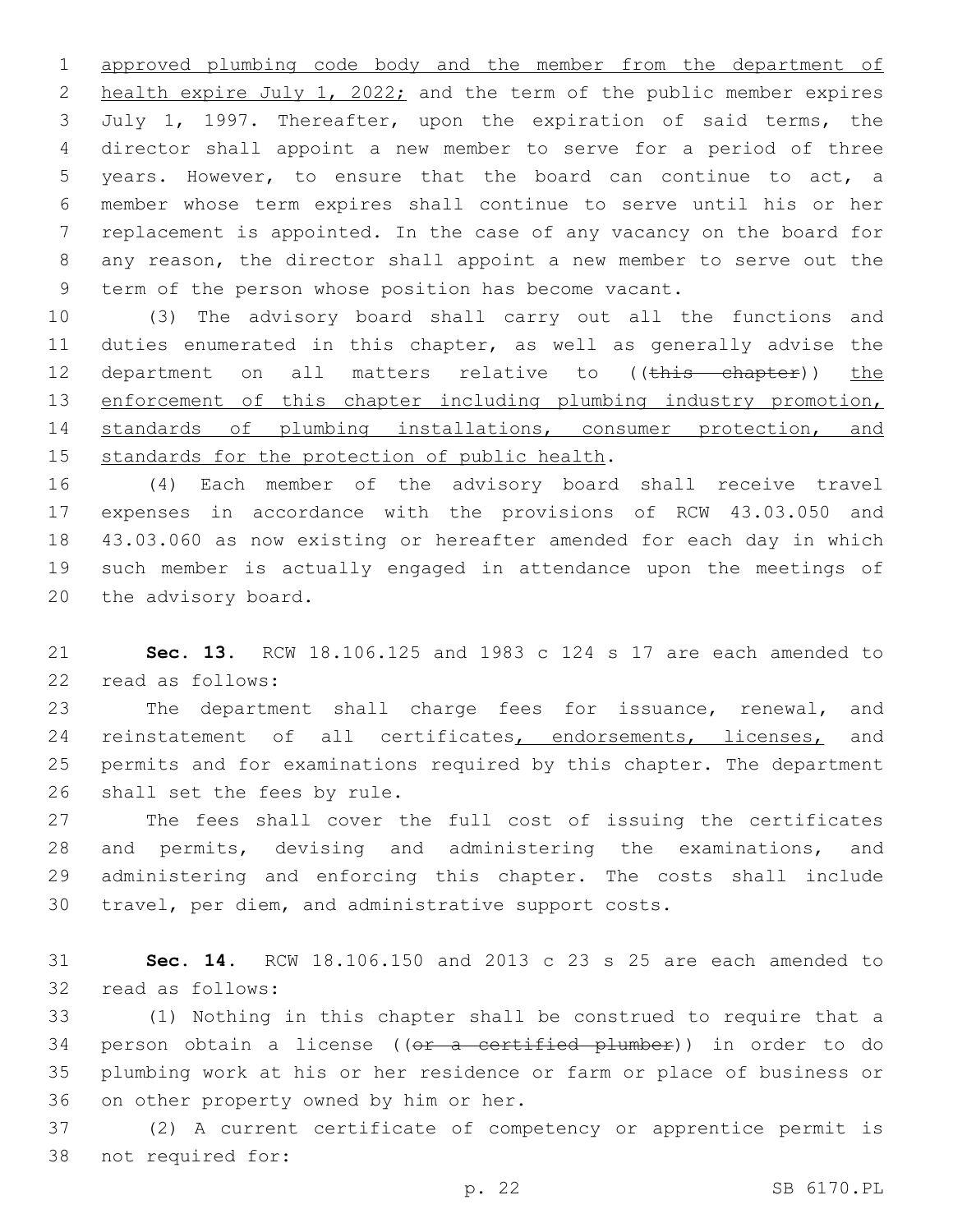- 
- (a) Persons performing plumbing work on a farm; or

 (b) Certified journey level electricians, certified residential specialty electricians, or electrical trainees working for an 4 electrical contractor and performing exempt work under:

- (i) RCW 18.27.090(18) until January 1, 2021;
- 

(ii) After January 1, 2021, under subsection (8) of this section.

 (3) Nothing in this chapter shall be intended to derogate from or dispense with the requirements of any valid plumbing code enacted by a political subdivision of the state, except that no code shall require the holder of a certificate of competency to demonstrate any additional proof of competency or obtain any other license or pay any 12 fee in order to engage in the trade of plumbing.

 (4) This chapter shall not apply to common carriers subject to 14 Part I of the Interstate Commerce Act, nor to their officers and 15 employees.

 (5) Nothing in this chapter shall be construed to apply to any farm, business, industrial plant, or corporation doing plumbing work 18 on premises it owns or operates.

 (6) Nothing in this chapter shall be construed to restrict the right of any householder to assist or receive assistance from a friend, neighbor, relative, or other person when none of the individuals doing such plumbing hold themselves out as engaged in the 23 trade or business of plumbing.

 (7) This section does not apply to anyone installing, altering, 25 repairing, or renovating medical gas systems.

 (8) As of January 1, 2021, nothing in this chapter shall be construed to apply to an entity who holds a valid electrical contractor's license under chapter 19.28 RCW that employs a certified journey level electrician, a certified residential specialty 30 electrician, or an electrical trainee meeting the requirements of chapter 19.28 RCW to perform plumbing work that is incidentally, directly, and immediately appropriate to the like-in-kind replacement of a household appliance or other small household utilization equipment that requires limited electrical power and limited waste, water connections, or both. An electrical trainee must be supervised by a certified electrician while performing plumbing work.

 **Sec. 15.** RCW 18.106.180 and 2011 c 301 s 5 are each amended to 38 read as follows: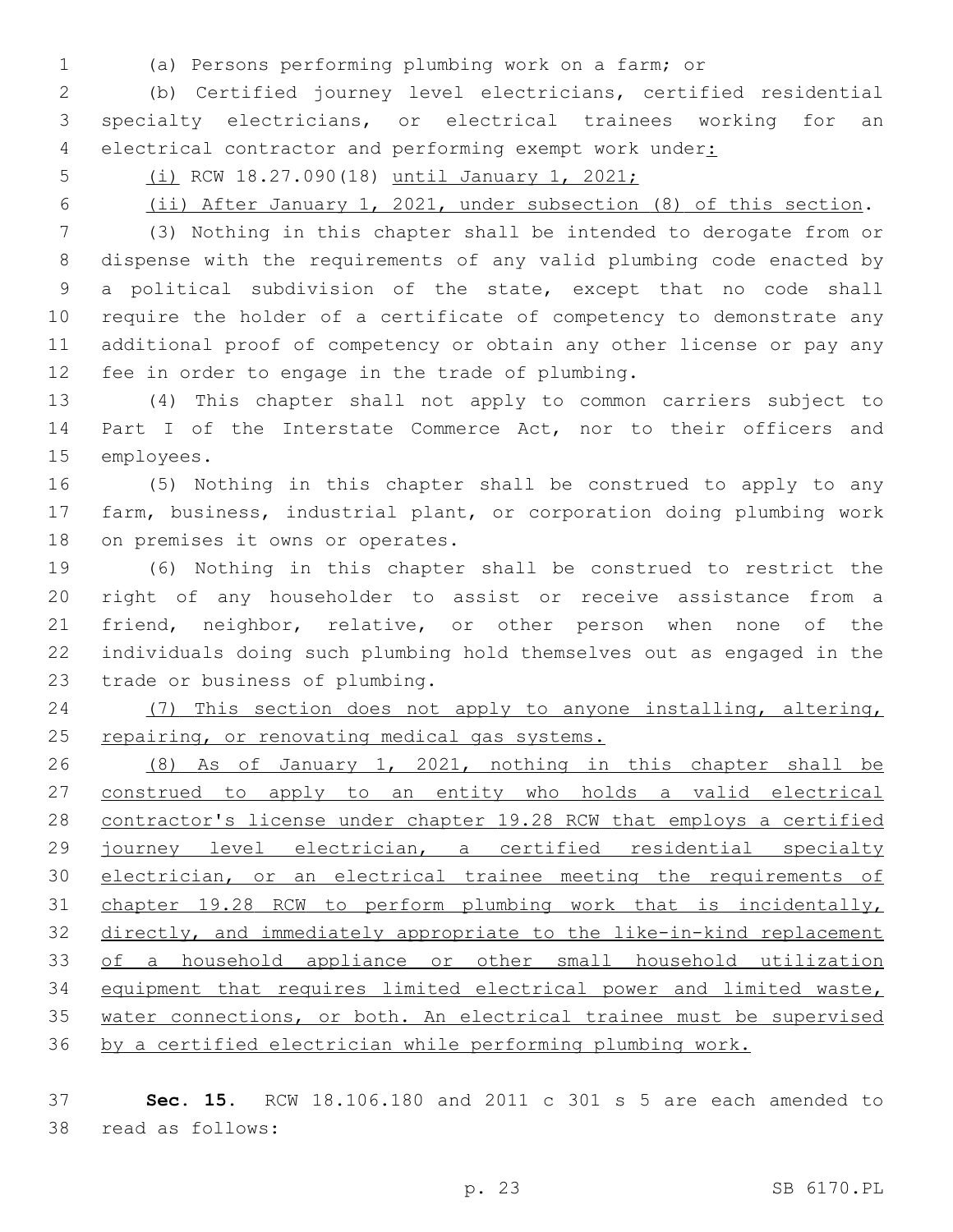1 (1) An authorized representative of the department may issue a 2 notice of infraction as specified in RCW 18.106.020 if:

3 (a) A person who is doing plumbing work or who is offering to do 4 plumbing work fails to produce evidence of:

5 (i) Having a certificate or permit issued by the department in 6 accordance with this chapter, or being supervised by a person who has 7 such a certificate or permit; and

8 (ii) Until January 1, 2021, being registered as a contractor as 9 required under chapter 18.27 RCW ((or this chapter)), or being 10 employed by a person who is registered as a contractor as required 11 under chapter 18.27 RCW;

 (b) Until January 1, 2021, a person who employs anyone, or offers or advertises to employ anyone, to do plumbing work fails to produce evidence of being registered as a contractor as required under 15 chapter  $18.27$  RCW (( $er$  this chapter)); ( $(e \cdot r)$ )

16 (c) After January 1, 2021, a person who employs anyone, or offers 17 or advertises to employ anyone, to do plumbing work fails to produce 18 evidence of being licensed as a plumbing contractor as required under 19 this chapter; or

20 (d) A contractor violates RCW 18.106.320.

 (2) A notice of infraction issued under this section shall be 22 personally served on the person or contractor named in the notice by an authorized representative of the department or sent using a method by which the mailing can be tracked or the delivery can be confirmed to the last known address provided to the department of the person 26 named in the notice.

27 **Sec. 16.** RCW 18.106.200 and 1996 c 147 s 5 are each amended to 28 read as follows:

 A violation designated as an infraction under this chapter shall be heard and determined by an administrative law judge of the office of administrative hearings. If a party desires to contest the notice of infraction, the party shall file a notice of appeal with the 33 department ((within twenty days of issuance of the infraction)) 34 specifying the grounds of the appeal within twenty days of service of 35 the infraction in a manner provided by this chapter. The appeal must be accompanied by a certified check for two hundred dollars, which must be returned to the assessed party if the decision of the department is not sustained following the final decision in the appeal. If the final decision sustains the decision of the

p. 24 SB 6170.PL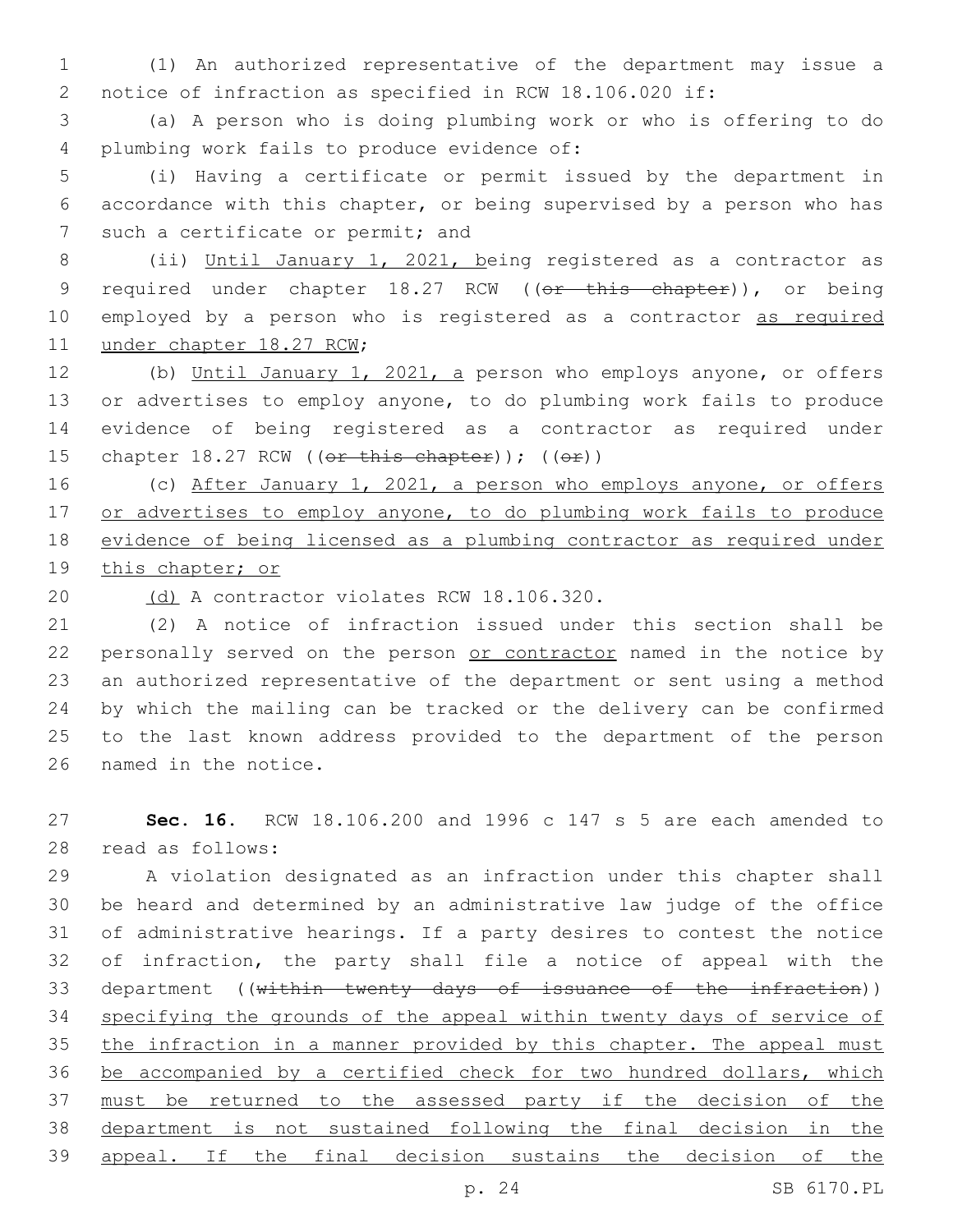department, the department must apply the two hundred dollars to the payment of the expenses of the appeal, including costs charged by the office of administrative hearings. The administrative law judge shall conduct hearings in these cases at locations in the county where the 5 infraction is alleged to have occurred.

6 **Sec. 17.** RCW 18.106.220 and 1994 c 174 s 6 are each amended to 7 read as follows:

8 (1) ((A person who receives a notice of infraction shall respond 9 to the notice as provided in this section within fourteen days of the 10 date the notice was served.

11  $(2)$ )) If the person <u>or contractor</u> named in the notice of 12 infraction does not wish to contest the notice of infraction, the 13 person or contractor shall pay to the department, by check or money 14 order, the amount of the penalty prescribed for the infraction. When 15 a response which does not contest the determination is received by 16 the department with the appropriate payment, the department shall 17 make the appropriate entry in its records.

18  $((+3+))$   $(2)$  If the person or contractor named in the notice of 19 infraction wishes to contest the notice of infraction, the person or 20 contractor shall respond by filing an answer of protest with the 21 department specifying the grounds of protest.

22 (((4))) (3) If any person or contractor issued a notice of 23 infraction:

24 (a) Fails to respond to the notice of infraction as provided in 25 subsection  $((2+))$   $(1)$  of this section; or

26 (b) Fails to appear at a hearing requested pursuant to subsection  $(43)$ )  $(2)$  of this section;

 the administrative law judge shall enter an appropriate order assessing the monetary penalty prescribed for the infraction and shall notify the department of the failure to respond to the notice of infraction or to appear at a requested hearing.

32 **Sec. 18.** RCW 18.106.250 and 2002 c 82 s 4 are each amended to 33 read as follows:

34 (1) The administrative law judge shall conduct notice of 35 infraction cases under this chapter pursuant to chapter 34.05 RCW.

36 (2) The burden of proof is on the department to establish the 37 commission of the infraction by a preponderance of the evidence. The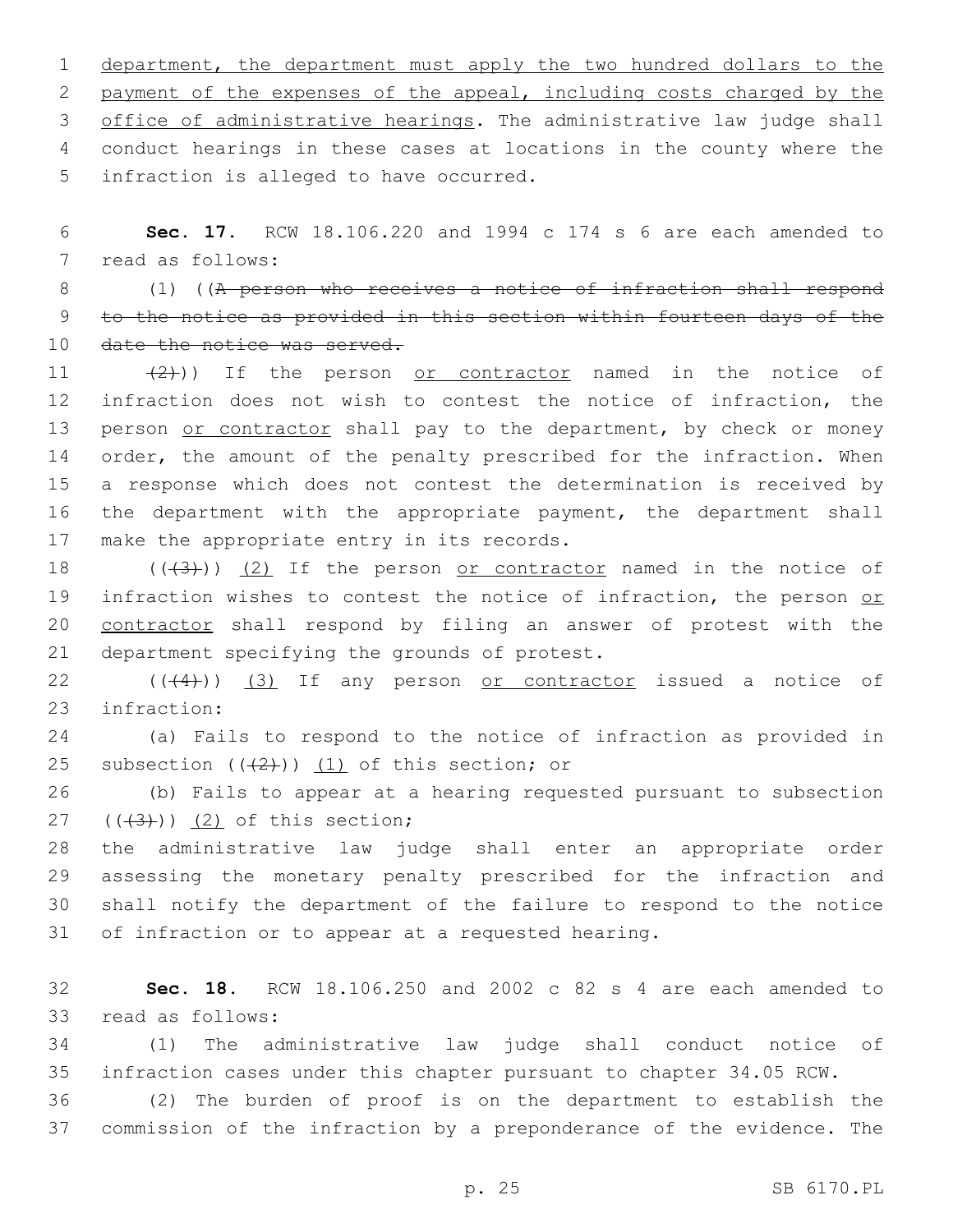1 notice of infraction shall be dismissed if the defendant establishes 2 that, at the time the notice was issued:

 (((a) The defendant who was issued a notice of infraction authorized by RCW 18.106.020(5)(a) had a certificate or permit issued by the department in accordance with this chapter, was supervised by a person who has such a certificate or permit, or was exempt from 7 this chapter under RCW 18.106.150; or

 $8$   $\left(\frac{b}{b}\right)$ ) For the defendant who was issued a notice of infraction 9 authorized by RCW  $18.106.020((\frac{5}{6}) - \frac{b}{6}) - \frac{2}{1})$  (4)(a) through (c), the 10 person employed or supervised by the defendant has a certificate, 11 license, endorsement, ((or permit)) temporary permit, or registration 12 issued by the department in accordance with this chapter, was 13 supervised by a person who had such a certificate, license, ((or 14 permit)) temporary permit, or endorsement, was exempt from this 15 chapter under RCW 18.106.150, or was registered as a plumbing 16 contractor under this chapter and registered as a contractor under 17 chapter 18.27 RCW.

 (3) After consideration of the evidence and argument, the administrative law judge shall determine whether the infraction was committed. If it has not been established that the infraction was committed, an order dismissing the notice shall be entered in the record of the proceedings. If it has been established that the infraction was committed, the administrative law judge shall issue findings of fact and conclusions of law in its decision and order 25 determining whether the infraction was committed.

 (4) An appeal from the administrative law judge's determination or order shall be to the superior court. The decision of the superior court is subject only to discretionary review pursuant to Rule 2.3 of 29 the Rules of Appellate Procedure.

30 **Sec. 19.** RCW 18.106.270 and 1994 c 174 s 8 are each amended to 31 read as follows:

 (1) A person found to have committed an infraction under RCW 33 18.106.020 shall be assessed a  $minimum$  monetary penalty of (( $t$ we)) 34 one hundred (( $f$ ifty)) dollars for the first infraction(( $\tau$  and not more than one thousand dollars for a second or subsequent infraction)). A contractor found to have committed an infraction under RCW 18.106.020 must be assessed a minimum monetary penalty of 38 five hundred dollars for the first infraction. The maximum penalty for an infraction under RCW 18.106.020 must not exceed five thousand

p. 26 SB 6170.PL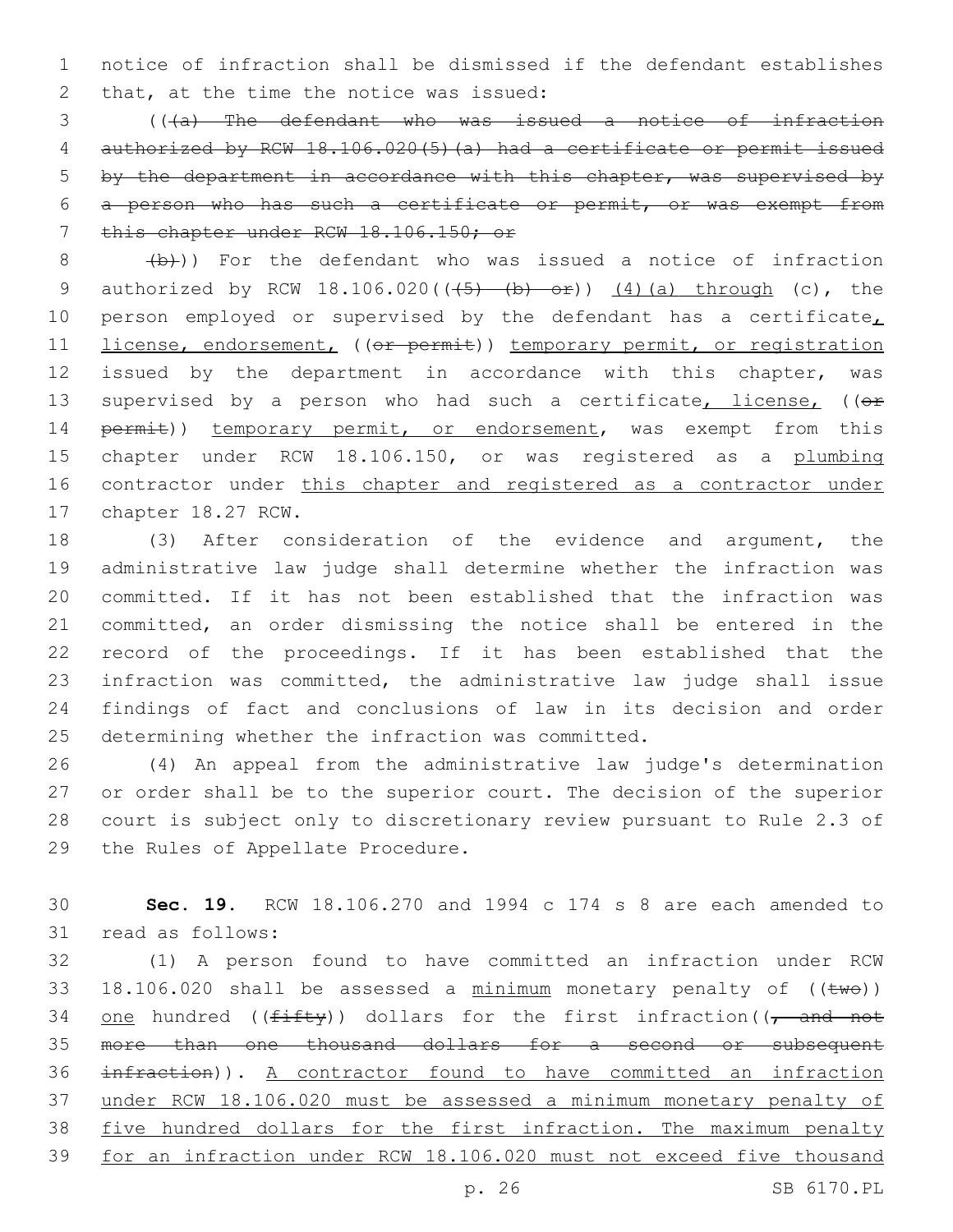1 dollars for a second or subsequent infraction. The department shall 2 set by rule a schedule of penalties for infractions imposed under 3 this chapter.

4 (2) The administrative law judge may not waive, reduce, or 5 suspend the monetary penalty imposed for the infraction ((for good cause shown)).6

7 (3) The director may waive or reduce collection of payment for 8 good cause.

9 (4) Any individual or plumbing contractor who acquires three 10 infractions within a thirty-six month period may have his or her 11 certificate, license, endorsement, or registration suspended for a 12 period of up to two years upon recommendation of the advisory board 13 of plumbers. For purposes of this subsection, multiple violations 14 created by a single inspection or audit are counted as one violation.

15 (5) Monetary penalties collected under this chapter shall be 16 deposited in the plumbing certificate fund.

## 17 **Sec. 20.** RCW 18.106.320 and 2005 c 274 s 229 are each amended to 18 read as follows:

19 (1) ((Contractors shall accurately verify and attest to the 20 trainee hours worked by plumbing trainees on behalf of the contractor 21 and that all training hours were under the supervision of a certified 22 plumber and within the proper ratio, and shall provide the 23 supervising plumbers' names and certificate numbers. However, 24 contractors are not required to identify which hours a trainee works 25 with a specific certified plumber.)) (a) The plumbing contractor 26 shall:

 (i) Accurately report all plumbing hours worked by plumbing trainees and, effective June 30, 2021, report all plumbing trainee hours worked on a quarterly basis on a form prescribed by the department;

# 31 (ii) Attest that trainee hours were under the supervision of a 32 certified plumber and within the proper ratio;

33 (iii) Provide the names and certification numbers of the 34 supervising plumbers; and

35 (iv) Upon request, provide the department with trainee hours 36 worked by all trainees within their employment for the past two-year 37 period.

38 (b) Plumbing contractors are not required to identify which hours 39 a trainee works with a specific certified plumber. Plumbing hours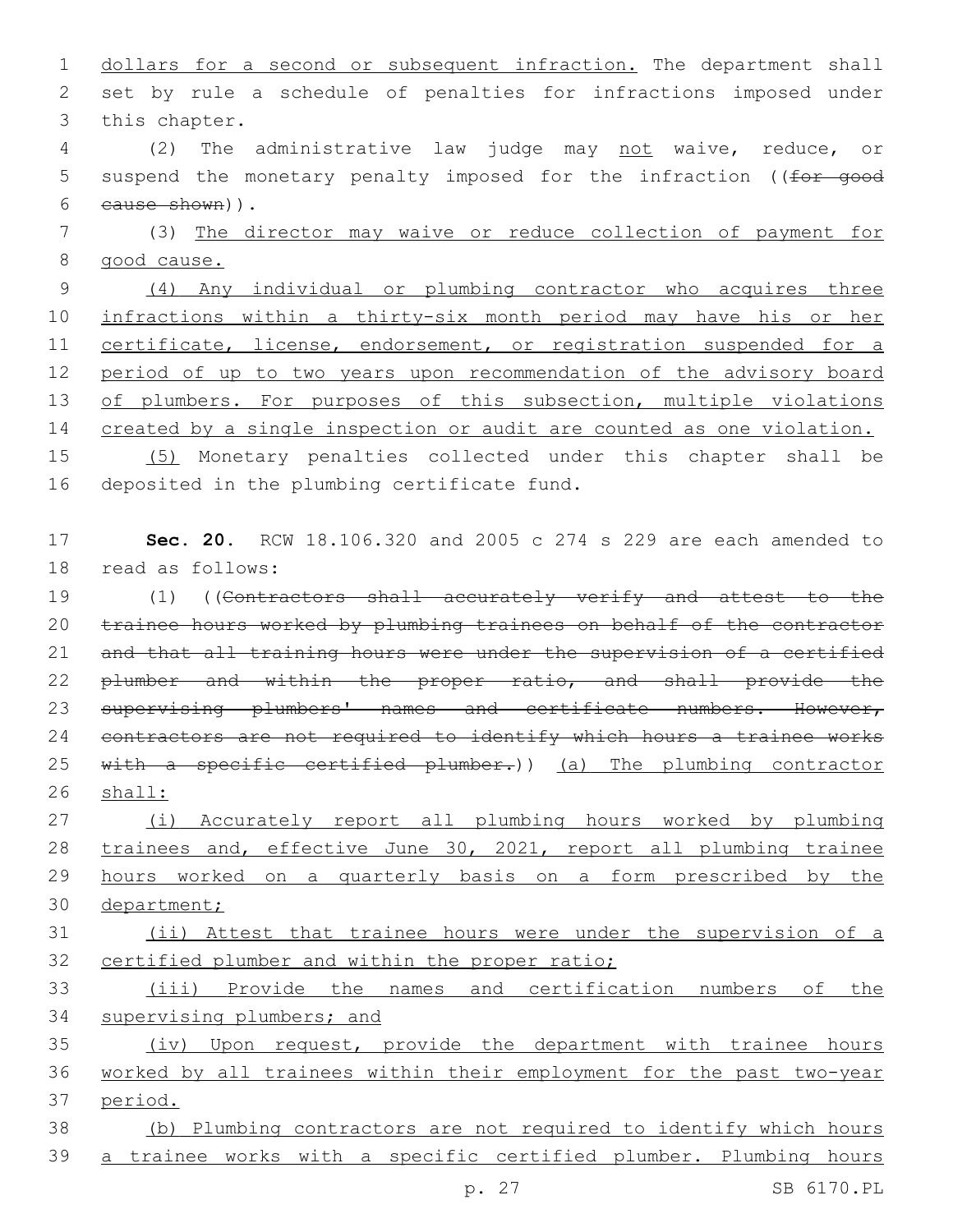reported on all payroll reports for audit purposes will be considered work performed by a certified plumber or trainee working within ratio. Plumbing work reported for noncertified plumbers or supervision and ratio requirements is a violation of this chapter and 5 subject to issuance of an infraction.

 (2) The department may audit the records of a plumbing contractor that has verified the hours of experience submitted by a plumbing trainee to the department under RCW 18.106.030 in the following circumstances: Excessive hours were reported; hours were reported 10 outside the normal course of the plumbing contractor's business; or for other similar circumstances in which the department demonstrates a likelihood of excessive or improper hours being reported. The department shall limit the audit to records necessary to verify 14 hours. Failure to have or maintain payroll and other records for each employee performing plumbing work for the company is a violation of 16 this chapter and subject to issuance of an infraction. The department may assess a penalty of up to five thousand dollars for failure to maintain adequate records. Records used to document plumbing work 19 must be maintained for a minimum of three years. The department shall adopt rules implementing audit procedures. Information obtained from 21 a plumbing contractor under the provisions of this section is confidential and is not open to public inspection under chapter 42.56 23 RCW.

(3) Violation of this section by a contractor is an infraction.

 **Sec. 21.** RCW 18.27.060 and 2011 c 301 s 1 are each amended to 26 read as follows:

 (1) A certificate of registration shall be valid for two years and shall be renewed on or before the expiration date. The department shall issue to the applicant a certificate of registration upon compliance with the registration requirements of this chapter.

 (2) If the department approves an application, it shall issue a 32 certificate of registration to the applicant.

 (3) If a contractor's surety bond or other security has an unsatisfied judgment against it or is canceled, or if the contractor's insurance policy is canceled, the contractor's registration shall be automatically suspended on the effective date of the impairment or cancellation. The department shall mail notice of the suspension to the contractor's address on the certificate of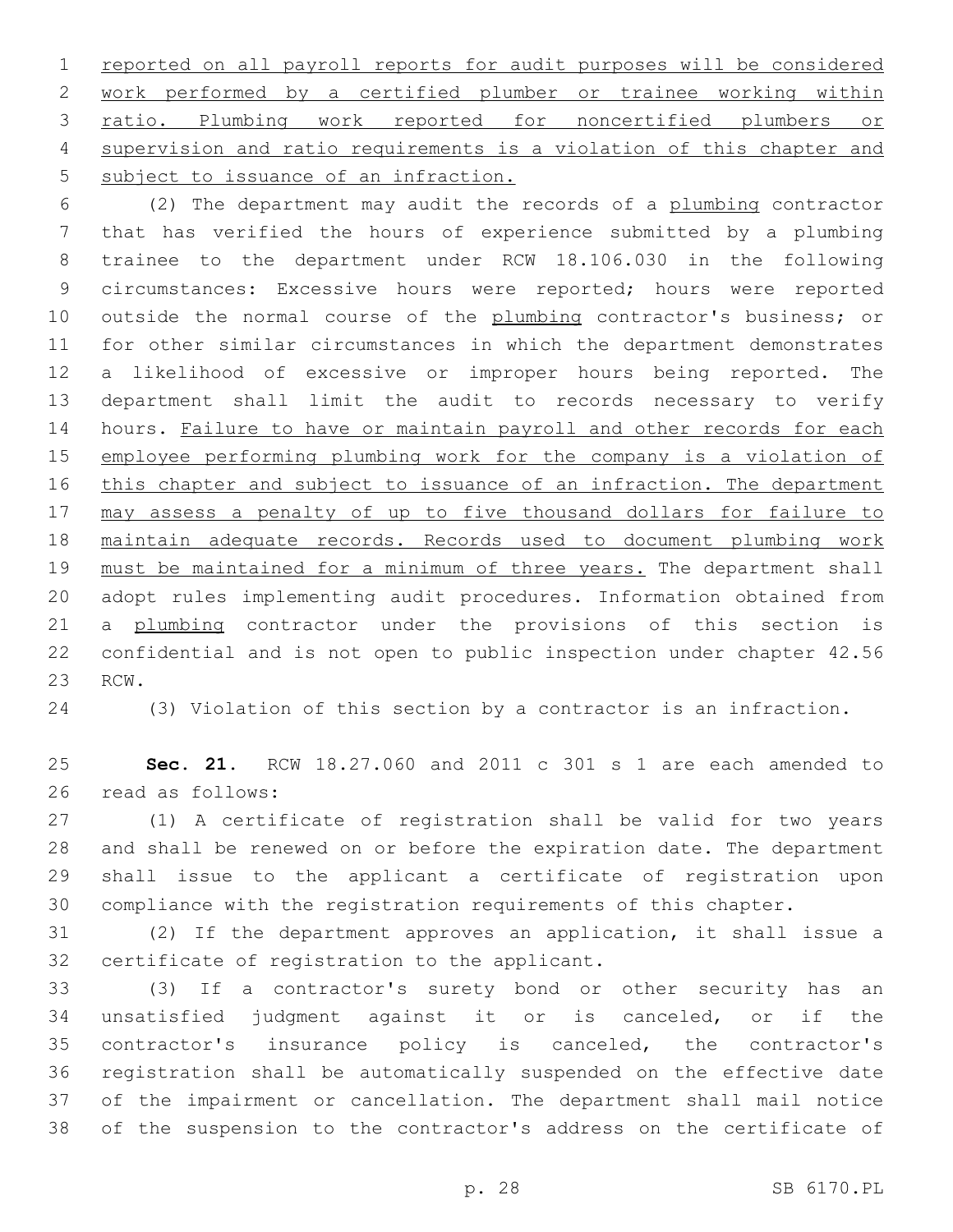registration within two days after suspension using a method by which the mailing can be tracked or the delivery can be confirmed.

 (4) Renewal of registration is valid on the date the department receives the required fee and proof of bond and liability insurance, if sent by certified mail or other means requiring proof of delivery. The receipt or proof of delivery shall serve as the contractor's proof of renewed registration until he or she receives verification 8 from the department.

 (5) The department shall immediately suspend the certificate of registration of a contractor who has been certified by the department of social and health services as a person who is not in compliance with a support order or a visitation order as provided in RCW 74.20A.320. The certificate of registration shall not be reissued or renewed unless the person provides to the department a release from the department of social and health services stating that he or she is in compliance with the order and the person has continued to meet all other requirements for certification during the suspension.

18 (((6) For a contractor who employs plumbers, as described in RCW 18.106.010(10)(c), and is also required to be licensed as an electrical contractor as required in RCW 19.28.041, while doing pump and irrigation or domestic pump work described in rule as authorized by RCW 19.28.251, the department shall establish a single registration/licensing document for those who qualify for both general contractor registration as defined by this chapter and an 25 electrical contractor license as defined by chapter 19.28 RCW.))

 **Sec. 22.** RCW 18.27.090 and 2013 c 23 s 13 are each amended to 27 read as follows:

The registration provisions of this chapter do not apply to:

 (1) An authorized representative of the United States government, the state of Washington, or any incorporated city, town, county, township, irrigation district, reclamation district, or other municipal or political corporation or subdivision of this state;

 (2) Officers of a court when they are acting within the scope of 34 their office;

 (3) Public utilities operating under the regulations of the utilities and transportation commission in construction, maintenance, or development work incidental to their own business;

 (4) Any construction, repair, or operation incidental to the discovering or producing of petroleum or gas, or the drilling,

p. 29 SB 6170.PL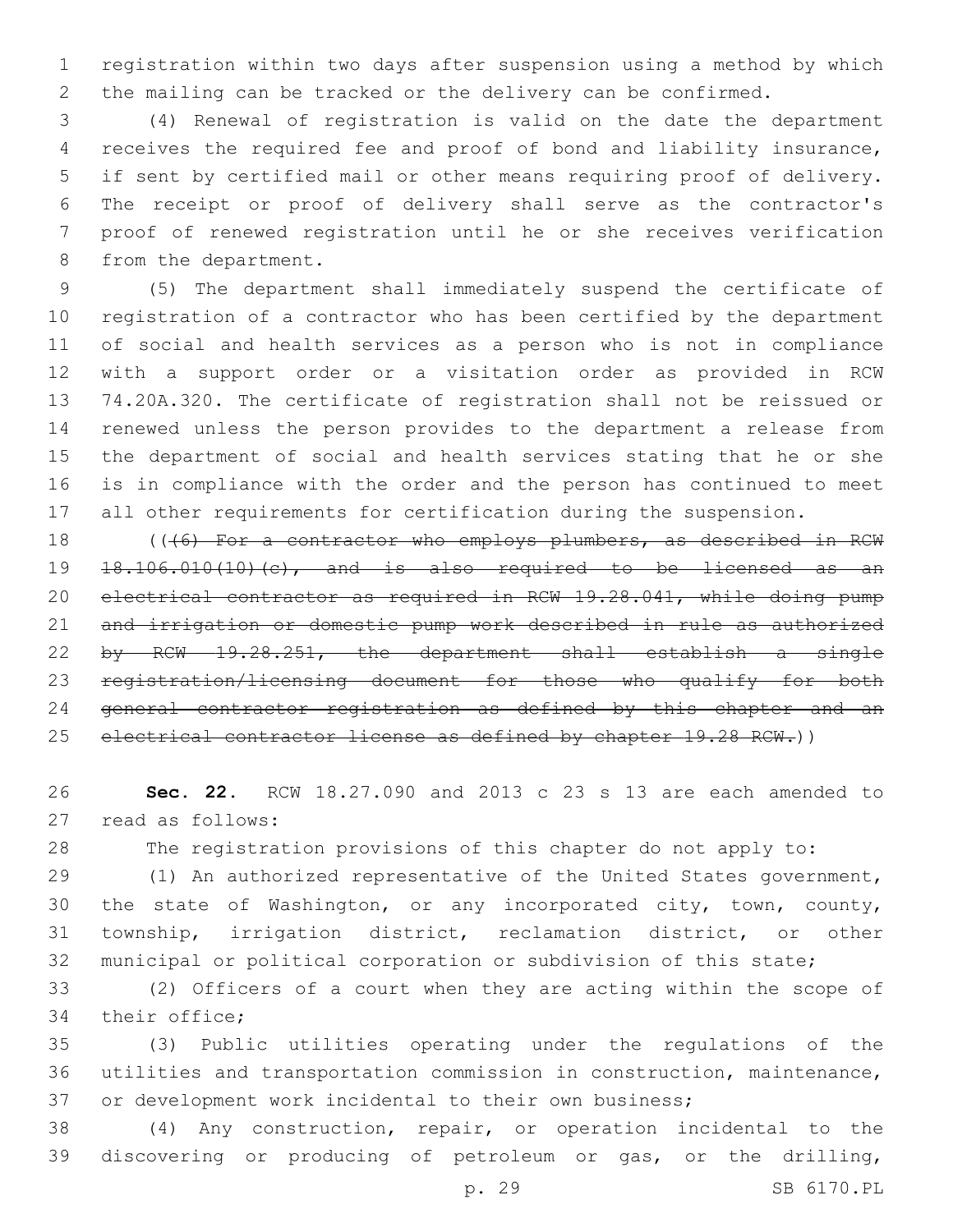testing, abandoning, or other operation of any petroleum or gas well or any surface or underground mine or mineral deposit when performed 3 by an owner or lessee;

 (5) The sale of any finished products, materials, or articles of merchandise that are not fabricated into and do not become a part of a structure under the common law of fixtures;6

 (6) Any construction, alteration, improvement, or repair of personal property performed by the registered or legal owner, or by a mobile/manufactured home retail dealer or manufacturer licensed under chapter 46.70 RCW who shall warranty service and repairs under 11 chapter 46.70 RCW;

 (7) Any construction, alteration, improvement, or repair carried on within the limits and boundaries of any site or reservation under 14 the legal jurisdiction of the federal government;

 (8) Any person who only furnished materials, supplies, or equipment without fabricating them into, or consuming them in the 17 performance of, the work of the contractor;

 (9) Any work or operation on one undertaking or project by one or more contracts, the aggregate contract price of which for labor and materials and all other items is less than five hundred dollars, such work or operations being considered as of a casual, minor, or inconsequential nature. The exemption prescribed in this subsection does not apply in any instance wherein the work or construction is only a part of a larger or major operation, whether undertaken by the same or a different contractor, or in which a division of the operation is made into contracts of amounts less than five hundred dollars for the purpose of evasion of this chapter or otherwise. The exemption prescribed in this subsection does not apply to a person who advertises or puts out any sign or card or other device which might indicate to the public that he or she is a contractor, or that he or she is qualified to engage in the business of contractor;

 (10) Any construction or operation incidental to the construction and repair of irrigation and drainage ditches of regularly constituted irrigation districts or reclamation districts; or to farming, dairying, agriculture, viticulture, horticulture, or stock or poultry raising; or to clearing or other work upon land in rural districts for fire prevention purposes; except when any of the above 38 work is performed by a registered contractor;

 (11) An owner who contracts for a project with a registered contractor, except that this exemption shall not deprive the owner of

p. 30 SB 6170.PL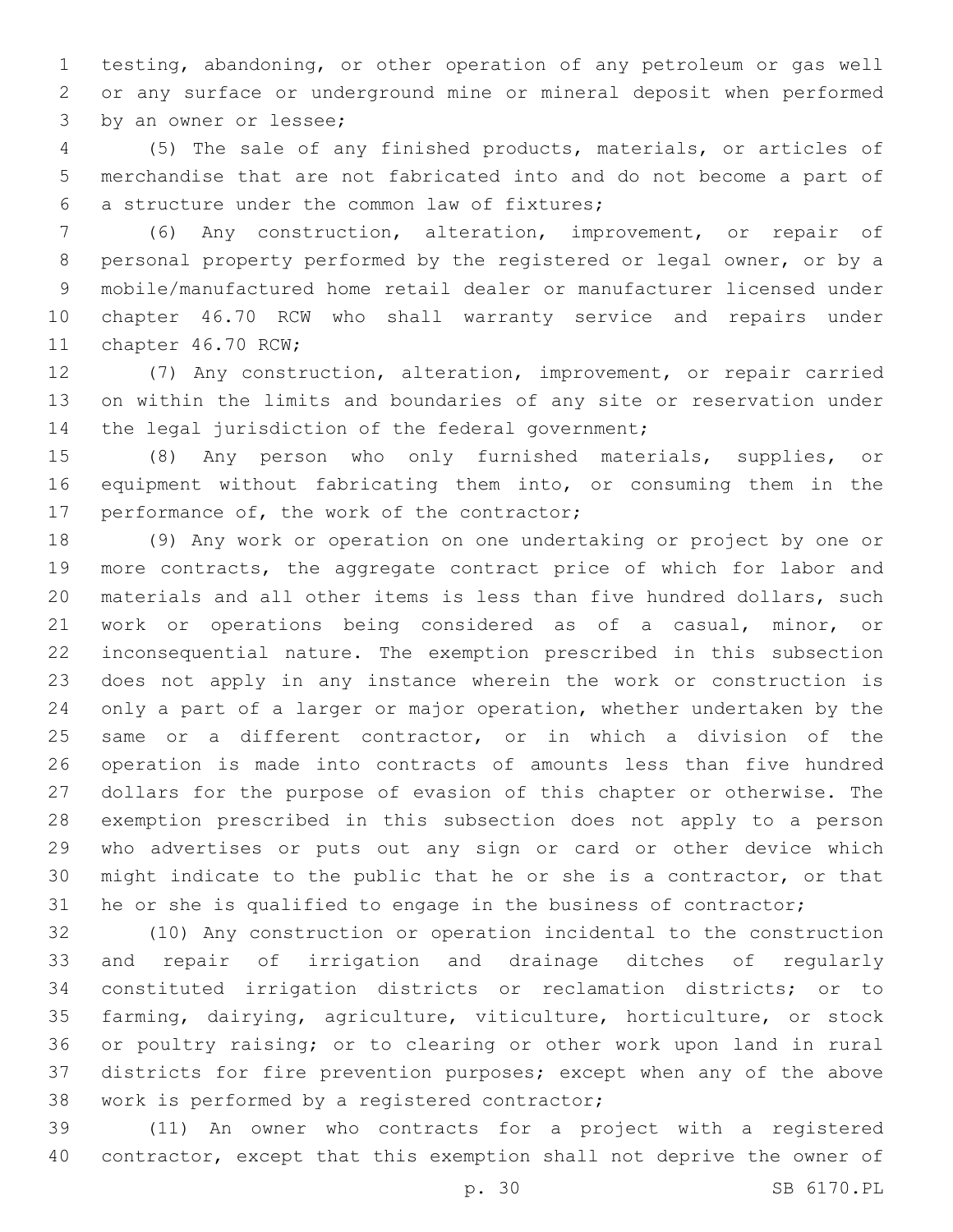the protections of this chapter against registered and unregistered contractors. The exemption prescribed in this subsection does not apply to a person who performs the activities of a contractor for the purpose of leasing or selling improved property he or she has owned 5 for less than twelve months;

 (12) Any person working on his or her own property, whether occupied by him or her or not, and any person working on his or her personal residence, whether owned by him or her or not but this exemption shall not apply to any person who performs the activities of a contractor on his or her own property for the purpose of 11 selling, demolishing, or leasing the property;

 (13) An owner who performs maintenance, repair, and alteration work in or upon his or her own properties, or who uses his or her own 14 employees to do such work;

 (14) A licensed architect or civil or professional engineer acting solely in his or her professional capacity, an electrician certified under the laws of the state of Washington, or a plumber certified under the laws of the state of Washington or licensed by a political subdivision of the state of Washington while operating within the boundaries of such political subdivision. The exemption provided in this subsection is applicable only when the person certified is operating within the scope of his or her certification;

 (15) Any person who engages in the activities herein regulated as an employee of a registered contractor with wages as his or her sole compensation or as an employee with wages as his or her sole 26 compensation;

 (16) Contractors on highway projects who have been prequalified as required by RCW 47.28.070, with the department of transportation to perform highway construction, reconstruction, or maintenance work;

 (17) A mobile/manufactured home dealer or manufacturer who subcontracts the installation, set-up, or repair work to actively registered contractors. This exemption only applies to the installation, set-up, or repair of the mobile/manufactured homes that were manufactured or sold by the mobile/manufactured home dealer or 35 manufacturer( $(f -$ 

 (18) An entity who holds a valid electrical contractor's license under chapter 19.28 RCW that employs a certified journey level electrician, a certified residential specialty electrician, or an electrical trainee meeting the requirements of chapter 19.28 RCW to 40 perform plumbing work that is incidentally, directly, and immediately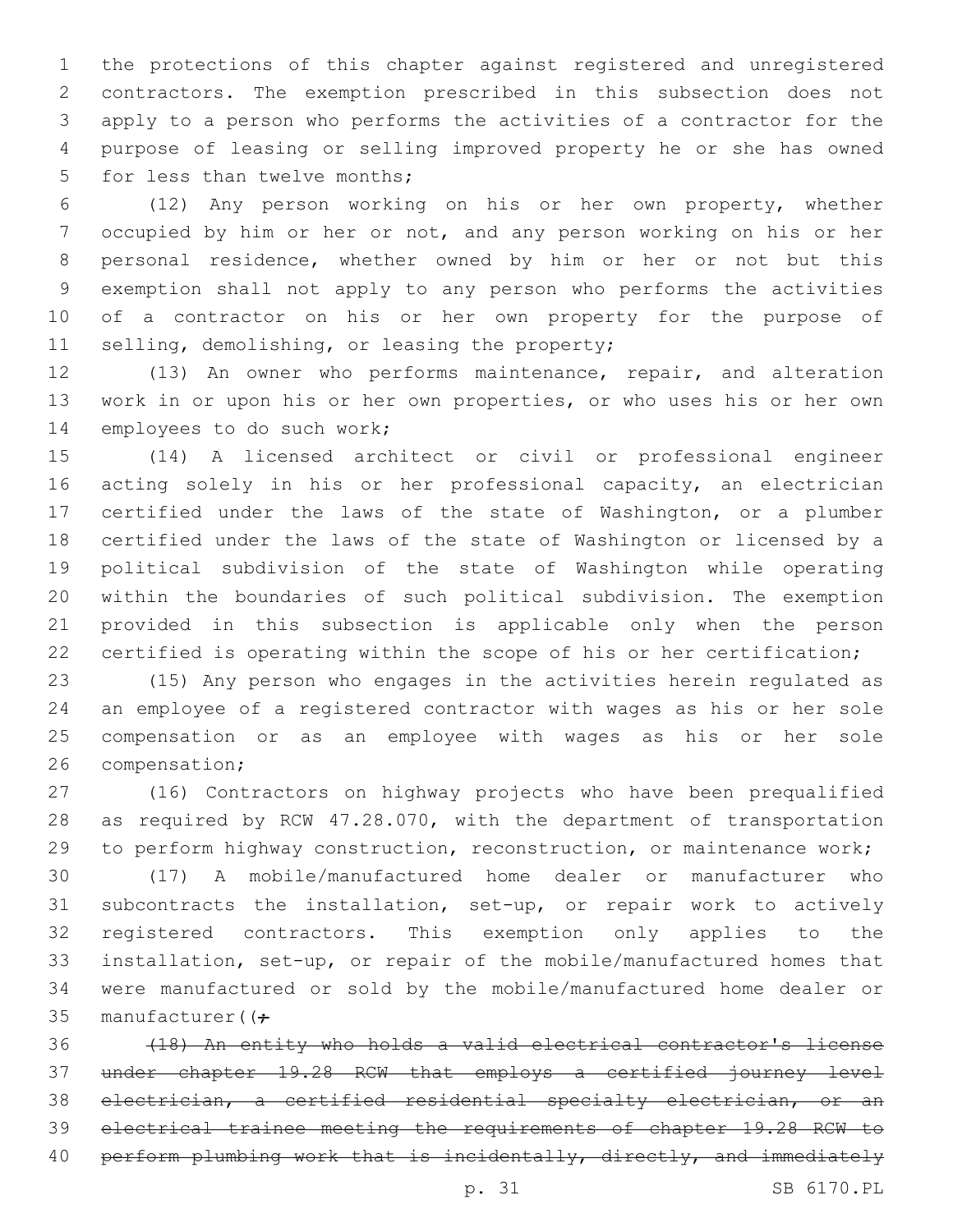appropriate to the like-in-kind replacement of a household appliance or other small household utilization equipment that requires limited electric power and limited waste and/or water connections. An electrical trainee must be supervised by a certified electrician 5 while performing plumbing work)).

 **Sec. 23.** RCW 19.28.091 and 2003 c 399 s 301 and 2003 c 242 s 1 7 are each reenacted and amended to read as follows:

 (1) No license under the provision of this chapter shall be required from any utility or any person, firm, partnership, corporation, or other entity employed by a utility because of work in connection with the installation, repair, or maintenance of lines, wires, apparatus, or equipment owned by or under the control of a utility and used for transmission or distribution of electricity from the source of supply to the point of contact at the premises and/or property to be supplied and service connections and meters and other apparatus or appliances used in the measurement of the consumption of 17 electricity by the customer.

 (2) No license under the provisions of this chapter shall be required from any utility because of work in connection with the installation, repair, or maintenance of the following:

 (a) Lines, wires, apparatus, or equipment used in the lighting of streets, alleys, ways, or public areas or squares;

 (b) Lines, wires, apparatus, or equipment owned by a commercial, industrial, or public institution customer that are an integral part of a transmission or distribution system, either overhead or underground, providing service to such customer and located outside the building or structure: PROVIDED, That a utility does not initiate 28 the sale of services to perform such work;

 (c) Lines and wires, together with ancillary apparatus, and equipment, owned by a customer that is an independent power producer who has entered into an agreement for the sale of electricity to a utility and that are used in transmitting electricity from an electrical generating unit located on premises used by such customer to the point of interconnection with the utility's system.

 (3) Any person, firm, partnership, corporation, or other entity licensed under RCW 19.28.041 may enter into a contract with a utility for the performance of work under subsection (2) of this section.

 (4) No license under the provisions of this chapter shall be required from any person, firm, partnership, corporation, or other

p. 32 SB 6170.PL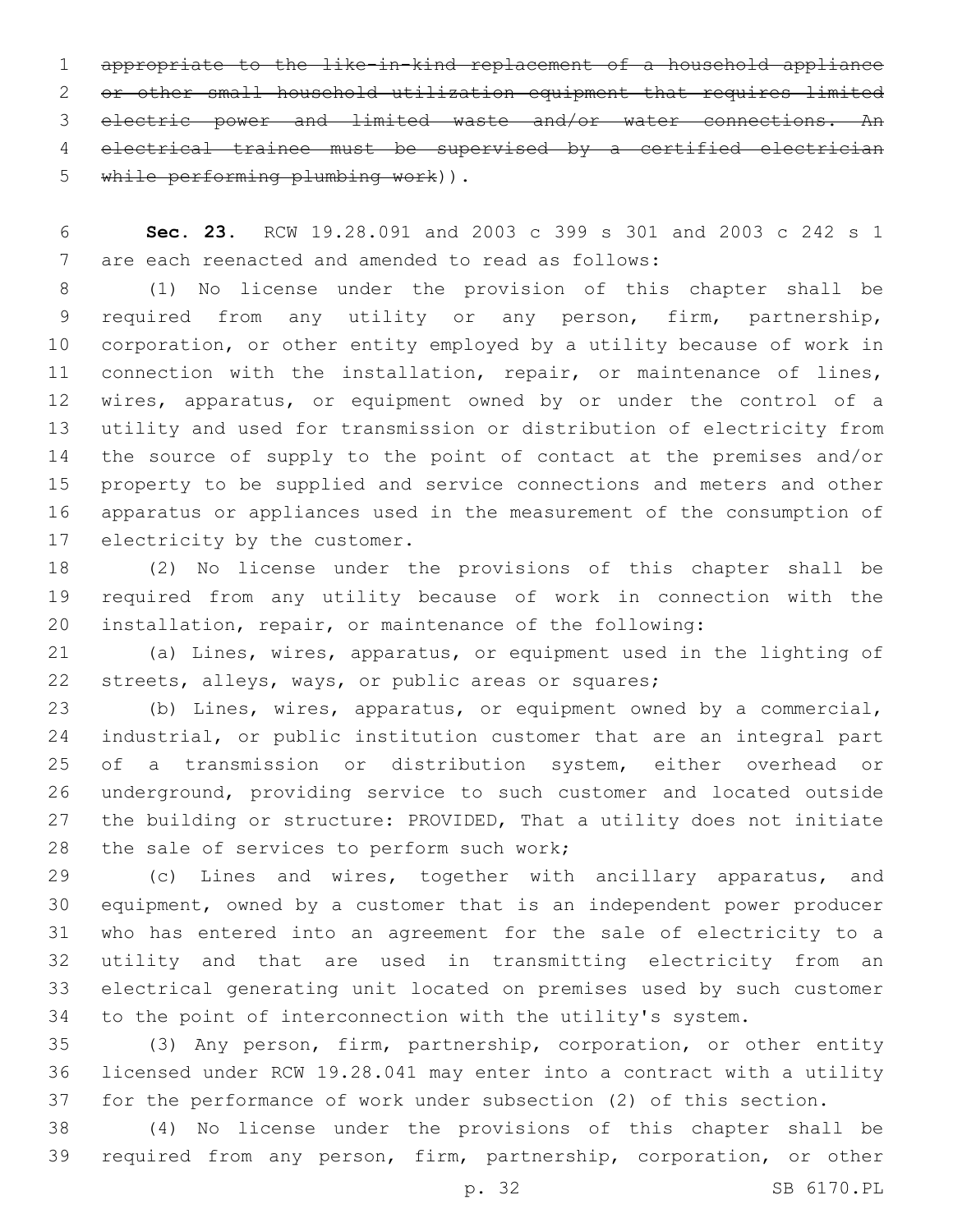entity because of the work of installing and repairing ignition or 2 lighting systems for motor vehicles.

 (5) No license under the provisions of this chapter shall be required from any person, firm, partnership, corporation, or other entity because of work in connection with the installation, repair, or maintenance of wires and equipment, and installations thereof, 7 exempted in RCW 19.28.010.

 (6) The department may by rule exempt from licensing requirements under this chapter work performed on premanufactured electric power generation equipment assemblies and control gear involving the testing, repair, modification, maintenance, or installation of components internal to the power generation equipment, the control 13 gear, or the transfer switch.

 (7) This chapter does not require an electrical contractor license if: (a) An appropriately certified electrician or a properly supervised certified electrical trainee is performing the installation, repair, or maintenance of wires and equipment for a nonprofit corporation that holds a current tax exempt status as provided under 26 U.S.C. Sec. 501(c)(3) or a nonprofit religious organization; (b) the certified electrician or certified electrical trainee is not compensated for the electrical work; and (c) the value 22 of the electrical work does not exceed thirty thousand dollars.

 (8) An entity that currently holds a valid plumbing contractor's license under chapter 18.106 RCW, or, until January 1, 2021, an entity that currently holds a valid specialty or general plumbing contractor's registration under chapter 18.27 RCW may employ a certified plumber, a certified residential plumber, or a plumber trainee meeting the requirements of chapter 18.106 RCW to perform electrical work that is incidentally, directly, and immediately appropriate to the like-in-kind replacement of a household appliance or other small household utilization equipment that requires limited electric power and limited waste and/or water connections. A plumber trainee must be supervised by a certified plumber or a certified residential plumber while performing electrical work. The electrical work is subject to the permitting and inspection requirements of this 36 chapter.

 **Sec. 24.** RCW 19.28.041 and 2013 c 23 s 28 are each amended to 38 read as follows: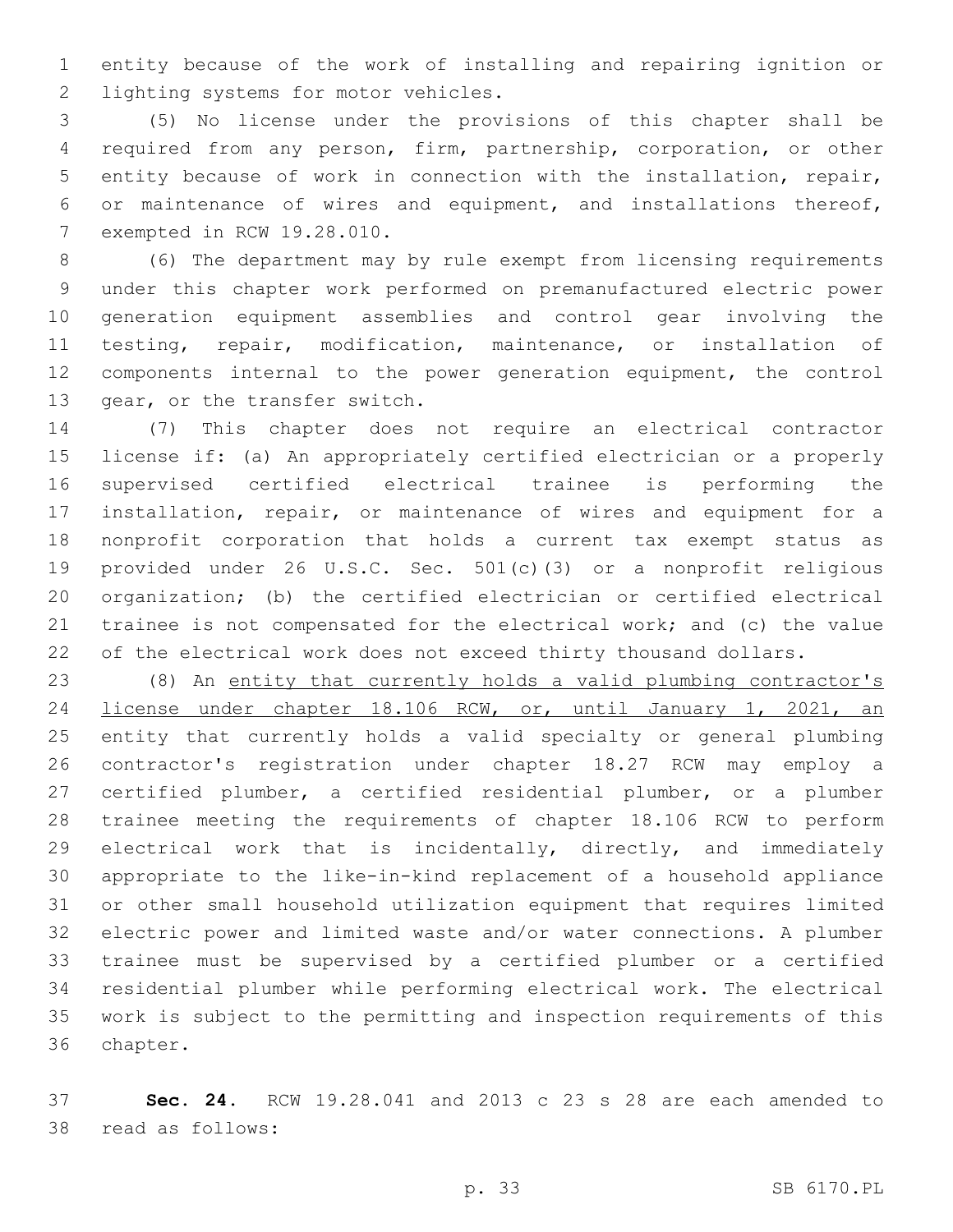(1) It is unlawful for any person, firm, partnership, corporation, or other entity to advertise, offer to do work, submit a bid, engage in, conduct, or carry on the business of installing or maintaining wires or equipment to convey electric current, or installing or maintaining equipment to be operated by electric current as it pertains to the electrical industry, without having an unrevoked, unsuspended, and unexpired electrical contractor license, issued by the department in accordance with this chapter. All electrical contractor licenses expire twenty-four calendar months following the day of their issue. The department may issue an electrical contractor license for a period of less than twenty-four months only for the purpose of equalizing the number of electrical contractor licenses that expire each month. Application for an electrical contractor license shall be made in writing to the 15 department, accompanied by the required fee. The application shall 16 state:

 (a) The name and address of the applicant; in case of firms or partnerships, the names of the individuals composing the firm or partnership; in case of corporations, the names of the managing 20 officials thereof;

 (b) The location of the place of business of the applicant and 22 the name under which the business is conducted;

23 (c) Employer social security number;

 (d) Evidence of workers' compensation coverage for the applicant's employees working in Washington, as follows:

 (i) The applicant's industrial insurance account number issued by 27 the department;

 (ii) The applicant's self-insurer number issued by the 29 department; or

 (iii) For applicants domiciled in a state or province of Canada subject to an agreement entered into under RCW 51.12.120(7), as permitted by the agreement, filing a certificate of coverage issued by the agency that administers the workers' compensation law in the applicant's state or province of domicile certifying that the applicant has secured the payment of compensation under the other 36 state's or province's workers' compensation law;

37 (e) Employment security department number;

38 (f) State excise tax registration number;

 (g) Unified business identifier (UBI) account number may be substituted for the information required by (d) of this subsection if

p. 34 SB 6170.PL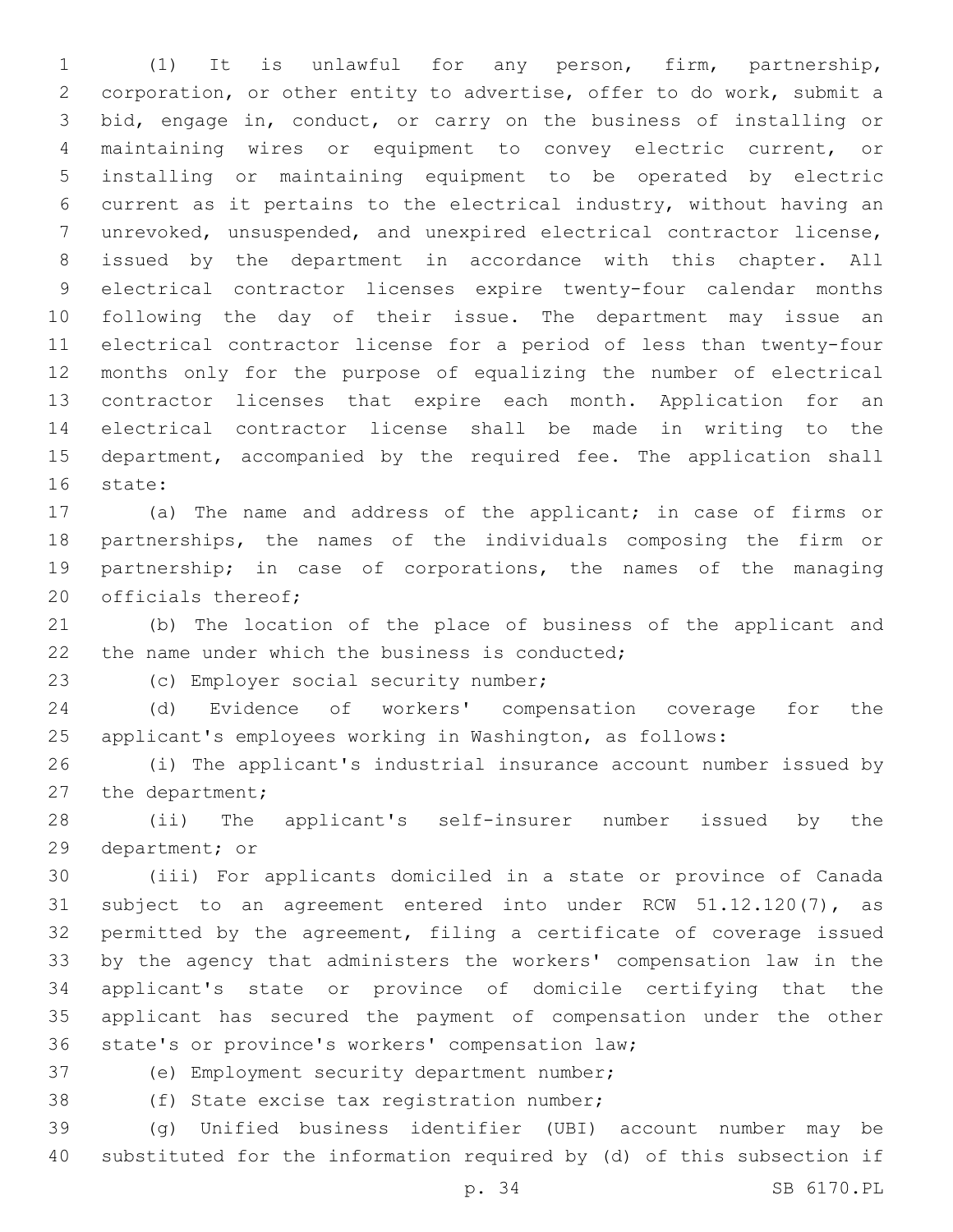the applicant will not employ employees in Washington, and by (e) and 2 (f) of this subsection; and

 (h) Whether a general or specialty electrical contractor license is sought and, if the latter, the type of specialty. Electrical contractor specialties include, but are not limited to: Residential, pump and irrigation, limited energy system, signs, nonresidential maintenance, restricted nonresidential maintenance, appliance repair, and a combination specialty. A general electrical contractor license shall grant to the holder the right to engage in, conduct, or carry on the business of installing or maintaining wires or equipment to carry electric current, and installing or maintaining equipment, or installing or maintaining material to fasten or insulate such wires 13 or equipment to be operated by electric current, in the state of Washington. A specialty electrical contractor license shall grant to the holder a limited right to engage in, conduct, or carry on the business of installing or maintaining wires or equipment to carry electrical current, and installing or maintaining equipment; or installing or maintaining material to fasten or insulate such wires or equipment to be operated by electric current in the state of 20 Washington as expressly allowed by the license.

 (2) The department may verify the workers' compensation coverage information provided by the applicant under subsection (1)(d) of this section, including but not limited to information regarding the coverage of an individual employee of the applicant. If coverage is 25 provided under the laws of another state, the department may notify the other state that the applicant is employing employees in 27 Washington.

 (3) The application for an electrical contractor license shall be accompanied by a bond in the sum of four thousand dollars with the state of Washington named as obligee in the bond, with good and sufficient surety, to be approved by the department. The bond shall 32 at all times be kept in full force and effect, and any cancellation 33 or revocation thereof, or withdrawal of the surety therefrom, suspends the license issued to the principal until a new bond has been filed and approved as provided in this section. Upon approval of a bond, the department shall on the next business day deposit the fee accompanying the application in the electrical license fund and shall file the bond in the office. The department shall upon request furnish to any person, firm, partnership, corporation, or other entity a certified copy of the bond upon the payment of a fee that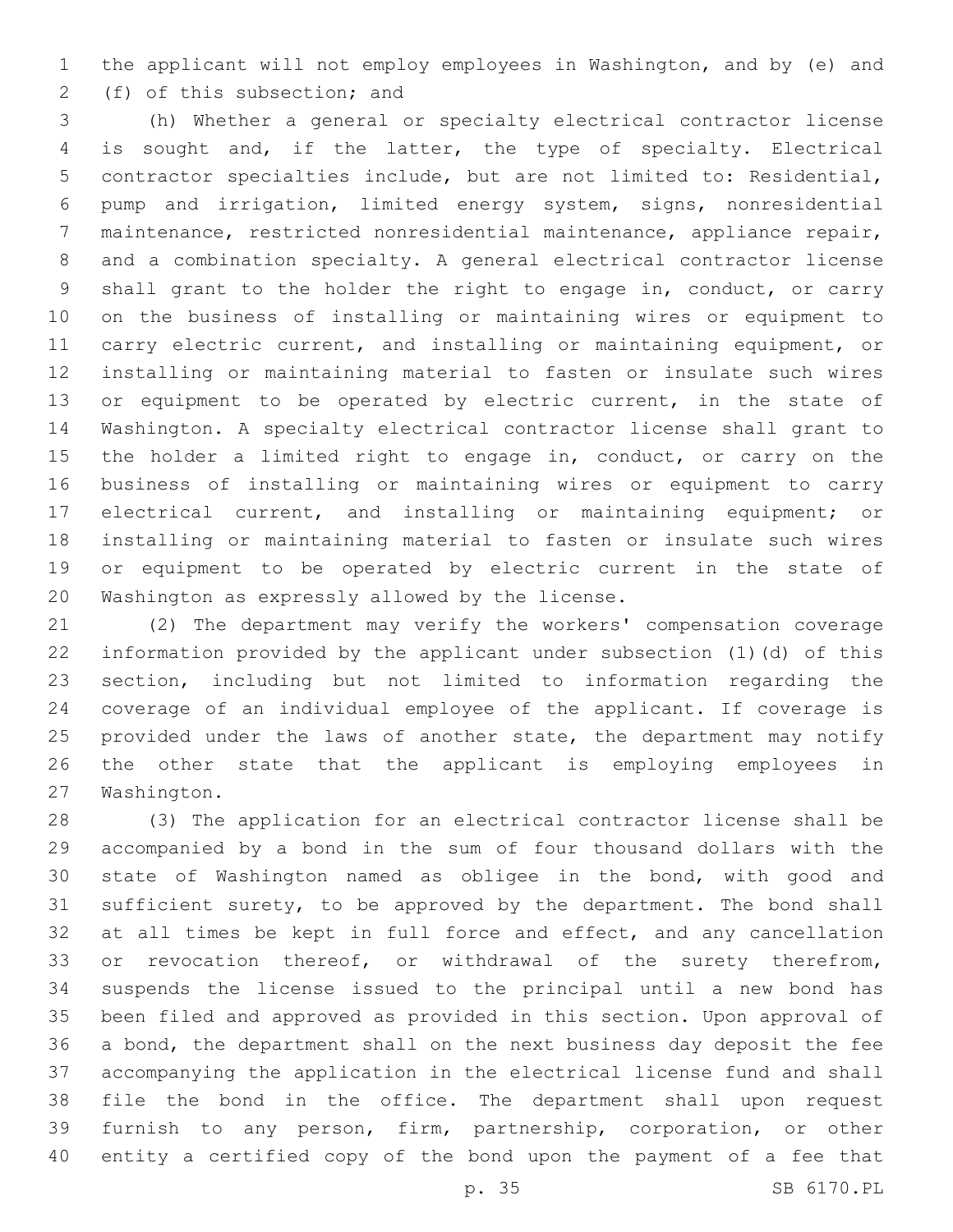the department shall set by rule. The fee shall cover but not exceed the cost of furnishing the certified copy. The bond shall be conditioned that in any installation or maintenance of wires or equipment to convey electrical current, and equipment to be operated by electrical current, the principal will comply with the provisions of this chapter and with any electrical ordinance, building code, or regulation of a city or town adopted pursuant to RCW 19.28.010(3) that is in effect at the time of entering into a contract. The bond shall be conditioned further that the principal will pay for all labor, including employee benefits, and material furnished or used upon the work, taxes and contributions to the state of Washington, 12 and all damages that may be sustained by any person, firm, partnership, corporation, or other entity due to a failure of the principal to make the installation or maintenance in accordance with 15 this chapter or any applicable ordinance, building code, or regulation of a city or town adopted pursuant to RCW 19.28.010(3). In lieu of the surety bond required by this section, the license applicant may file with the department a cash deposit or other negotiable security acceptable to the department. If the license applicant has filed a cash deposit, the department shall deposit the funds in a special trust savings account in a commercial bank, mutual savings bank, or savings and loan association and shall pay annually to the depositor the interest derived from the account.

 (4) The department shall issue general or specialty electrical contractor licenses to applicants meeting all of the requirements of this chapter. The provisions of this chapter relating to the licensing of any person, firm, partnership, corporation, or other entity including the requirement of a bond with the state of Washington named as obligee therein and the collection of a fee therefor, are exclusive, and no political subdivision of the state of Washington may require or issue any licenses or bonds or charge any fee for the same or a similar purpose. No person, firm, partnership, corporation, or other entity holding more than one specialty contractor license under this chapter may be required to pay an annual fee for more than one such license or to post more than one four thousand dollar bond, equivalent cash deposit, or other 37 negotiable security.

 (5) To obtain a general or specialty electrical contractor license, the applicant must designate an individual who currently possesses a valid master journey level electrician's certificate of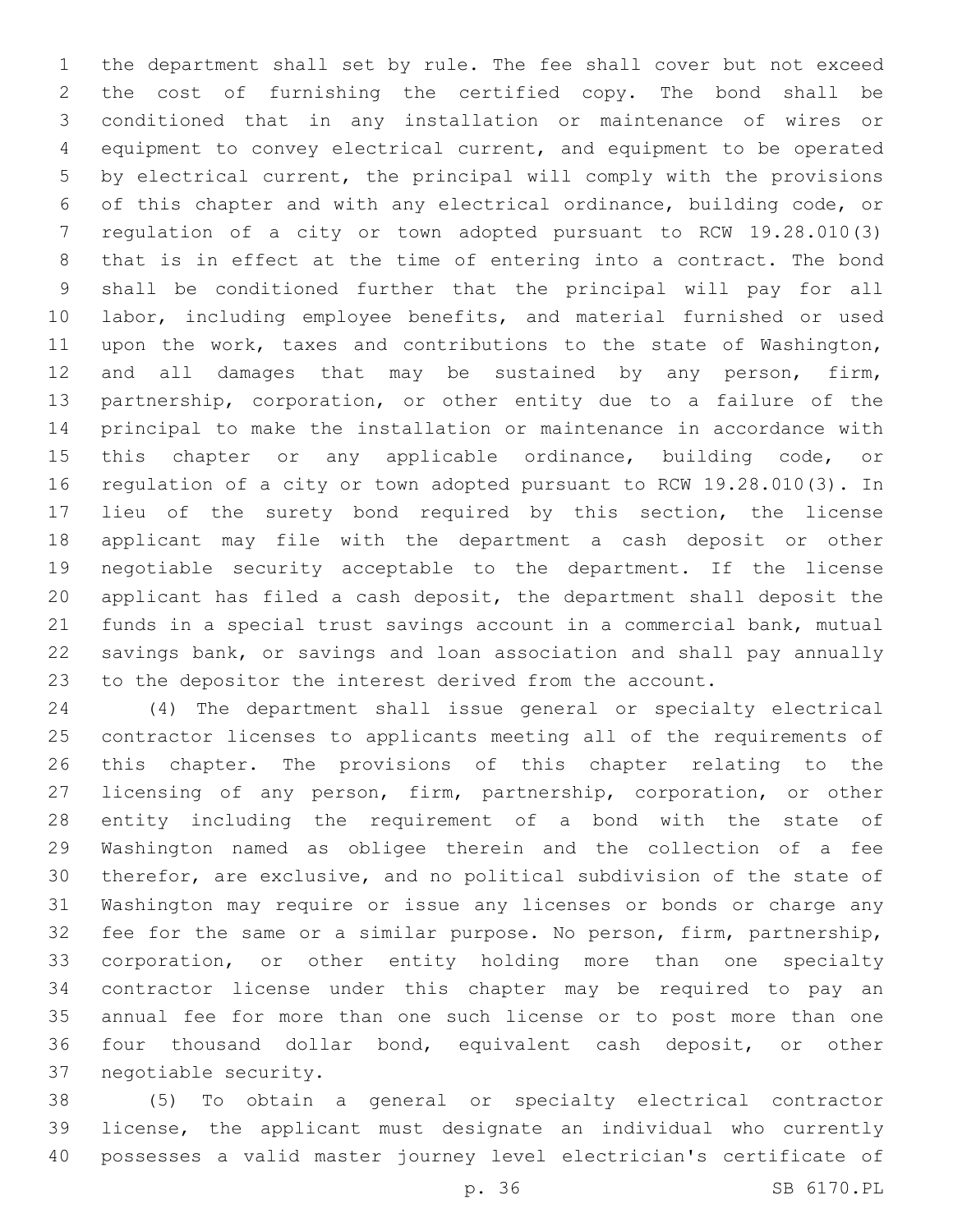competency, master specialty electrician's certificate of competency in the specialty for which application has been made, or administrator's certificate as a general electrical contractor administrator or as a specialty electrical contractor administrator in the specialty for which application has been made.

 (6) Administrator certificate specialties include, but are not limited to: Residential, pump and irrigation or domestic pump, limited energy system, signs, nonresidential maintenance, restricted nonresidential maintenance, appliance repair, and combination specialty. To obtain an administrator's certificate, an individual must pass an examination as set forth in RCW 19.28.051 unless the applicant was a licensed electrical contractor at any time during 1974. Applicants who were electrical contractors licensed by the state of Washington at any time during 1974 are entitled to receive a general electrical contractor administrator's certificate without examination if the applicants apply prior to January 1, 1984. The board of electrical examiners shall certify to the department the names of all persons who are entitled to either a general or specialty electrical contractor administrator's certificate.

 (7) For a contractor doing domestic water pumping system work as 21 defined by RCW  $18.106.010((410))$   $(14)(c)$ , the department shall 22 consider the requirements of subsections  $(1)$  (a) through  $(h)$ ,  $(2)$ , and (3) of this section to have been met to be a pump and irrigation or 24 domestic pump licensed electrical contractor if  $((the))$ :

25 (a) The contractor has met the plumbing contractor 26 ((registration)) licensing requirements of chapter ((18.27)) 18.106 27 RCW. The department shall establish a single ((registration/)) 28 licensing document for those who qualify for both ((general)) a 29 plumbing contractor ((<del>registration</del>)) license as defined in chapter ((18.27)) 18.106 RCW and a pump and irrigation or domestic pump 31 electrical contractor license as defined by this chapter; or

 (b) Until January 1, 2021, the contractor has met the contractor 33 registration requirements of chapter 18.27 RCW. The department shall establish a single registration/licensing document for those who 35 qualify for both a general contractor registration as defined in chapter 18.27 RCW and a pump and irrigation or domestic pump electrical contractor license as defined by this chapter.

 **Sec. 25.** RCW 19.28.191 and 2016 c 198 s 2 are each amended to 39 read as follows: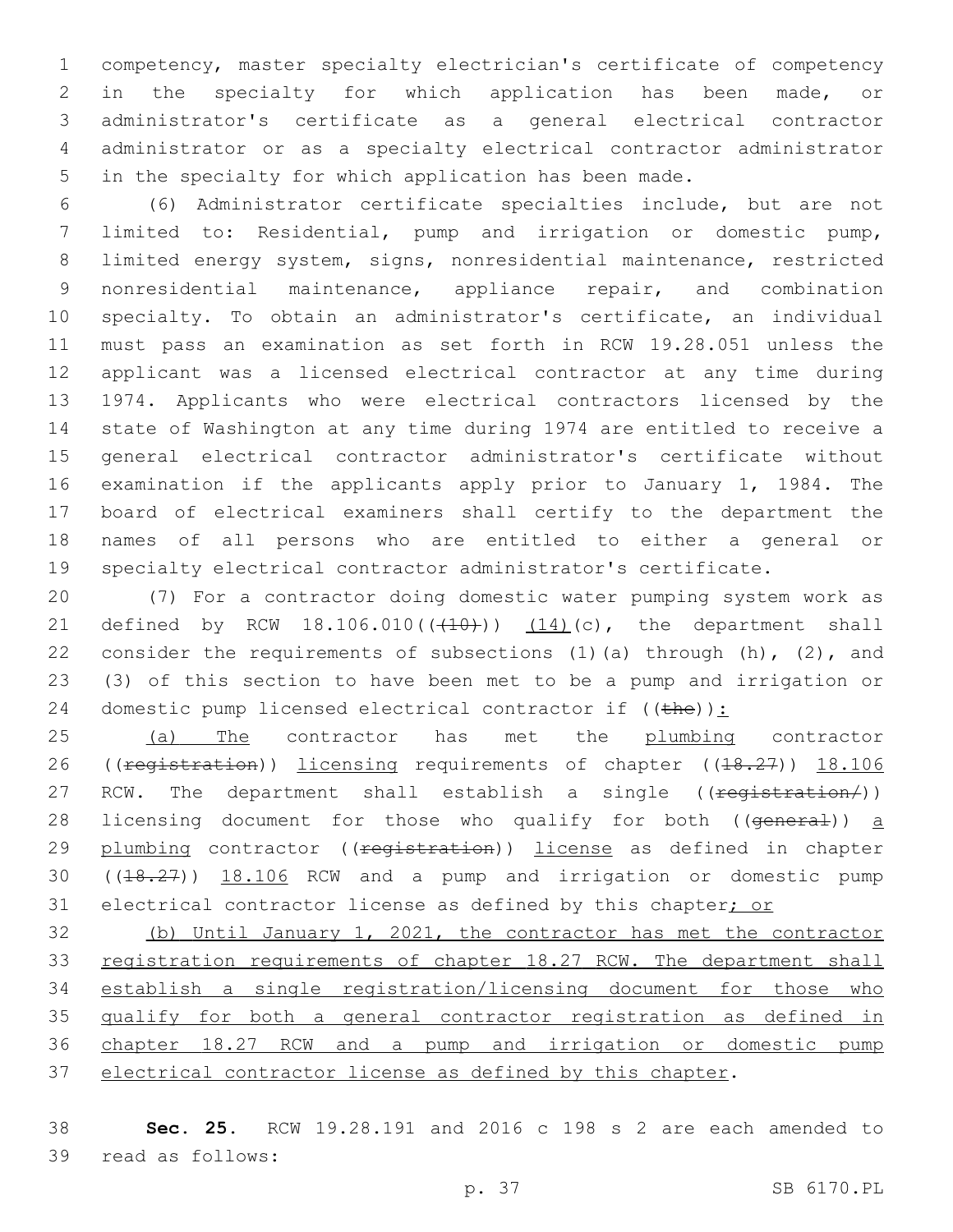(1) Upon receipt of the application, the department shall review the application and determine whether the applicant is eligible to take an examination for the master journey level electrician, journey level electrician, master specialty electrician, or specialty 5 electrician certificate of competency.

 (a) Before July 1, 2005, an applicant who possesses a valid journey level electrician certificate of competency in effect for the previous four years and a valid general administrator's certificate may apply for a master journey level electrician certificate of 10 competency without examination.

 (b) Before July 1, 2005, an applicant who possesses a valid 12 specialty electrician certificate of competency, in the specialty applied for, for the previous two years and a valid specialty 14 administrator's certificate, in the specialty applied for, may apply for a master specialty electrician certificate of competency without 16 examination.

 (c) Before December 1, 2003, the following persons may obtain an equipment repair specialty electrician certificate of competency 19 without examination:

 (i) A person who has successfully completed an apprenticeship program approved under chapter 49.04 RCW for the machinist trade; and

 (ii) A person who provides evidence in a form prescribed by the department affirming that: (A) He or she was employed as of April 1, 2003, by a factory-authorized equipment dealer or service company; and (B) he or she has worked in equipment repair for a minimum of 26 four thousand hours.

 (d) To be eligible to take the examination for a master journey level electrician certificate of competency, the applicant must have possessed a valid journey level electrician certificate of competency 30 for four years.

 (e) To be eligible to take the examination for a master specialty electrician certificate of competency, the applicant must have possessed a valid specialty electrician certificate of competency, in 34 the specialty applied for, for two years.

 (f) To be eligible to take the examination for a journey level certificate of competency, the applicant must have:

 (i) Worked in the electrical construction trade for a minimum of eight thousand hours, of which four thousand hours shall be in industrial or commercial electrical installation under the supervision of a master journey level electrician or journey level

p. 38 SB 6170.PL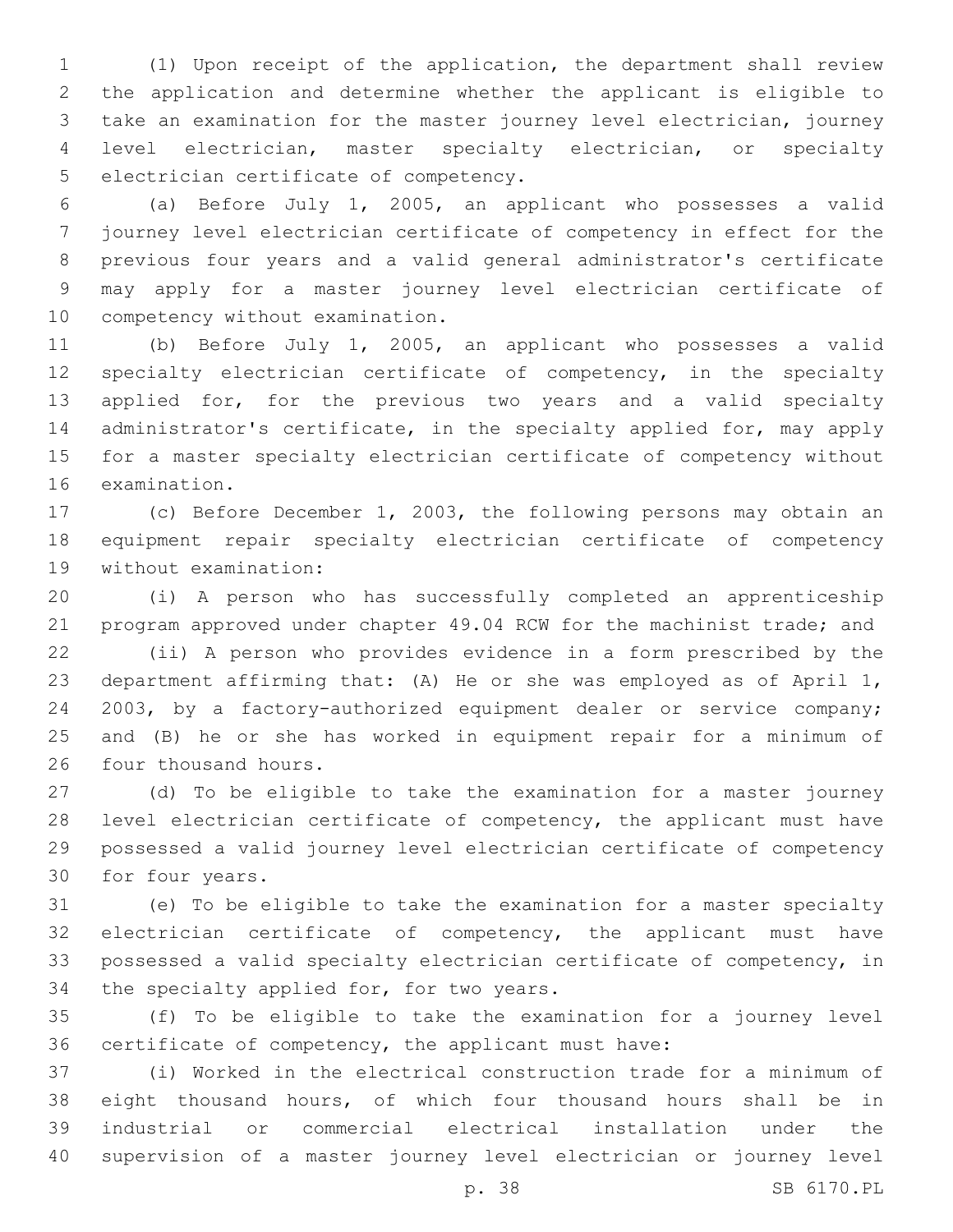electrician and not more than a total of four thousand hours in all specialties under the supervision of a master journey level electrician, journey level electrician, master specialty electrician working in that electrician's specialty, or specialty electrician working in that electrician's specialty. Specialty electricians with less than a four thousand hour work experience requirement cannot credit the time required to obtain that specialty towards qualifying 8 to become a journey level electrician; or

 (ii) Successfully completed an apprenticeship program approved under chapter 49.04 RCW for the electrical construction trade.

 (g)(i) To be eligible to take the examination for a specialty electrician certificate of competency, the applicant must have:

 (A) Worked in the residential (as specified in WAC 296-46B-920(2)(a)), pump and irrigation (as specified in WAC 296-46B-920(2)(b)), sign (as specified in WAC 296-46B-920(2)(d)), limited energy (as specified in WAC 296-46B-920(2)(e)), nonresidential maintenance (as specified in WAC 296-46B-920(2)(g)), or other new nonresidential specialties as determined by the department in rule under the supervision of a master journey level electrician, journey level electrician, master specialty electrician working in that electrician's specialty, or specialty electrician working in that electrician's specialty for a minimum of four 23 thousand hours;

 (B) Worked in the appliance repair specialty as determined by the department in rule, restricted nonresidential maintenance as determined by the department in rule, the equipment repair specialty as determined by the department in rule, the pump and irrigation specialty other than as defined by (g)(i)(A) of this subsection or domestic pump specialty as determined by the department in rule, or a specialty other than the designated specialties in (g)(i)(A) of this subsection for a minimum of the initial ninety days, or longer if set by rule by the department. The restricted nonresidential maintenance specialty is limited to a maximum of 277 volts and 20 amperes for lighting branch circuits and/or a maximum of 250 volts and 60 amperes for other circuits excluding the replacement or repair of circuit breakers. The department may alter the scope of work for the restricted nonresidential maintenance specialty by rule. The initial period must be spent under one hundred percent supervision of a master journey level electrician, journey level electrician, master specialty electrician working in that electrician's specialty, or

```
p. 39 SB 6170.PL
```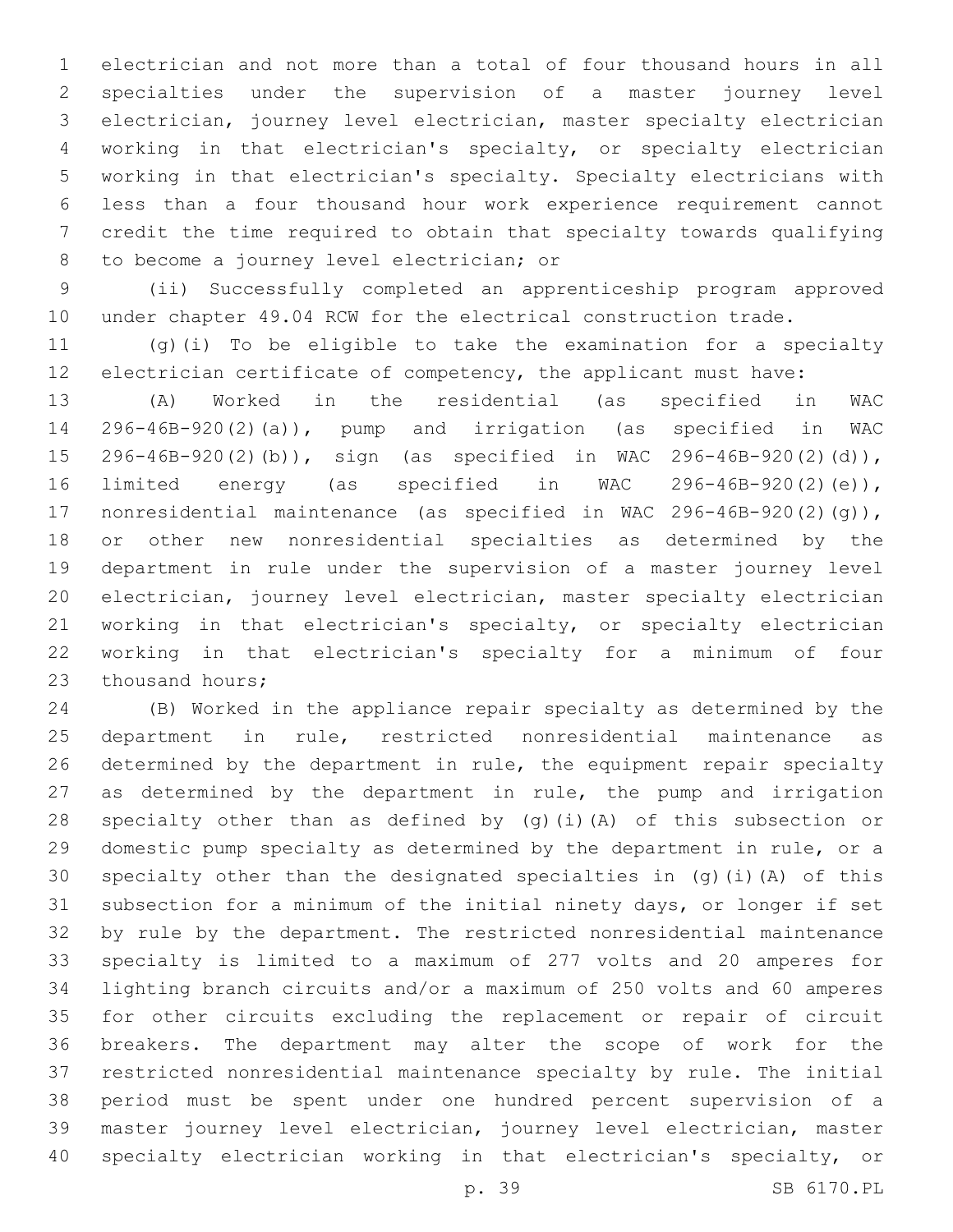specialty electrician working in that electrician's specialty. After this initial period, a person may take the specialty examination. If the person passes the examination, the person may work unsupervised for the balance of the minimum hours required for certification. A person may not be certified as a specialty electrician in the appliance repair specialty or in a specialty other than the designated specialties in (g)(i)(A) of this subsection, however, until the person has worked a minimum of two thousand hours in that specialty, or longer if set by rule by the department; or

 (C) Successfully completed an approved apprenticeship program under chapter 49.04 RCW for the applicant's specialty in the 12 electrical construction trade.

 (ii) In meeting the training requirements for the pump and irrigation or domestic pump specialties, the individual shall be allowed to obtain the experience required by this section at the same time the individual is meeting the experience required by RCW 17 18.106.040(1)(((e))) (d). After meeting the training requirements provided in this section, the individual may take the examination and upon passing the examination, meeting additional training requirements as may still be required for those seeking a pump and irrigation, or a domestic pump specialty certificate as defined by rule, and paying the applicable fees, the individual must be issued the appropriate certificate. The department may include an examination for specialty plumbing certificate defined in RCW 25 18.106.010( $(410)(e)$ ))  $(14)(c)$  with the examination required by this section. The department, by rule and in consultation with the electrical board, may establish additional equivalent ways to gain the experience requirements required by this subsection. 29 ((Individuals who are able to provide evidence to the department, prior to January 1, 2007, that they have been employed as a pump installer in the pump and irrigation or domestic pump business by an appropriately licensed electrical contractor, registered general 33 contractor defined by chapter 18.27 RCW, or appropriate general specialty contractor defined by chapter 18.27 RCW for not less than eight thousand hours in the most recent six calendar years shall be issued the appropriate certificate by the department upon receiving 37 such documentation and applicable fees.)) The department shall establish a single document for those who have received both an electrical specialty certification as defined by this subsection and have also met the certification requirements for the specialty

p. 40 SB 6170.PL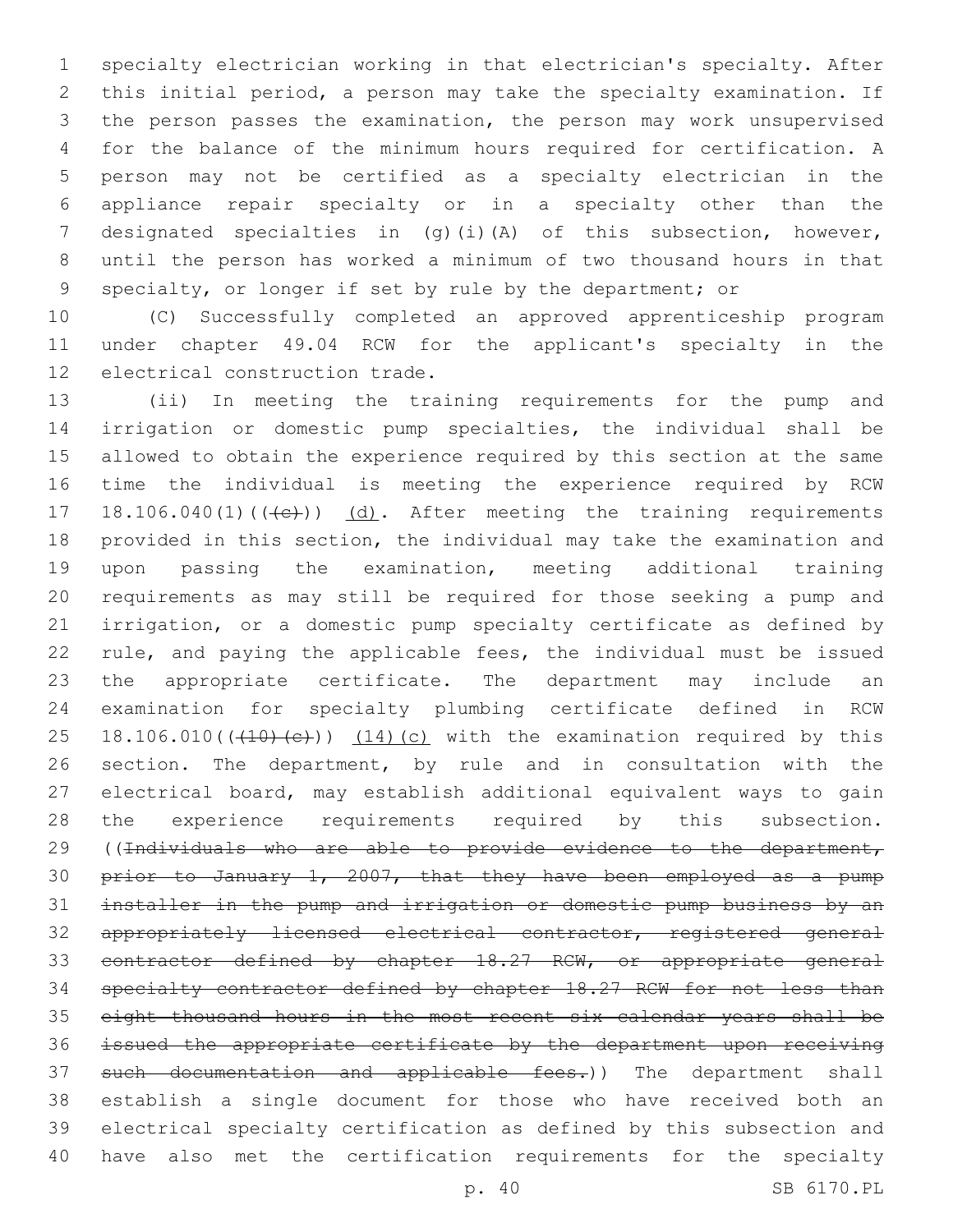1 plumber as defined by RCW  $18.106.010$  ( $(410)$   $(e)$ )), showing that the individual has received both certifications. No other experience or 3 training requirements may be imposed.

 (iii) Before July 1, 2015, an applicant possessing an electrical training certificate issued by the department is eligible to apply one hour of every two hours of unsupervised telecommunications system installation work experience toward eligibility for examination for a limited energy system certificate of competency (as specified in WAC 9 296-46B-920(2)(e)), if:

 (A) The telecommunications work experience was obtained while employed by a contractor licensed under this chapter as a general electrical contractor (as specified in WAC 296-46B-920(1)) or limited energy system specialty contractor (as specified in WAC 14 296-46B-920(2)(e)); and

 (B) Evidence of the telecommunications work experience is submitted in the form of an affidavit prescribed by the department.

 (h) Any applicant for a journey level electrician certificate of competency who has successfully completed a two-year program in the electrical construction trade at public community or technical colleges, or not-for-profit nationally accredited technical or trade schools licensed by the workforce training and education coordinating board under chapter 28C.10 RCW, may substitute up to two years of the technical or trade school program for two years of work experience under a master journey level electrician or journey level electrician. The applicant shall obtain the additional two years of work experience required in industrial or commercial electrical installation prior to the beginning, or after the completion, of the technical school program. Any applicant who has received training in the electrical construction trade in the armed service of the United States may be eligible to apply armed service work experience towards qualification to take the examination for the journey level 32 electrician certificate of competency.

 (i) An applicant for a specialty electrician certificate of competency who, after January 1, 2000, has successfully completed a two-year program in the electrical construction trade at a public community or technical college, or a not-for-profit nationally accredited technical or trade school licensed by the workforce training and education coordinating board under chapter 28C.10 RCW, may substitute up to one year of the technical or trade school program for one year of work experience under a master journey level

p. 41 SB 6170.PL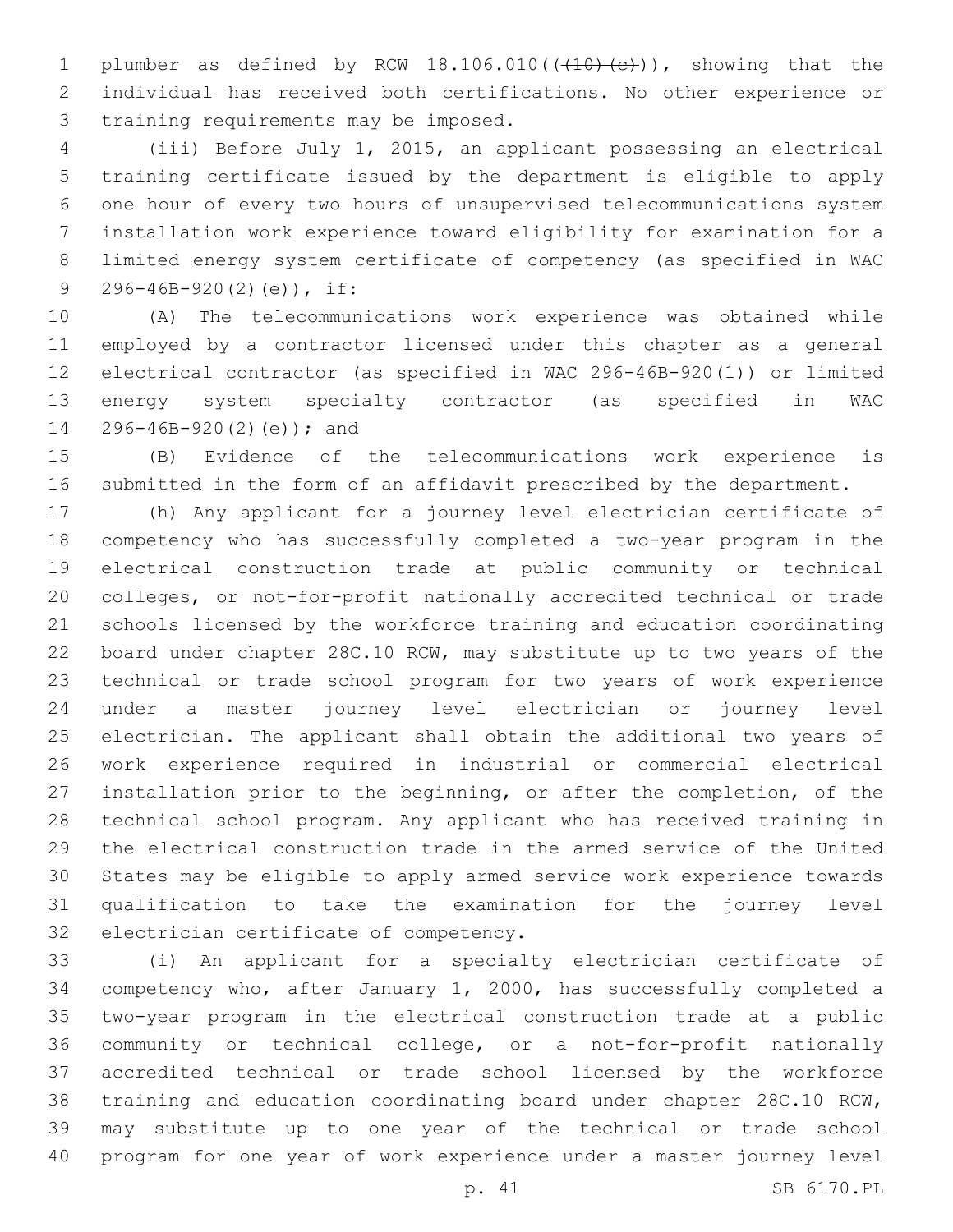electrician, journey level electrician, master specialty electrician working in that electrician's specialty, or specialty electrician working in that electrician's specialty. Any applicant who has received training in the electrical construction trade in the armed services of the United States may be eligible to apply armed service work experience towards qualification to take the examination for an appropriate specialty electrician certificate of competency.

 (j) The department must determine whether hours of training and experience in the armed services or school program are in the electrical construction trade and appropriate as a substitute for hours of work experience. The department must use the following criteria for evaluating the equivalence of classroom electrical training programs and work in the electrical construction trade:

 (i) A two-year electrical training program must consist of three 15 thousand or more hours.

 (ii) In a two-year electrical training program, a minimum of two thousand four hundred hours of student/instructor contact time must be technical electrical instruction directly related to the scope of work of the electrical specialty. Student/instructor contact time 20 includes lecture and in-school lab.

 (iii) The department may not allow credit for a program that accepts more than one thousand hours transferred from another 23 school's program.

 (iv) Electrical specialty training school programs of less than two years will have all of the above student/instructor contact time hours proportionately reduced. Such programs may not apply to more than fifty percent of the work experience required to attain 28 certification.

 (v) Electrical training programs of less than two years may not be credited towards qualification for journey level electrician unless the training program is used to gain qualification for a four 32 thousand hour electrical specialty.

(k) No other requirement for eligibility may be imposed.

 (2) The department shall establish reasonable rules for the examinations to be given applicants for certificates of competency. In establishing the rules, the department shall consult with the board. Upon determination that the applicant is eligible to take the examination, the department shall so notify the applicant, indicating 39 the time and place for taking the examination.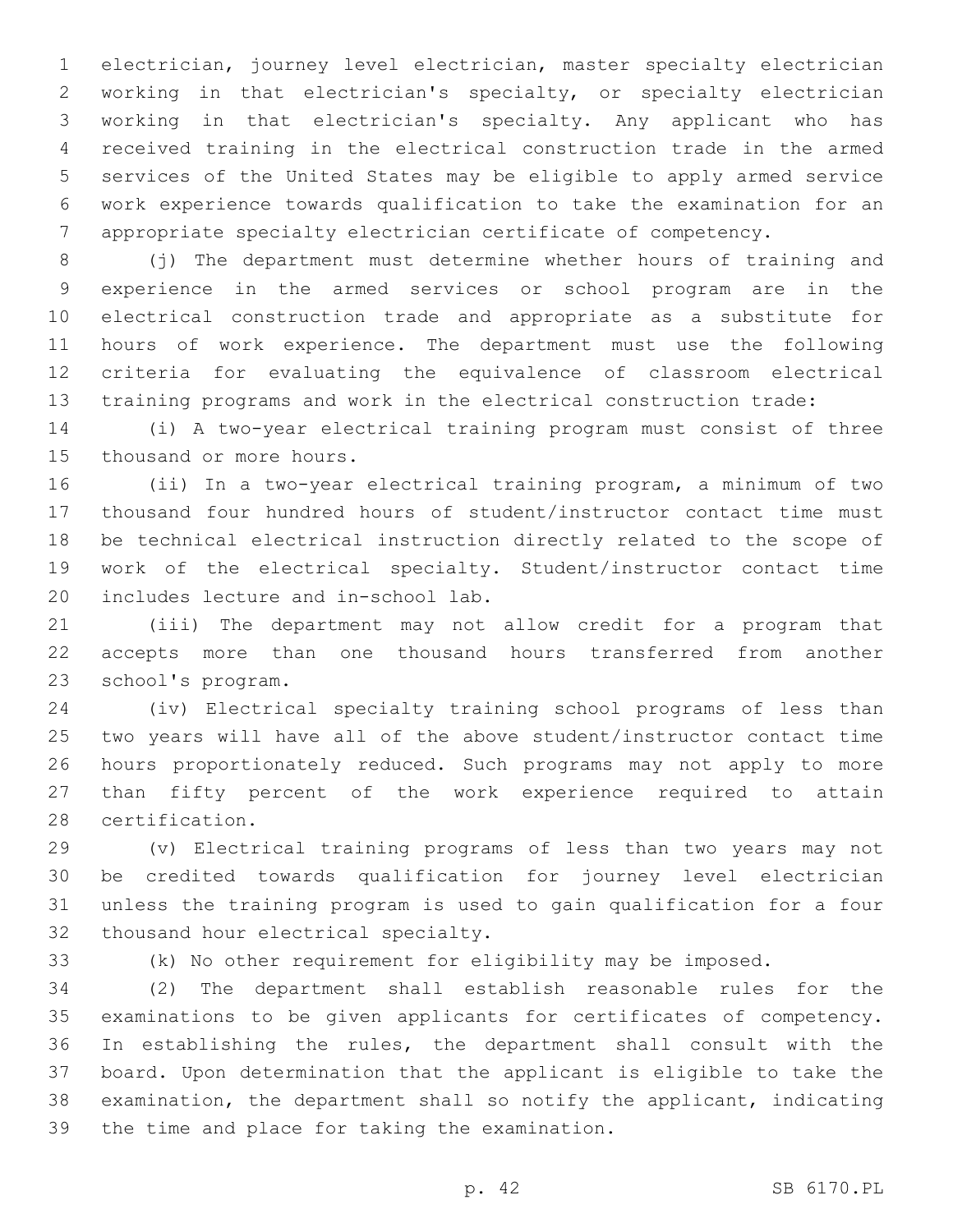(3) No noncertified individual may work unsupervised more than one year beyond the date when the trainee would be eligible to test for a certificate of competency if working on a full-time basis after original application for the trainee certificate. For the purposes of this section, "full-time basis" means two thousand hours.

 **Sec. 26.** RCW 19.28.191 and 2018 c 249 s 1 are each amended to 7 read as follows:

 (1) Upon receipt of the application, the department shall review the application and determine whether the applicant is eligible to take an examination for the master journey level electrician, journey level electrician, master specialty electrician, or specialty 12 electrician certificate of competency.

 (a) To be eligible to take the examination for a master journey 14 level electrician certificate of competency, the applicant must have possessed a valid journey level electrician certificate of competency 16 for four years.

 (b) To be eligible to take the examination for a master specialty electrician certificate of competency, the applicant must have possessed a valid specialty electrician certificate of competency, in 20 the specialty applied for, for two years.

 (c) To be eligible to take the examination for a journey level certificate of competency, the applicant must have successfully completed an apprenticeship program approved under chapter 49.04 RCW or equivalent apprenticeship program approved by the department for the electrical construction trade in which the applicant worked in the electrical construction trade for a minimum of eight thousand hours. Four thousand of the hours shall be in industrial or commercial electrical installation under the supervision of a master journey level electrician or journey level electrician and not more than a total of four thousand hours in all specialties under the supervision of a master journey level electrician, journey level electrician, master specialty electrician working in that electrician's specialty, or specialty electrician working in that electrician's specialty. Specialty electricians with less than a four thousand hour work experience requirement cannot credit the time required to obtain that specialty towards qualifying to become a journey level electrician. The holder of a specialty electrician certificate of competency with a four thousand hour work experience requirement shall be allowed to credit the work experience required

p. 43 SB 6170.PL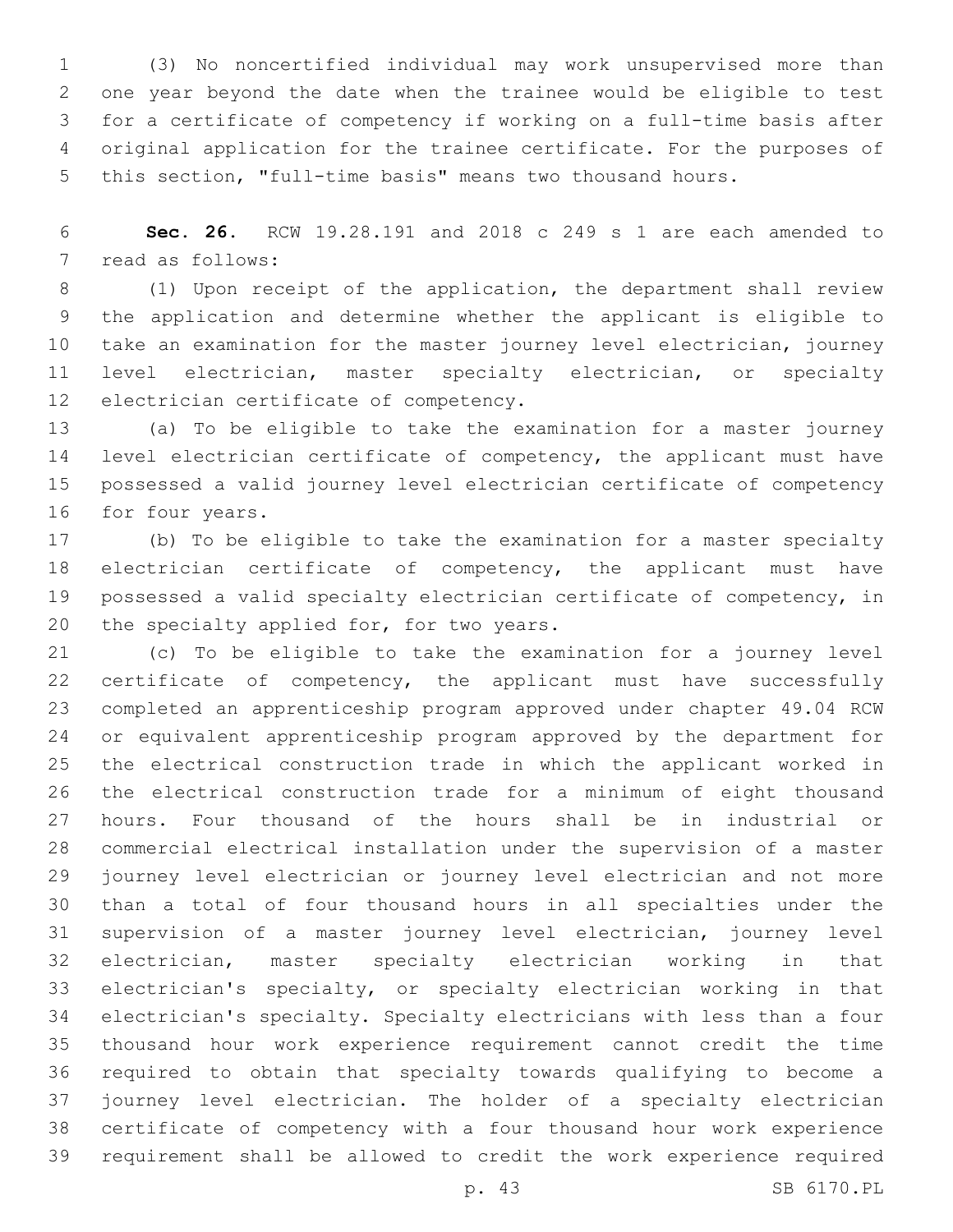to obtain that certificate towards apprenticeship requirements for qualifying to take the examination for a journey level electrician 3 certificate of competency.

 (d) To be eligible to take the examination for a specialty electrician certificate of competency, the applicant must have:

 (i) Worked in the residential (as specified in WAC 296-46B-920(2)(a)), pump and irrigation (as specified in WAC 296-46B-920(2)(b)), sign (as specified in WAC 296-46B-920(2)(d)), limited energy (as specified in WAC 296-46B-920(2)(e)), nonresidential maintenance (as specified in WAC 296-46B-920(2)(g)), or other new nonresidential specialties as determined by the department in rule under the supervision of a master journey level electrician, journey level electrician, master specialty electrician working in that electrician's specialty, or specialty electrician working in that electrician's specialty for a minimum of four 16 thousand hours;

 (ii) Worked in the appliance repair specialty as determined by the department in rule, restricted nonresidential maintenance as determined by the department in rule, the equipment repair specialty as determined by the department in rule, the pump and irrigation specialty other than as defined by (d)(i) of this subsection or domestic pump specialty as determined by the department in rule, or a specialty other than the designated specialties in (d)(i) of this subsection for a minimum of the initial ninety days, or longer if set by rule by the department. The restricted nonresidential maintenance specialty is limited to a maximum of 277 volts and 20 amperes for lighting branch circuits and/or a maximum of 250 volts and 60 amperes for other circuits excluding the replacement or repair of circuit breakers. The department may alter the scope of work for the restricted nonresidential maintenance specialty by rule. The initial period must be spent under one hundred percent supervision of a master journey level electrician, journey level electrician, master specialty electrician working in that electrician's specialty, or specialty electrician working in that electrician's specialty. After this initial period, a person may take the specialty examination. If the person passes the examination, the person may work unsupervised for the balance of the minimum hours required for certification. A person may not be certified as a specialty electrician in the appliance repair specialty or in a specialty other than the designated specialties in (d)(i) of this subsection, however, until

p. 44 SB 6170.PL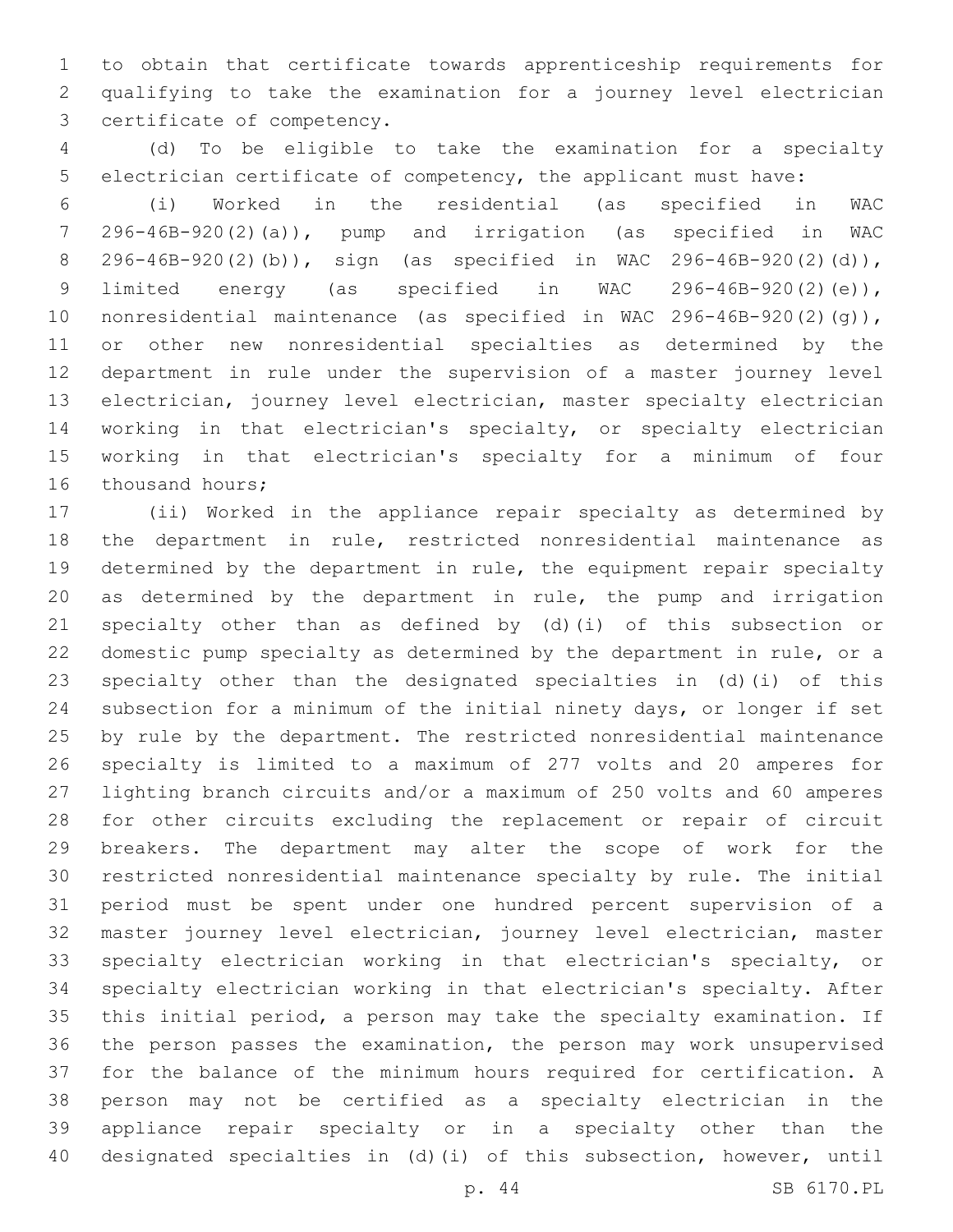the person has worked a minimum of two thousand hours in that specialty, or longer if set by rule by the department;

 (iii) Successfully completed an approved apprenticeship program under chapter 49.04 RCW for the applicant's specialty in the 5 electrical construction trade; or

 (iv) In meeting the training requirements for the pump and irrigation or domestic pump specialties, the individual shall be allowed to obtain the experience required by this section at the same time the individual is meeting the experience required by RCW 10 18.106.040(1) $((+e))$   $(d)$ . After meeting the training requirements provided in this section, the individual may take the examination and upon passing the examination, meeting additional training requirements as may still be required for those seeking a pump and irrigation, or a domestic pump specialty certificate as defined by rule, and paying the applicable fees, the individual must be issued the appropriate certificate. The department may include an examination for specialty plumbing certificate defined in RCW 18 18.106.010( $(410)$ )  $(14)$ (c) with the examination required by this section. The department, by rule and in consultation with the electrical board, may establish additional equivalent ways to gain the experience requirements required by this subsection. The department shall establish a single document for those who have received both an electrical specialty certification as defined by this subsection and have also met the certification requirements for 25 the specialty plumber as defined by RCW  $18.106.010((\text{+}10) \text{+} \text{c}))$  (14)(c), showing that the individual has received both certifications. No other experience or training requirements may be 28 imposed.

 (e) Any applicant for a journey level electrician certificate of competency who has successfully completed a two-year program in the electrical construction trade at public community or technical colleges, or not-for-profit nationally accredited technical or trade schools licensed by the workforce training and education coordinating board under chapter 28C.10 RCW, may substitute up to two years of the technical or trade school program for two years of work experience under a master journey level electrician or journey level electrician required under the apprenticeship program. The applicant shall obtain the additional two years of work experience required in industrial or commercial electrical installation prior to the beginning, or after the completion, of the technical school program. Any applicant who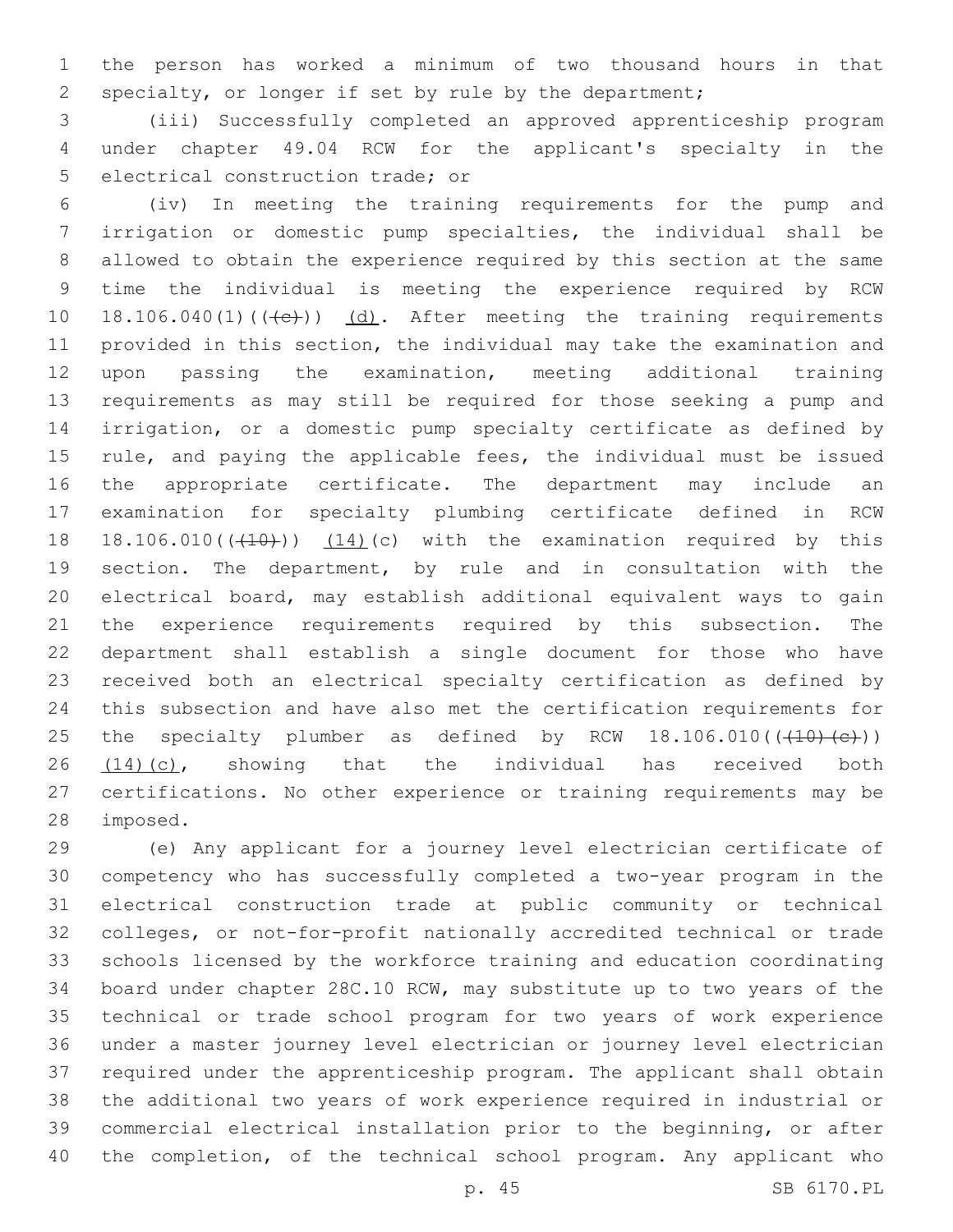has received training in the electrical construction trade in the armed service of the United States may be eligible to apply armed service work experience towards qualification to complete an apprenticeship and take the examination for the journey level 5 electrician certificate of competency.

 (f) An applicant for a specialty electrician certificate of competency who, after January 1, 2000, has successfully completed a two-year program in the electrical construction trade at a public community or technical college, or a not-for-profit nationally accredited technical or trade school licensed by the workforce training and education coordinating board under chapter 28C.10 RCW, may substitute up to one year of the technical or trade school program for one year of work experience under a master journey level electrician, journey level electrician, master specialty electrician working in that electrician's specialty, or specialty electrician working in that electrician's specialty. Any applicant who has received training in the electrical construction trade in the armed services of the United States may be eligible to apply armed service work experience towards qualification to take the examination for an appropriate specialty electrician certificate of competency.

 (g) The department must determine whether hours of training and experience in the armed services or school program are in the electrical construction trade and appropriate as a substitute for hours of work experience. The department must use the following criteria for evaluating the equivalence of classroom electrical training programs and work in the electrical construction trade:

 (i) A two-year electrical training program must consist of three 28 thousand or more hours.

 (ii) In a two-year electrical training program, a minimum of two thousand four hundred hours of student/instructor contact time must be technical electrical instruction directly related to the scope of work of the electrical specialty. Student/instructor contact time 33 includes lecture and in-school lab.

 (iii) The department may not allow credit for a program that accepts more than one thousand hours transferred from another 36 school's program.

 (iv) Electrical specialty training school programs of less than two years will have all of the above student/instructor contact time hours proportionately reduced. Such programs may not apply to more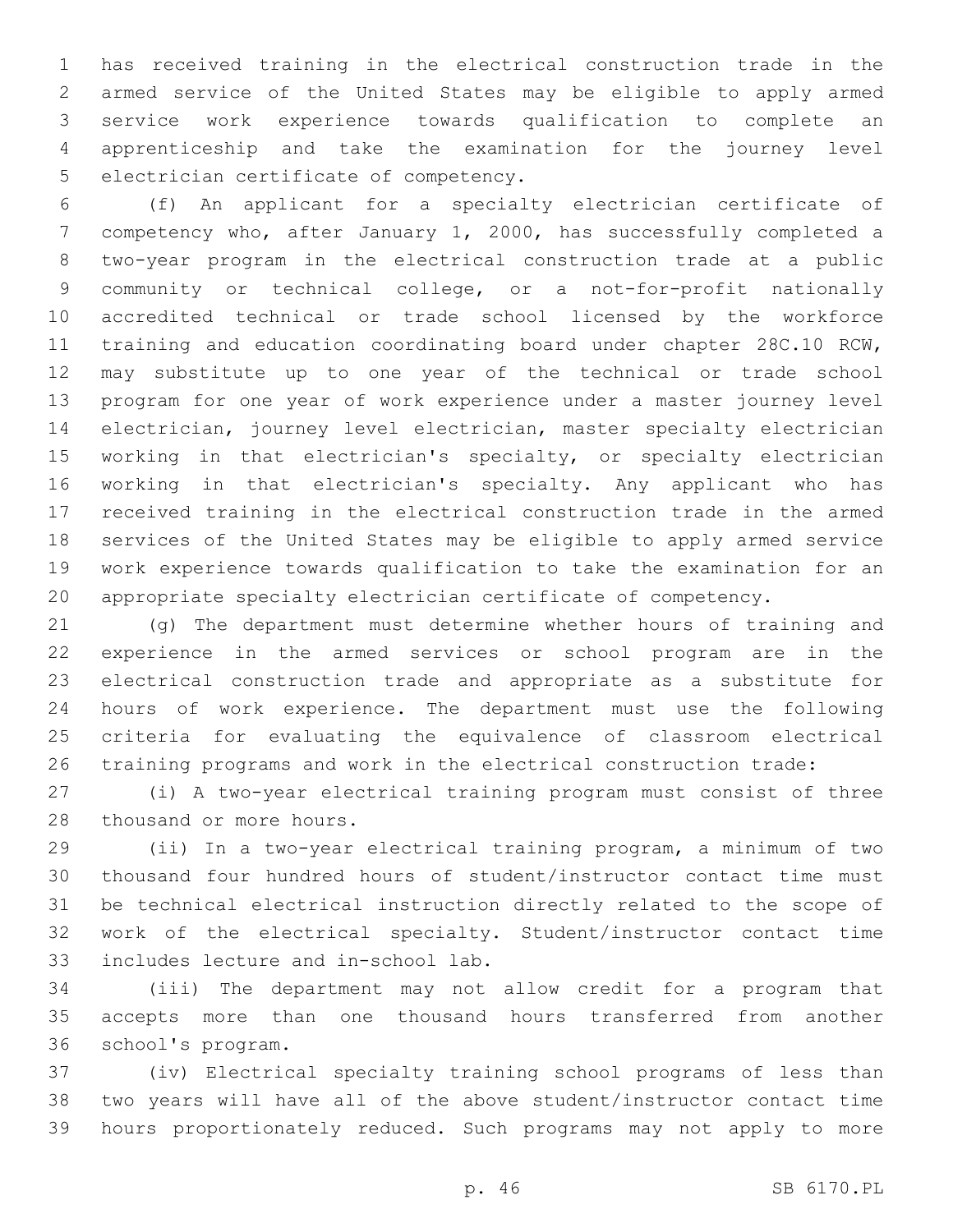than fifty percent of the work experience required to attain 2 certification.

 (v) Electrical training programs of less than two years may not be credited towards qualification for journey level electrician unless the training program is used to gain qualification for a four 6 thousand hour electrical specialty.

(h) No other requirement for eligibility may be imposed.

 (2) The department shall establish reasonable rules for the examinations to be given applicants for certificates of competency. In establishing the rules, the department shall consult with the board. Upon determination that the applicant is eligible to take the examination, the department shall so notify the applicant, indicating 13 instructions for taking the examination.

 (3) No noncertified individual may work unsupervised more than one year beyond the date when the trainee would be eligible to test for a certificate of competency if working on a full-time basis after original application for the trainee certificate. For the purposes of this section, "full-time basis" means two thousand hours.

 **Sec. 27.** RCW 19.28.051 and 2006 c 185 s 8 are each amended to 20 read as follows:

 It shall be the purpose and function of the board to establish, in addition to a general electrical contractors' license, such classifications of specialty electrical contractors' licenses as it deems appropriate with regard to individual sections pertaining to state adopted codes in this chapter. In addition, it shall be the purpose and function of the board to establish and administer written examinations for general electrical administrators' certificates and the various specialty electrical administrators' certificates. Examinations shall be designed to reasonably ensure that general and specialty electrical administrators' certificate holders are competent to engage in and supervise the work covered by this statute and their respective licenses. The examinations shall include questions from the following categories to ensure proper safety and protection for the general public: (1) Safety, (2) state electrical code, and (3) electrical theory. The department with the consent of the board shall be permitted to enter into a contract with a professional testing agency to develop, administer, and score these examinations, or accept certifications or other appropriate demonstrations established by independent entities that otherwise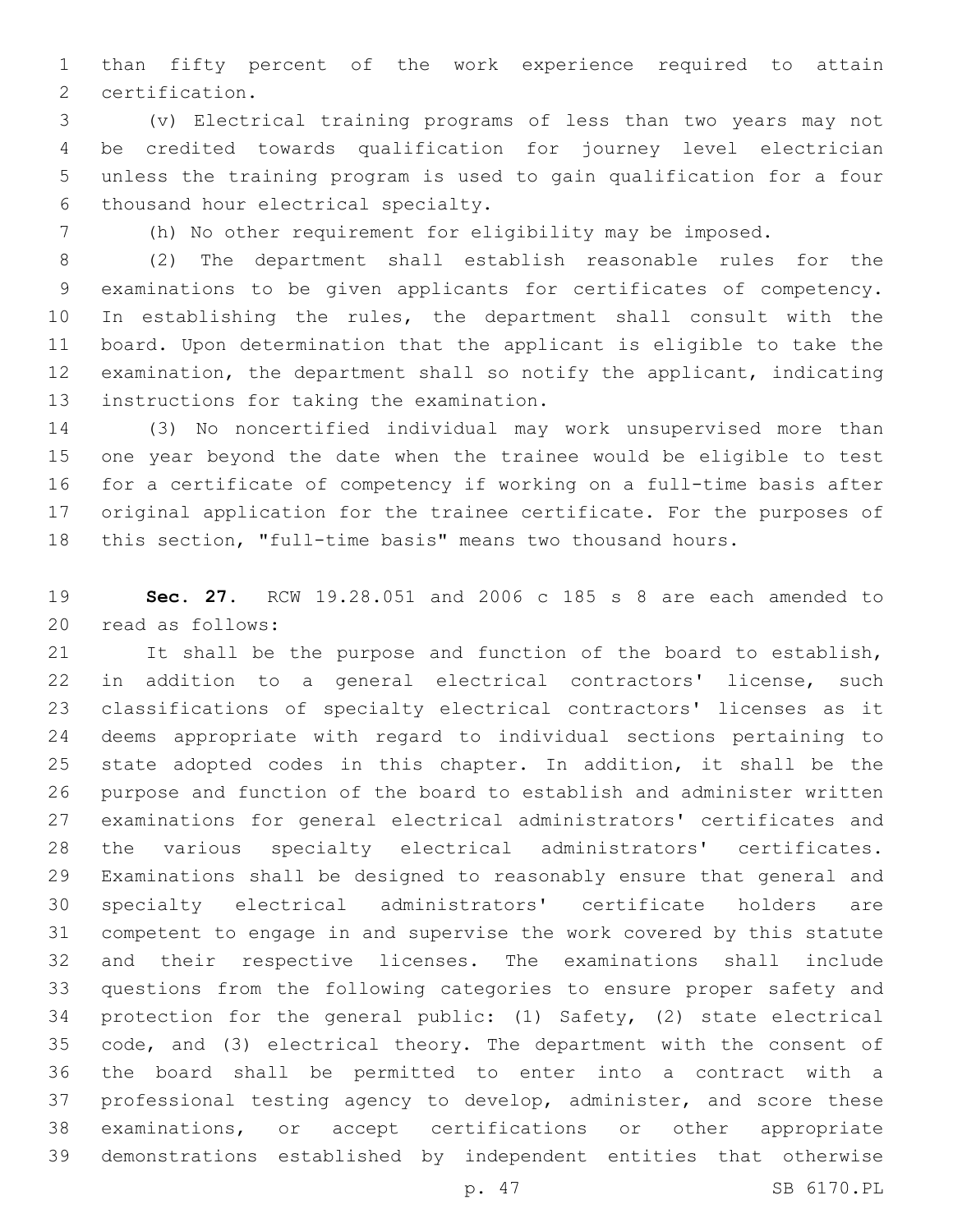1 fulfill the examination requirements of this section. ((Individuals 2 who can provide evidence to the department, prior to January 1, 2007, that they have been employed as a pump installer in the pump and irrigation or domestic pump business by an appropriately licensed electrical contractor, registered general contractor defined by chapter 18.27 RCW, or appropriate general specialty contractor defined by chapter 18.27 RCW for not less than eight thousand hours in the most recent six calendar years shall be issued the appropriate 9 administrator's certificate by the department upon receiving such 10 documentation and applicable fees.)) The fee for the examination may be set by the department in its contract with the professional testing agency. The department may direct that the applicant pay the fee to the professional testing agency. The fee shall cover but not exceed the costs of preparing and administering the examination. It shall be the further purpose and function of this board to advise the director as to the need of additional electrical inspectors and compliance officers to be utilized by the director on either a full- time or part-time employment basis and to carry out the duties enumerated in RCW 19.28.161 through 19.28.271 as well as generally advise the department on all matters relative to RCW 19.28.161 21 through 19.28.271.

 NEW SECTION. **Sec. 28.** A new section is added to chapter 18.106 23 RCW to read as follows:

 (1) No city, town, or county shall issue a plumbing permit for work which is to be done by any contractor required to be licensed under this chapter without verification that such contractor is currently licensed as required by law. When such verification is made, nothing contained in this section is intended to be, nor shall 29 be construed to create, or form the basis for any liability under this chapter on the part of any city, town, or county, or its 31 officers, employees, or agents.

 (2) At the time of issuing the plumbing permit, all cities, 33 towns, or counties are responsible for:

 (a) Printing the plumbing contractor license number on the 35 plumbing permit; and

 (b) Providing a written notice to the plumbing permit applicant informing them of plumbing contractor license laws and the potential risk and monetary liability to the homeowner for using an unlicensed 39 plumbing contractor.